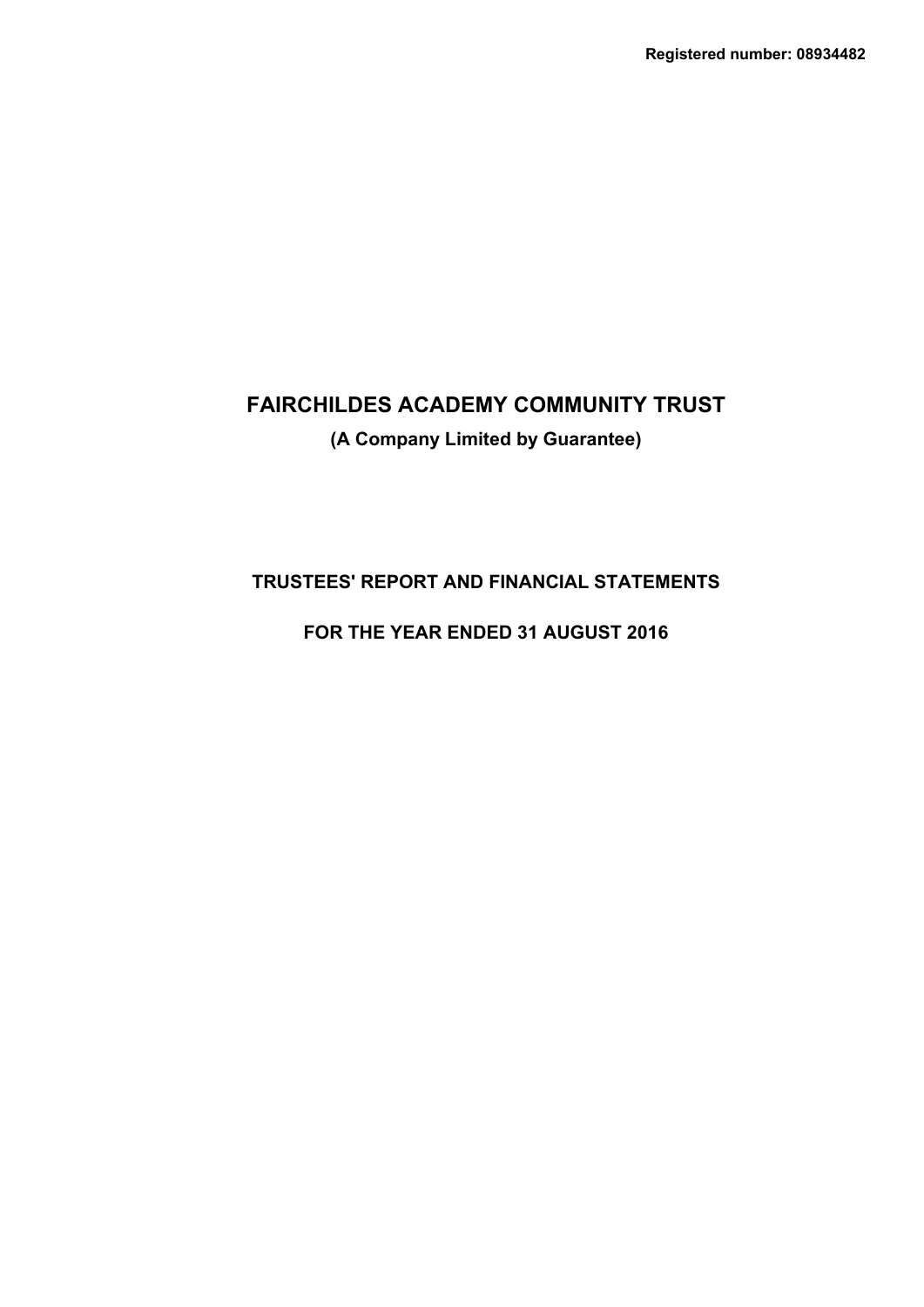## **FAIRCHILDES ACADEMY COMMUNITY TRUST (A Company Limited by Guarantee)**

## **CONTENTS**

|                                                                                | Page      |
|--------------------------------------------------------------------------------|-----------|
| <b>Reference and Administrative Details</b>                                    | $1 - 2$   |
| <b>Trustees' Report</b>                                                        | $3 - 8$   |
| <b>Governance Statement</b>                                                    | $9 - 11$  |
| <b>Statement on Regularity, Propriety and Compliance</b>                       | 12        |
| <b>Statement of Trustees' Responsibilities</b>                                 | 13        |
| <b>Independent Auditors' Report on the Financial Statements</b>                | $14 - 15$ |
| <b>Independent Reporting Accountant's Assurance Report on Regularity</b>       | $16 - 17$ |
| Statement of Financial Activities Incorporating Income and Expenditure Account | 18        |
| <b>Balance Sheet</b>                                                           | $19 - 20$ |
| <b>Statement of Cash Flows</b>                                                 | 21        |
| <b>Notes to the Financial Statements</b>                                       | $22 - 45$ |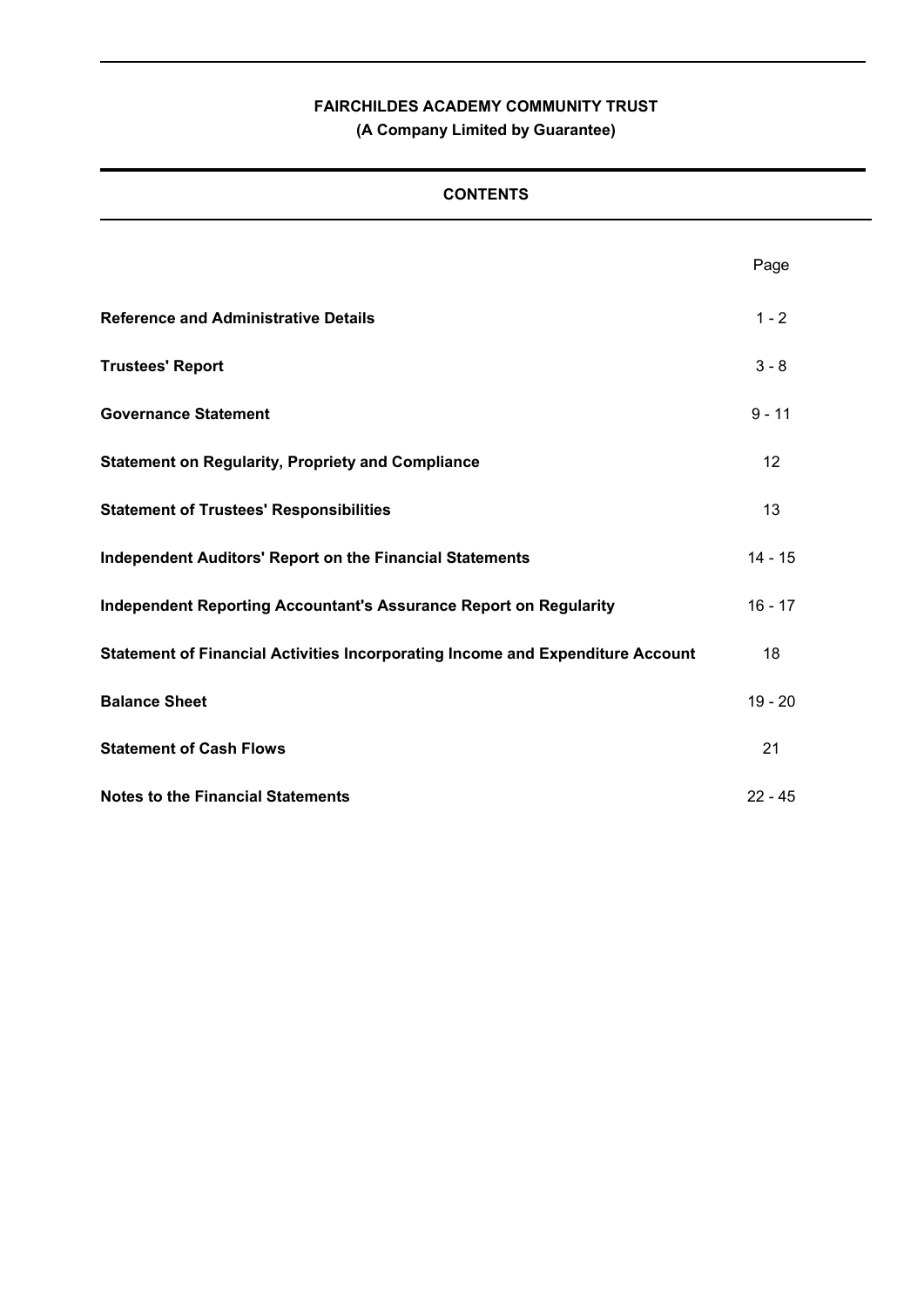## **(A Company Limited by Guarantee)**

### **REFERENCE AND ADMINISTRATIVE DETAILS OF THE ACADEMY, ITS TRUSTEES AND ADVISERS FOR THE YEAR ENDED 31 AUGUST 2016**

| <b>Members</b>                                        | Mrs R Ellis<br>Mrs L Cress<br>Dr P Andrews                                                                                                                                                                                                                                                                                                                                                                                                    |
|-------------------------------------------------------|-----------------------------------------------------------------------------------------------------------------------------------------------------------------------------------------------------------------------------------------------------------------------------------------------------------------------------------------------------------------------------------------------------------------------------------------------|
| <b>Trustees</b>                                       | Mrs R Ellis, Chair<br>Miss R Sandell, Executive Head Teacher and Accounting Officer<br>Mrs L Cress, Chair of Fairchildes Primary School local governing body (resigned<br>31 August 2016)<br>Mr J Green<br>Ms N Patel<br>Mrs C J Warner (resigned 21 July 2016)<br>Mr S Bailey, Chair of Rowdown Primary School local governing body<br>Mrs K Conroy, Chair of Fairchildes Primary School local governing body<br>(appointed 6 December 2016) |
| <b>Company registered</b><br>number                   | 08934482                                                                                                                                                                                                                                                                                                                                                                                                                                      |
| <b>Company name</b>                                   | <b>Fairchildes Academy Community Trust</b>                                                                                                                                                                                                                                                                                                                                                                                                    |
| Principal and registered Fairchildes Avenue<br>office | New Addington<br>Croydon<br>Surrey<br>CR0 0AH                                                                                                                                                                                                                                                                                                                                                                                                 |
| <b>Company secretary</b>                              | Mrs R Huque-Dowlet                                                                                                                                                                                                                                                                                                                                                                                                                            |
| <b>Chief executive officer</b>                        | Miss R Sandell                                                                                                                                                                                                                                                                                                                                                                                                                                |
| <b>Senior management</b><br>team                      | Miss R Sandell, Executive Head Teacher<br>Miss J Hussey, Head of School, Fairchildes Primary School<br>Mrs L Shute, Head Teacher, Rowdown Primary School<br>Mrs R Huque-Dowlet, MAT Finance and Business Manager                                                                                                                                                                                                                              |
| <b>Independent auditors</b>                           | Landau Baker Limited<br><b>Chartered Accountants</b><br><b>Statutory Auditors</b><br><b>Mountcliff House</b><br>154 Brent Street<br>London<br>NW4 2DR                                                                                                                                                                                                                                                                                         |
| <b>Bankers</b>                                        | Lloyds Bank<br>25 Gresham Street<br>London<br>EC2V 7HN                                                                                                                                                                                                                                                                                                                                                                                        |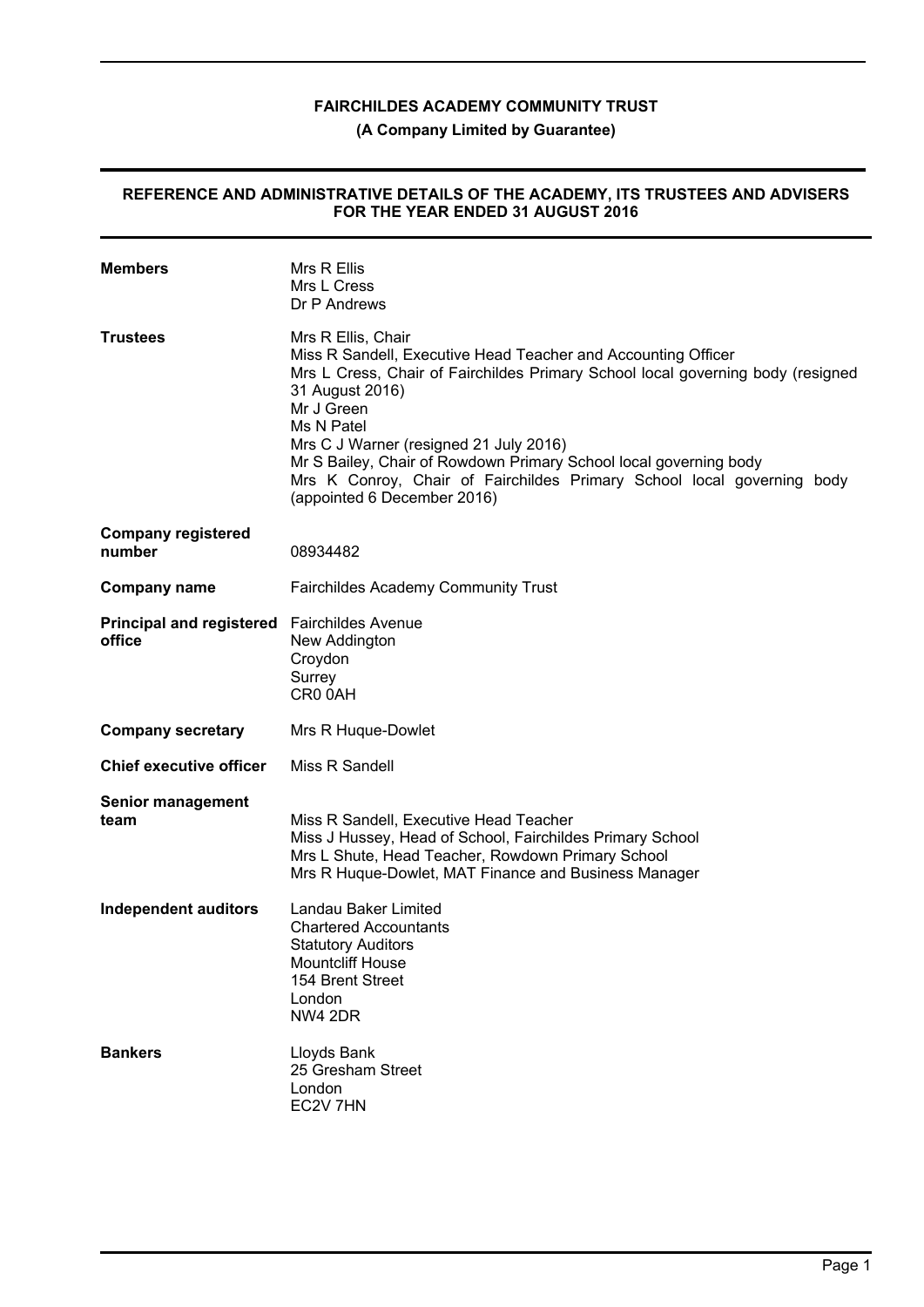**(A Company Limited by Guarantee)**

## **REFERENCE AND ADMINISTRATIVE DETAILS OF THE ACADEMY, ITS TRUSTEES AND ADVISERS FOR THE YEAR ENDED 31 AUGUST 2016**

## **Advisers (continued)**

**Solicitors** Winckworth Sherwood Minerva House 5 Montagu Close London SE1 9BB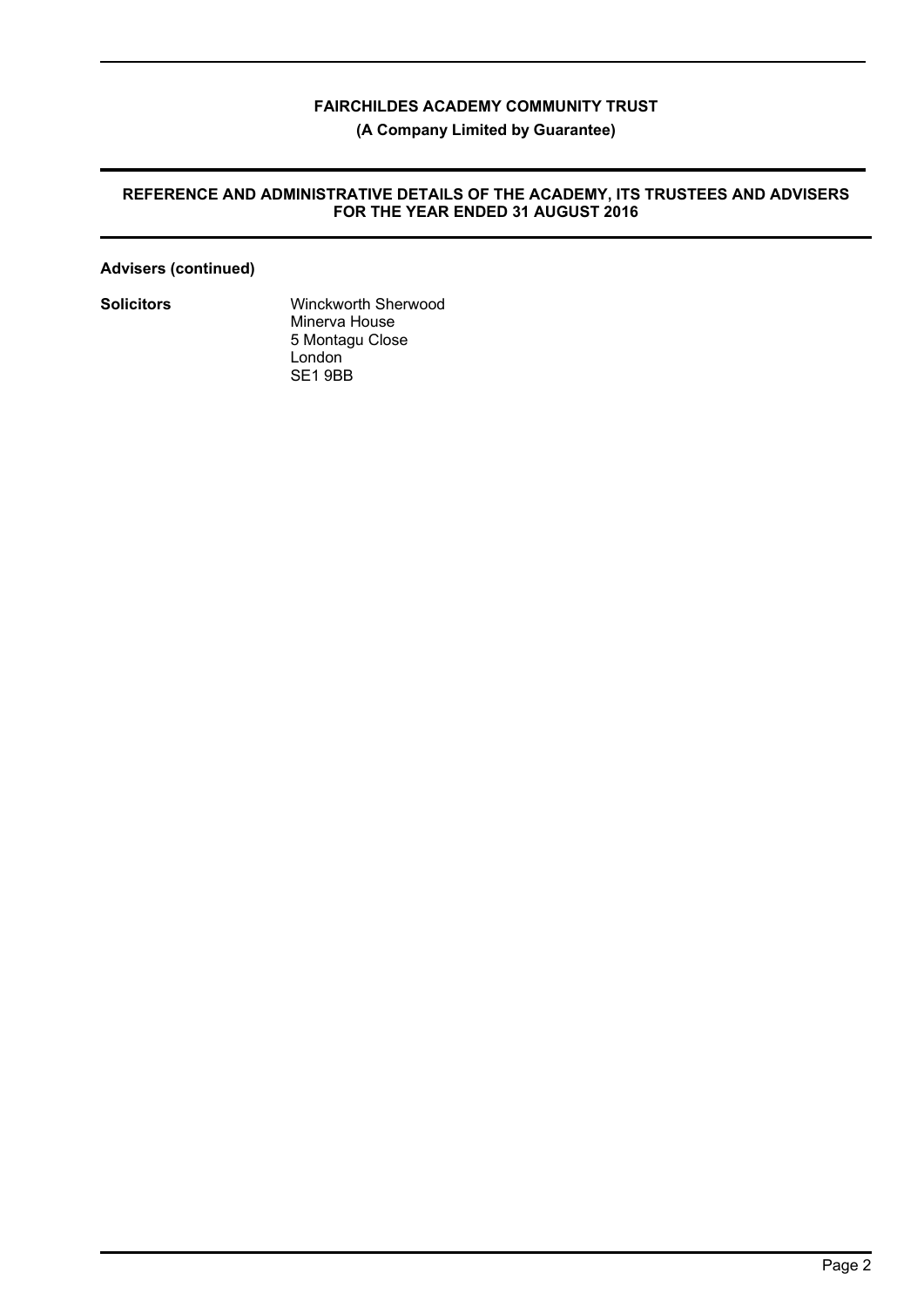#### **(A Company Limited by Guarantee)**

## **TRUSTEES' REPORT FOR THE YEAR ENDED 31 AUGUST 2016**

The trustees present their annual report together with the financial statements and auditors' report of the charitable company for the period 1st September 2015 to 31 August 2016. The annual report serves the purposes of both a trustees' report, and a directors' report under company law.

The trust operates 2 primary academies in New Addington. Its academies have a combined pupil capacity of 944 and had a roll of 893 in the school census on 21 January 2016.

#### **Structure, Governance and Management**

#### **Constitution**

The academy trust is a company limited by guarantee and an exempt charity. The charitable company's memorandum and articles of association are the primary governing documents of the academy trust. The trustees of Fairchildes Academy Community Trust Limited are also the directors of the charitable company for the purposes of company law. The charitable company is known as Fairchildes Academy Community Trust. Details of the trustees who served during the year are included in the Reference and Administrative Details on page 1.

#### **Members' Liability**

Each member of the charitable company undertakes to contribute to the assets of the charitable company in the event of it being wound up while they are a member, or within one year after they cease to be a member, such amount as may be required, not exceeding £10, for the debts and liabilities contracted before they ceased to be a member.

#### **Method of Recruitment and Appointment or Election of Trustees**

The Board of Directors draws representation from the FACT Local Governing Bodies. Two LGB Chairs of LGB serve as Academy Directors. Both Chairs are elected, although their appointment requires ratification by the Board.

New directors will be appointed to the Board by the existing directors until the date of the next Annual General Meeting, at which time they are eligible for re-election for a further term.

Individual directors attend training courses organised by appropriate bodies in order to ensure their knowledge and understanding is fully up to date.

#### **Policies and Procedures Adopted for the Induction and Training of Trustees**

During the period under review, the Trustees held 5 Full Director meetings. In addition there were regular meetings of the sub-committees covering Finance and audit, Teaching and Learning and Pupil Focus. The training and induction provided for new Trustees will depend on their existing experience. Where necessary an induction will provide training on charity and educational legal and financial matters.

All new Trustees are given a tour of the Academy and the chance to meet with staff and pupils. All Trustees are provided with copies of policies, procedures, minutes, accounts, budgets, plans and other documents that they will need to undertake their role as Trustees of the Academy

#### **Organisational Structure**

Fairchildes Academy Community Trust has established a management structure to enable its efficient running. The structure consists of two levels: the Trustees and the executives who are the senior leadership team. The Board of Trustees has considered its role thoughtfully and decided that the role of the Trustees is to approve the strategic direction and objectives of the Academy and monitor its progress towards these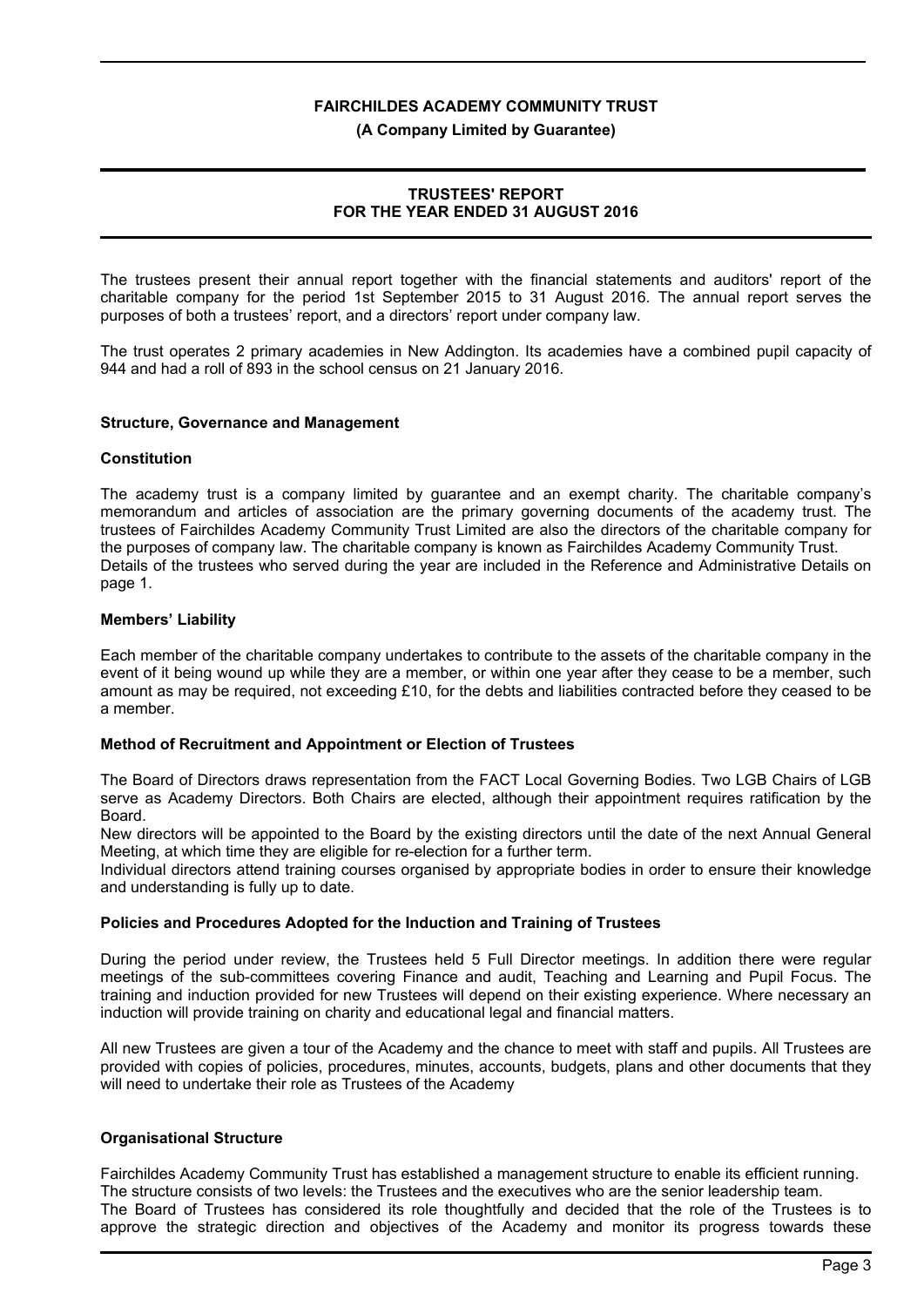#### **(A Company Limited by Guarantee)**

## **TRUSTEES' REPORT (continued) FOR THE YEAR ENDED 31 AUGUST 2016**

objectives. Trustees are responsible for setting general policies, adopting an annual plan and budget, monitoring the Academy by use of budgets and making major decisions about the direction of the Academy, including capital expenditure and senior staff appointments.

The Board of Trustees has approved a scheme of delegation which sets out a statement on the system of internal control, responsibilities, standing orders, a scheme of delegation and terms of reference. The Head Teacher is directly responsible for the day to day running of the Academy and is assisted by a Senior Leadership Team.

The Academy has appointed a Responsible Officer (RO) who provides oversight of the operation of financial management arrangements. The RO undertakes checks to help ensure that the financial responsibilities of the board of Trustees are properly discharged.

The Executive Head teacher assumes the accounting officer role.

#### **Arrangement for setting pay and remuneration of key management personnel**

The key management personnel of Faichchildes Academy Community Trust are the executive Head teacher, MAT Finance and Business Manager, the head of school of Fairchildes Primary School and Head teacher of Rowdown Primary School. The executive head teacher and the finance & Business Manager are paid by the trust on behalf of its 2 academies from its central pot which is retained as a percentage of each academy's EFA annual funding.

## **Connected Organisations, Including Related Party Transactions**

The composition of the Board of Trustees is drawn from local public and private sector organisations. It is therefore inevitable that transactions may take place with organisations in which a member of the board of Trustees may have an interest. All such transactions would be conducted at arm's length.

#### **Risk Management**

The Trustees have assessed the major risks to which the Academy is exposed, in particular those relating to the specific teaching, provision of facilities and other operational areas of the Academy, and its finances. The Trustees have implemented a number of systems to assess risks that the Academy faces, especially in the operational areas (e.g. in relation to teaching, health and safety, bullying and school trips) and in relation to the control of finance. They have introduced systems, including operational procedures (e.g. vetting of new staff and visitors, supervision of school grounds) and internal financial controls (see below) in order to minimise risk. Risks are scored and prioritised in terms of their potential operational or financial impact and assessed in terms of the likelihood of occurrence. Where significant financial risk still remains they have ensured they have adequate insurance cover.

The Academy has an effective system of internal financial controls.

#### **Trustees' Indemnities**

Subject to the provisions of the Companies Act 2006 s236, every Trustee or other officer of the Charitable. Company shall be indemnified out of the assets of the Charitable Company against any liability incurred by them in that capacity in defending any proceedings, whether civil or criminal, in which judgment is given in favour or in which they are acquitted or in connection with any application in which relief is granted to them by the court from liability for negligence, default, breach of duty or breach of trust in relation to the affairs of the Charitable Company.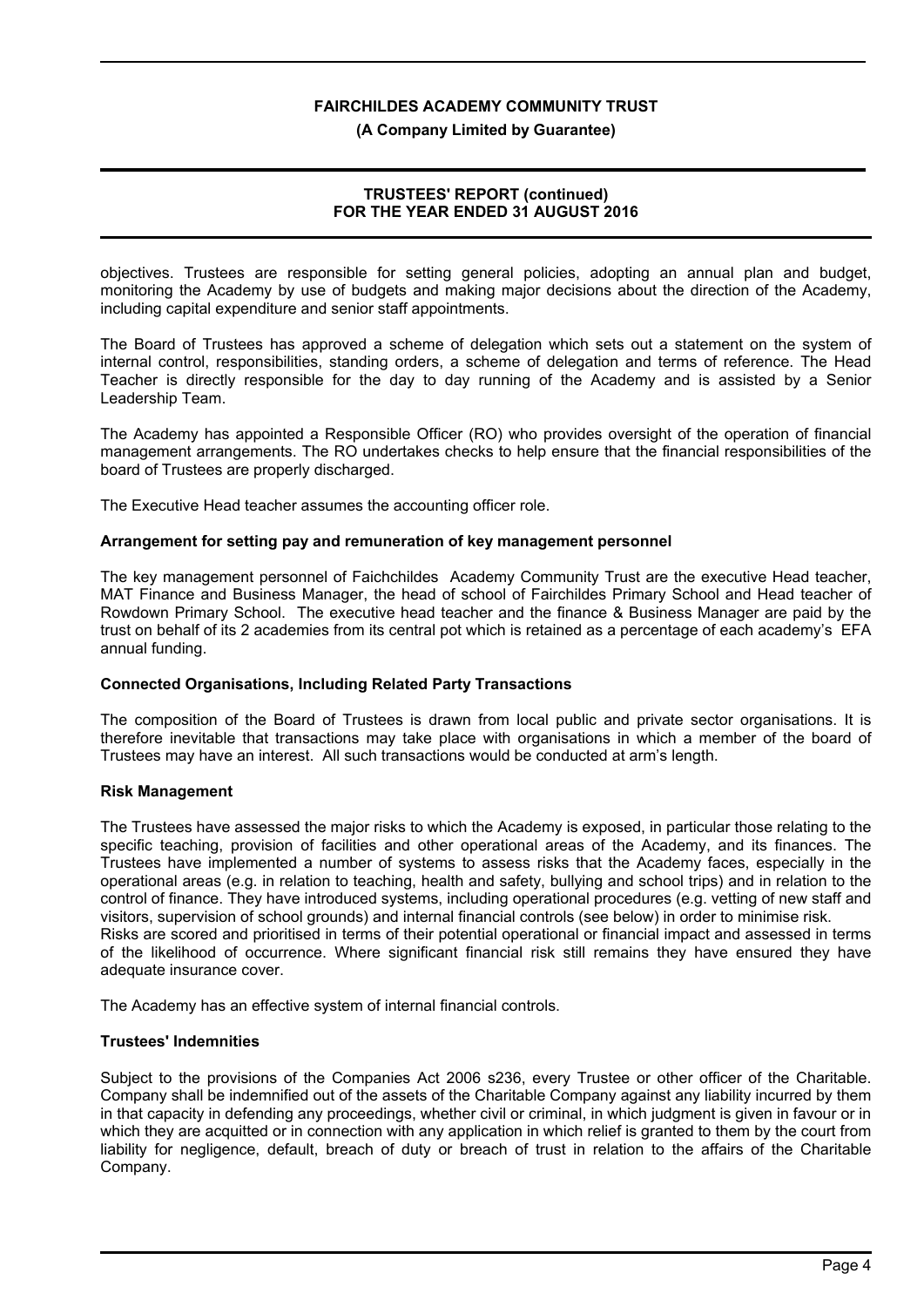#### **(A Company Limited by Guarantee)**

## **TRUSTEES' REPORT (continued) FOR THE YEAR ENDED 31 AUGUST 2016**

#### **Objectives and Activities**

#### **Objects and Aims**

The principal object and activity of the Academy is the operation of Fairchildes Academy Community Trust, to advance for the public benefit education in the United Kingdom, by establishing, maintaining, carrying on, managing and developing a school offering a broad and balanced curriculum.

#### **Objectives, Strategies and Activities**

In accordance with the articles of association, the Academy has adopted a "Scheme of Government" approved by the Secretary of State for Education. The Scheme of Government specifies, amongst other things, the basis for admitting pupils to the Academy, the catchment area from which the pupils are drawn, and that the curriculum should comply with the substance of the national curriculum.

The main objectives of the Academy during the period ended 31 August 2016 are summarised below:

• to ensure that every child enjoys the same high quality education in terms of resourcing, tuition and care;

• to raise the standard of educational achievement of all pupils;

• to improve the effectiveness of the Academy by keeping the curriculum and organisational structure under continual review

• to provide value for money for the funds expended

• to comply with all appropriate statutory and curriculum requirements;

• to maintain close links with industry and commerce; and

• to conduct the Academy's business in accordance with the highest standards of integrity, probity and openness.

• to provide support building upon individual learning and/or areas of strength between schools to improve key aspects of performance.

• The trust will strengthen its accountability structure through a review of the effectiveness of leadership and management. It will achieve this through developing a more effective appraisal framework.

The Academy's vision is to create:

- a strong ethos of achievement leading to improved standards
- personal confidence
- appropriate thinking skills

This is achieved through developing:

- a sense of personal identity
- a sense of belonging to an individual academy
- an emphasis on personal and community responsibility
- a positive learning climate in terms of the nature of courses offered and teaching styles utilised
- positive relationships with external partners

## **Public Benefit**

In setting the objectives, the Trustees have given careful consideration to the Charity Commission's general guidance on public benefit and in particular to its supplementary public benefit guidance on advancing education.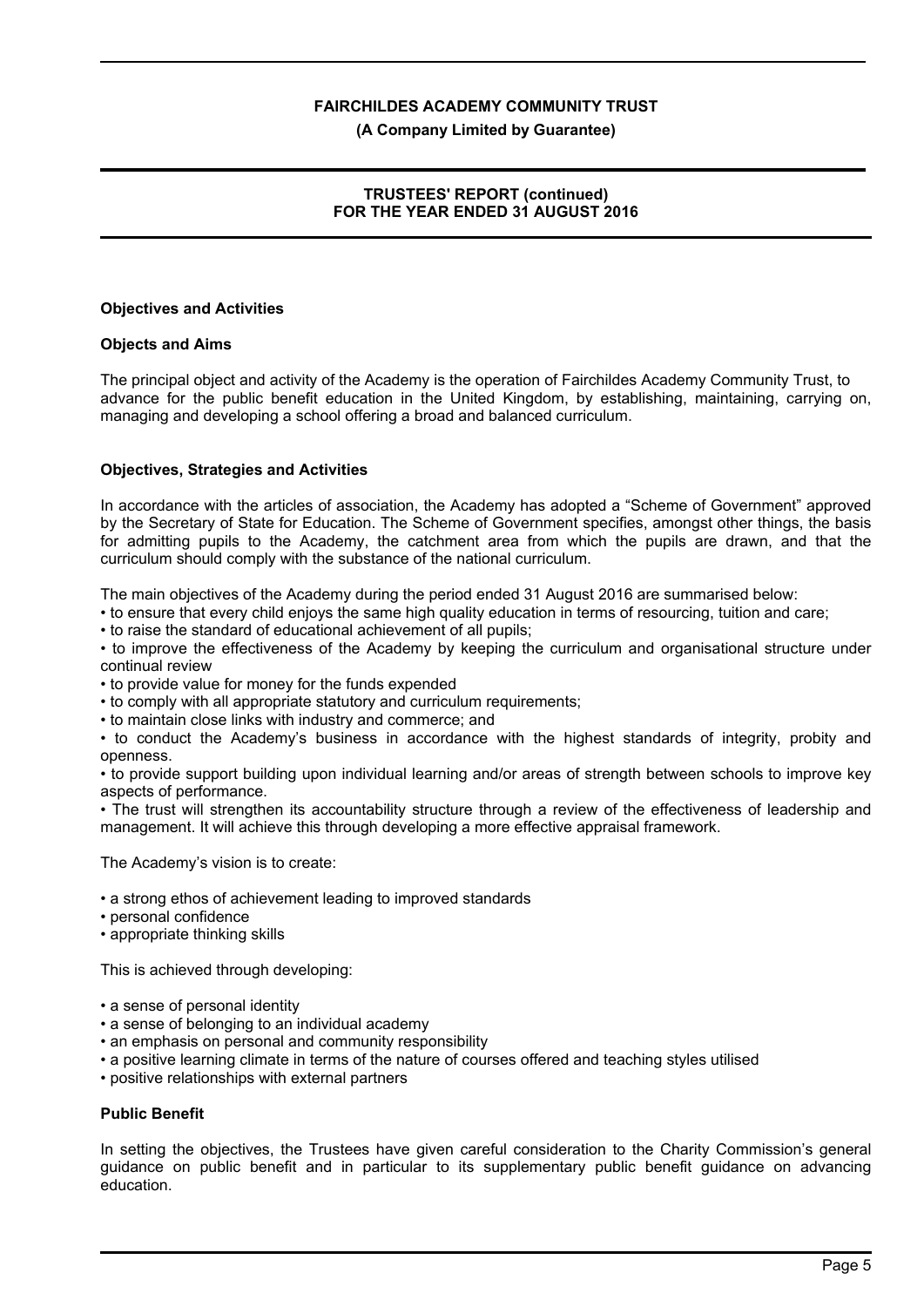#### **(A Company Limited by Guarantee)**

## **TRUSTEES' REPORT (continued) FOR THE YEAR ENDED 31 AUGUST 2016**

## **Going Concern**

After making appropriate enquiries, the Board of trustees has a reasonable expectation that the Academy has adequate resources to continue in operational existence for the foreseeable future. For this reason it continues to adopt the going concern basis in preparing the financial statements. Further details regarding the adoption of the going concern basis can be found in the Accounting Policies.

#### **Attainment Data**

| <b>School Details</b>         |                       |           | At Expected Standard                                 |              |               |                                                               | Working at a Greater Depth |                 |                      |                  |
|-------------------------------|-----------------------|-----------|------------------------------------------------------|--------------|---------------|---------------------------------------------------------------|----------------------------|-----------------|----------------------|------------------|
| Academy                       | Date<br>joined<br>MAT | Type      | Reading<br>$\%$                                      | Writing<br>% | Maths<br>$\%$ | <b>SPAG</b><br>%                                              | Reading<br>$\%$            | Writing<br>$\%$ | <b>Maths</b><br>$\%$ | <b>SPAG</b><br>% |
| <b>Fairchildes</b><br>Primary | April<br>2014         | Converter | 79                                                   | 84           | 82            | 80                                                            | 13                         | 26              | 39                   | 36               |
| Rowdown<br>Primary            | April<br>2014         | Sponsored | 43                                                   | 73           | 66            | 64                                                            |                            | 0               | 11                   | 9                |
|                               |                       |           | Expected Standard in Reading, Writing and<br>Maths % |              |               | Working at a Greater Depth in Reading,<br>Writing and Maths % |                            |                 |                      |                  |
| <b>Fairchildes Primary</b>    |                       |           | 64                                                   |              |               | 10                                                            |                            |                 |                      |                  |
| <b>Rowdown Primary</b>        |                       |           | 43                                                   |              |               |                                                               |                            |                 |                      |                  |

## **Progress Information**

| <b>Fairchildes</b> | Progress score | % of pupils included in | <b>National Percentile</b> |
|--------------------|----------------|-------------------------|----------------------------|
|                    |                | measure                 |                            |
| Reading            | 1.2            | 98                      | Top 40%                    |
| Writing            | 2.8            | 98                      | Top 25%                    |
| Maths              | 4.1            | 98                      | Top 25%                    |

| <b>Rowdown</b> | Progress score | % of pupils included in | <b>National Percentile</b> |
|----------------|----------------|-------------------------|----------------------------|
|                |                | measure                 |                            |
| Reading        | 1.6            | 91                      | Top $40\%$                 |
| <b>Writing</b> | 3.9            | 93                      | Top 25%                    |
| Maths          | 4.1            | 93                      | Top 25%                    |

#### **Review of Activities**

Over the past year, the two academies in the Trust have benefited from working collaboratively, particularly in respect of the priorities identified for Rowdown Primary. Closer links have been established between teaching colleagues, pastoral and Inclusion teams, in subject leadership and also in business contracts. Each academy has continued to improve its quality of provision.

As our sponsored academy, work at Rowdown has focussed on the following:

• Improving the quality of Teaching and Learning through focussed classroom support and shared CPD activities and planning access

• Developing leadership capacity. New subject leaders have been appointed to create a middle leadership structure, all are working closely with Fairchildes counterparts.

• Developing the curriculum in line with Fairchildes with focus on core subject lessons. Accuracy has been introduced along with setting in maths lessons from year 2 upwards. Joint training and CPD has taken place.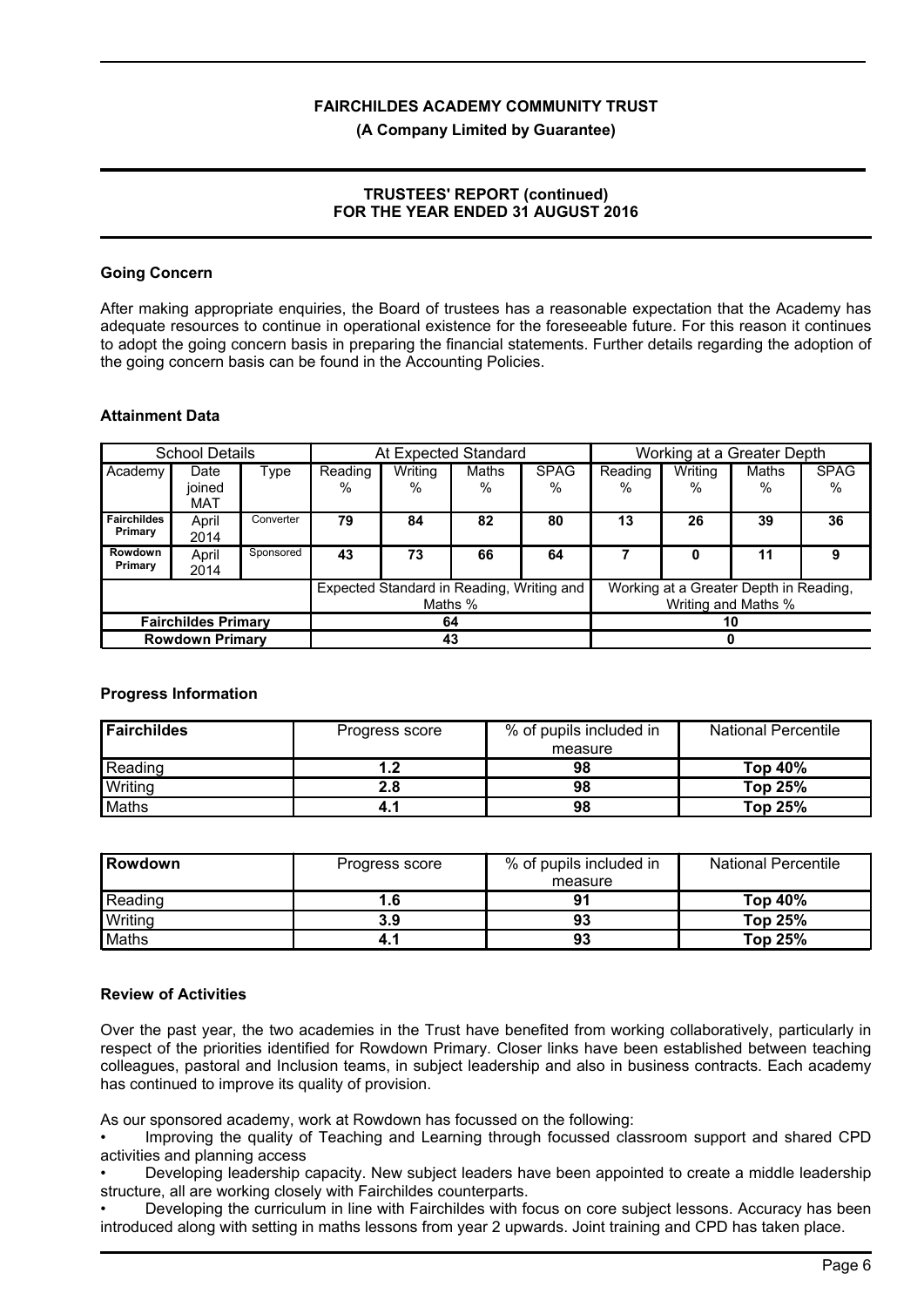#### **(A Company Limited by Guarantee)**

## **TRUSTEES' REPORT (continued) FOR THE YEAR ENDED 31 AUGUST 2016**

• Delivering quality interventions in reading and writing, led by teachers and trained Teaching Assistants.

• Upgrading of Rowdown's computer server, re-designing of the IT suites and purchase of new laptops and whiteboards. Staff have access to planning and curriculum rooms in both schools.

• Collaborative working and joint Inclusion team meetings to improve the quality of provision for SEN and EAL pupils.

## **Financial Review**

## **Financial Risk Management Objectives and Policies**

The Academy is exposed to a number of financial risks including credit, cash flow and liquidity risks. Exposure principally relates to bank balances, cash and trade creditors, with limited trade (and other) debtors. The Academy's system of internal controls ensures risk is minimal in these areas.

## **Reserves Policy**

The Academy Trust's free reserves are total funds less the amount held in fixed assets and restricted funds. Reserves are therefore the resources the trust has or can make available to spend for its purposes once it has met its commitments. The level of reserves held take into account the nature of income and expenditure streams, they need to match them with commitments, including future capital projects, and the nature of reserves. The trusts review the reserves annually, but are mindful of budget forecast when discussing reserves.

## **Principal Funding**

Most of the Academy's income is obtained from the Education Funding Agency (EFA) in the form of recurrent grants, the use of which is restricted to particular purposes. The grants received from the EFA during the period ended 31 August 2016 and the associated expenditure are shown as restricted funds in the Statement of Financial Activities. The Academy Trust also receives specific grants from Croydon Council. The grant relate to pupils with Special Educational need and pupils in Nursery and Children Centre. The Academy Trust has also generated income via extended services offering to pupils.

The Academy also received grants for fixed assets from the EFA. In accordance with the Charities Statement of Recommended Practice, "Charities FRS102" (SORP 2015), such grants are shown in the Statement of Financial Activities as restricted income in the fixed asset fund. The restricted fixed asset fund balance is reduced by annual depreciation charges over the expected useful life of the assets concerned. Under the Charities SORP, it is necessary to charge projected deficits on the Local Government Pension Scheme, which is provided to support staff, to a restricted fund. This results in reducing reserves shown in the total funds of the Academy. It should be noted that this does not present the Academy with any current liquidity problem.

The employer contributions are currently being assessed and it is expected that they will increase to bring a further reduction in this pension deficit in future, although this may not be achieved until stock market investment values start to recover.

## **Future Developments**

To increase the level of pupil support to address the growing numbers of EAL and SEN pupils. This will require recruiting additional skilled staff. We also would like to continue to improve the ICT suite and have more computer/ hardware available at Rowdown Primary for the computing curriculum and to bring in line with the ICT provision at Fairchildes. Further resources will be spent to develop the outdoor provision in the Early Years classes at both schools.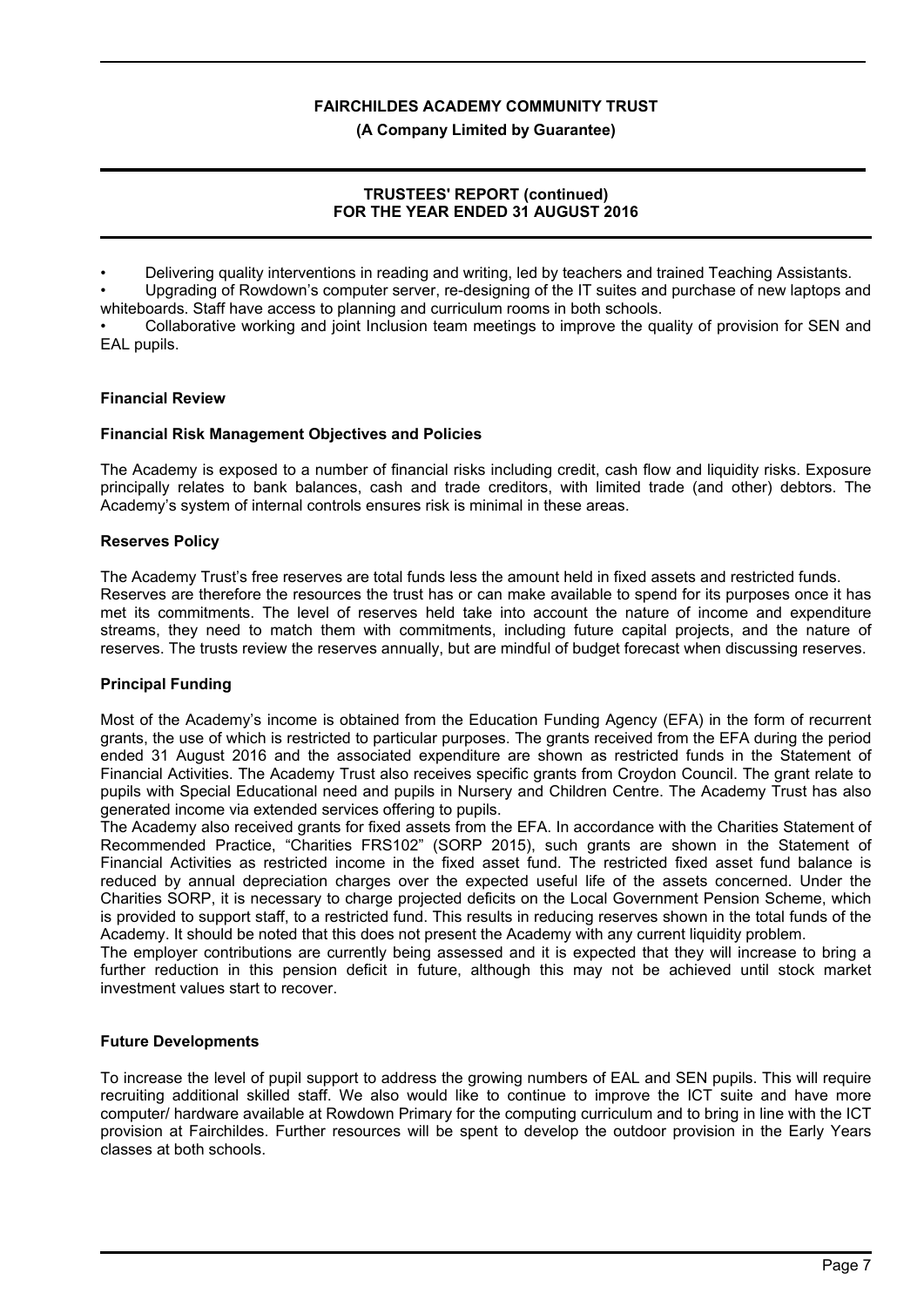**(A Company Limited by Guarantee)**

## **TRUSTEES' REPORT (continued) FOR THE YEAR ENDED 31 AUGUST 2016**

#### **Disclosure of Information to Auditors**

Each of the persons who are Trustees at the time when this Trustees' Report is approved has confirmed that:

Insofar as the trustees are aware:

• there is no relevant audit information of which the charitable company's auditor is unaware

• the trustees have taken all steps that they ought to have taken to make themselves aware of any relevant audit information and to establish that the auditor is aware of that information.

This report, incorporating the Strategic Report, was approved by order of the board of trustees, as the company directors, on 6 December 2016 and signed on the board's behalf by:

**Mrs R Ellis Chair of Trustees**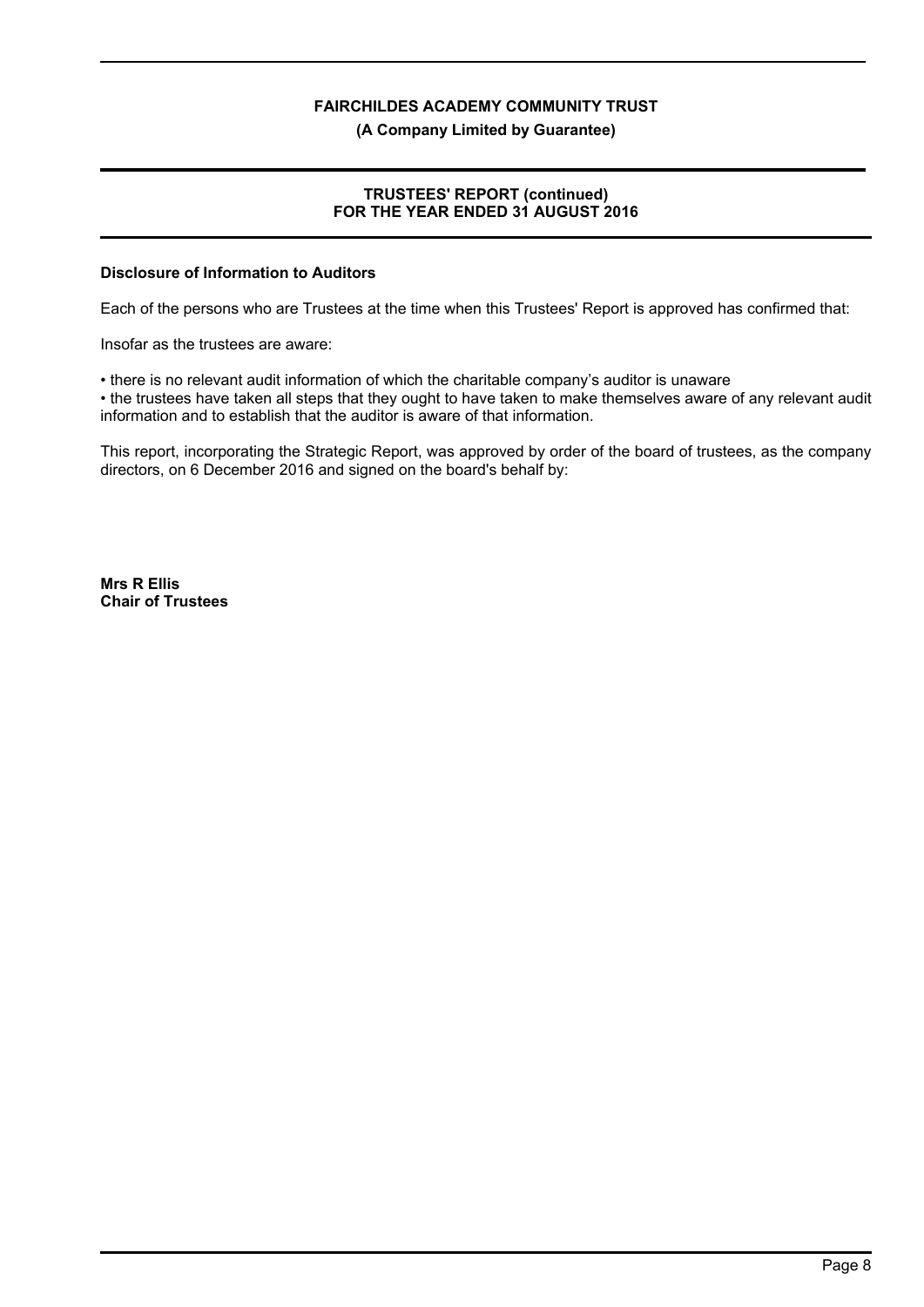#### **(A Company Limited by Guarantee)**

## **GOVERNANCE STATEMENT**

#### **SCOPE OF RESPONSIBILITY**

As trustees, we acknowledge we have overall responsibility for ensuring that Fairchildes Academy Community Trust has an effective and appropriate system of control, financial and otherwise. However such a system is designed to manage rather than eliminate the risk of failure to achieve business objectives, and can provide only reasonable and not absolute assurance against material misstatement or loss.

The board of trustees has delegated the day-to-day responsibility to the Executive Head Teacher, as Accounting Officer, for ensuring financial controls conform with the requirements of both propriety and good financial management and in accordance with the requirements and responsibilities assigned to it in the funding agreement between Fairchildes Academy Community Trust and the Secretary of State for Education. They are also responsible for reporting to the board of trustees any material weaknesses or breakdowns in internal control.

#### **GOVERNANCE**

The information on governance included here supplements that described in the Trustees' Report and in the Statement of Trustees' Responsibilities. The board of trustees has formally met 5 times during the year. Attendance during the year at meetings of the board of trustees was as follows:

| Trustee                                      | Meetings attended | Out of a possible |
|----------------------------------------------|-------------------|-------------------|
| Mrs R Ellis, Chair                           | 4                 | 5                 |
| Miss R Sandell, Executive Head Teacher and   | 5                 | 5                 |
| <b>Accounting Officer</b>                    |                   |                   |
| Mrs L Cress, Chair of Fairchildes Primary    | 3                 | 5                 |
| School local governing body                  |                   |                   |
| Mr J Green                                   | 4                 | 5                 |
| Ms N Patel                                   | 2                 | 5                 |
| Mrs C J Warner                               | 2                 | 4                 |
| Mr S Bailey, Chair of Rowdown Primary School | 4                 | 5                 |
| local governing body                         |                   |                   |

#### Governance reviews

To review the effectiveness of the board, the trustees are completing skills audit forms which will identify their strengths and weaknesses. It has been decided that the trustees will be attending relevant courses and training to enhance their knowledge especially for the governance of a multi-academy trust. There will be a full review at the next board in January 2017.

The Finance, Personnel and Audit Committee is also a sub-committee of the main board of trustees. Its purpose is to, through delegated authority, provide independent checking of the Academy's financial controls, systems transactions and risks. Their findings must be reported back to the whole board of Trustees. Issues dealt with during the year include a review of the reports from the Responsible Officer.

Attendance at meetings in the year was as follows:

| <b>Trustee</b>                          | Meetings attended | Out of a possible |
|-----------------------------------------|-------------------|-------------------|
| Mrs R Ellis<br>Ms N Patel<br>Mr J Green |                   |                   |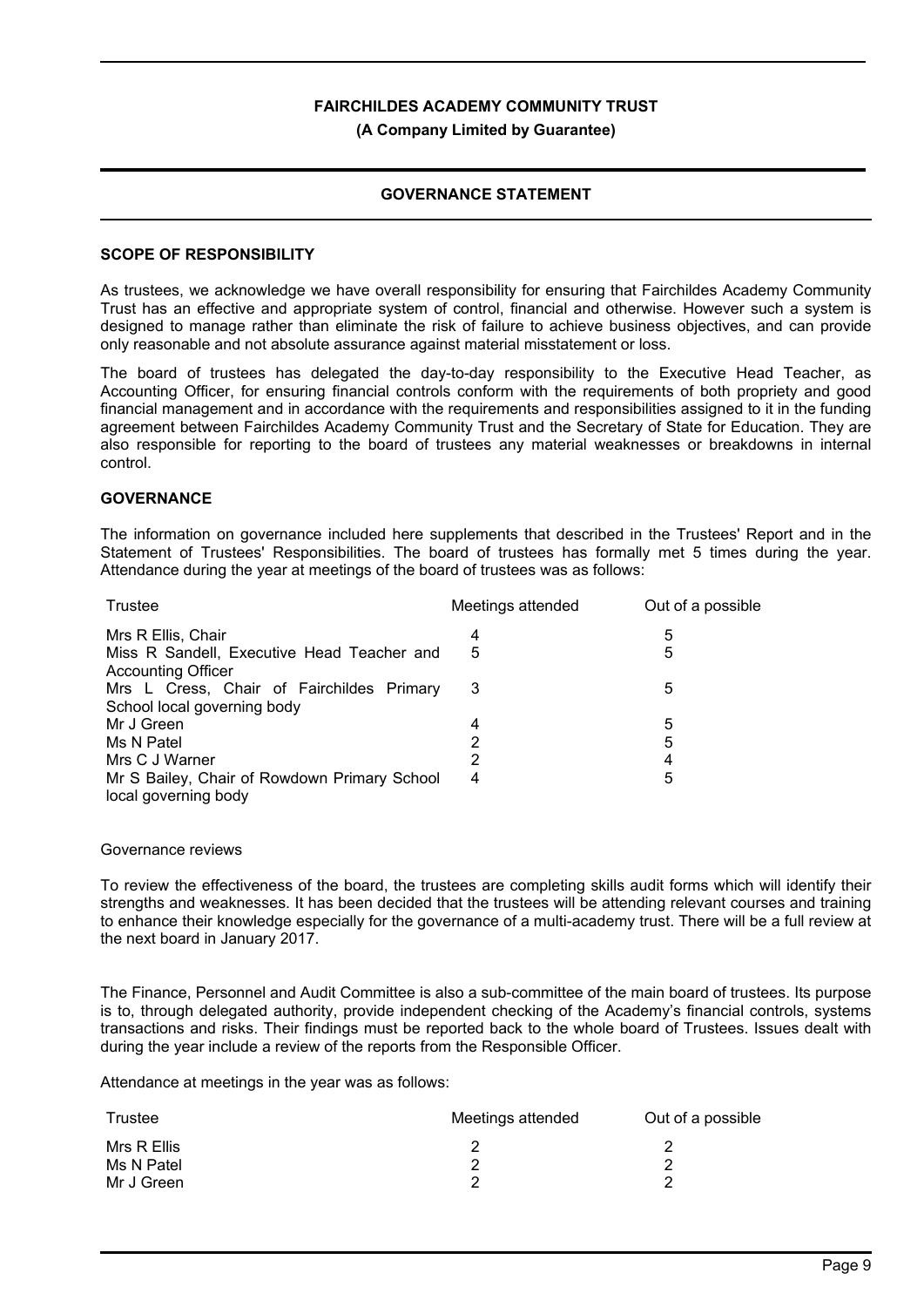## **(A Company Limited by Guarantee)**

## **GOVERNANCE STATEMENT (continued)**

## **REVIEW OF VALUE FOR MONEY**

As Accounting Officer, the Executive Head Teacher has responsibility for ensuring that the Academy delivers good value in the use of public resources. The Accounting Officer understands that value for money refers to the educational and wider societal outcomes achieved in return for the taxpayer resources received.

The Accounting Officer considers how the Academy's use of its resources has provided good value for money during each academic year, and reports to the board of trustees where value for money can be improved, including the use of benchmarking data where appropriate. The Accounting Officer for the Academy has delivered improved value for money during the year by:

• Deploying experienced staff effectively across both schools to ensure improvements in the curriculum are made and teaching staff are supported in improving educational standards. Expertise has been shared and teaching and support staff trained in best practice to help raise the attainments and progress in the schools

• Innovative staffing arrangement for example staff working across the 2 academies. The site manager and the cleaning supervisor, few TAs and SENCO work for both schools.

All contracts are reviewed regularly to ensure they offer best value for money.

• This year photocopying rental contract were reviewed and has been successful to bring the cost down significantly by having a contract for only copying charge.

• Introduced cloud based telephone system to reduce repair cost.

MAT Finance and Business Manager has been influential in driving down costs through better procurement

• Had very good professional advice in our bidding for CIF Funding. We have been successful with our bids.

• Bulk Purchase computers and laptops on discounted cost and sharing between the 2 academies.

The Business Manager with the support of the ICT Technician has been influential in driving down licensing and hardware costs whilst significantly improving the network through better procurement and negotiation.

## **THE PURPOSE OF THE SYSTEM OF INTERNAL CONTROL**

The system of internal control is designed to manage risk to a reasonable level rather than to eliminate all risk of failure to achieve policies, aims and objectives; it can therefore only provide reasonable and not absolute assurance of effectiveness. The system of internal control is based on an ongoing process designed to identify and prioritise the risks to the achievement of Academy policies, aims and objectives, to evaluate the likelihood of those risks being realised and the impact should they be realised, and to manage them efficiently, effectively and economically. The system of internal control has been in place in Fairchildes Academy Community Trust for the year 1 September 2015 to 31 August 2016 and up to the date of approval of the annual report and financial statements.

## **CAPACITY TO HANDLE RISK**

The board of trustees has reviewed the key risks to which the Academy is exposed together with the operating, financial and compliance controls that have been implemented to mitigate those risks. The board of trustees is of the view that there is a formal ongoing process for identifying, evaluating and managing the Academy's significant risks, that has been in place for the year 1 September 2015 to 31 August 2016 and up to the date of approval of the annual report and financial statements. This process is regularly reviewed by the board of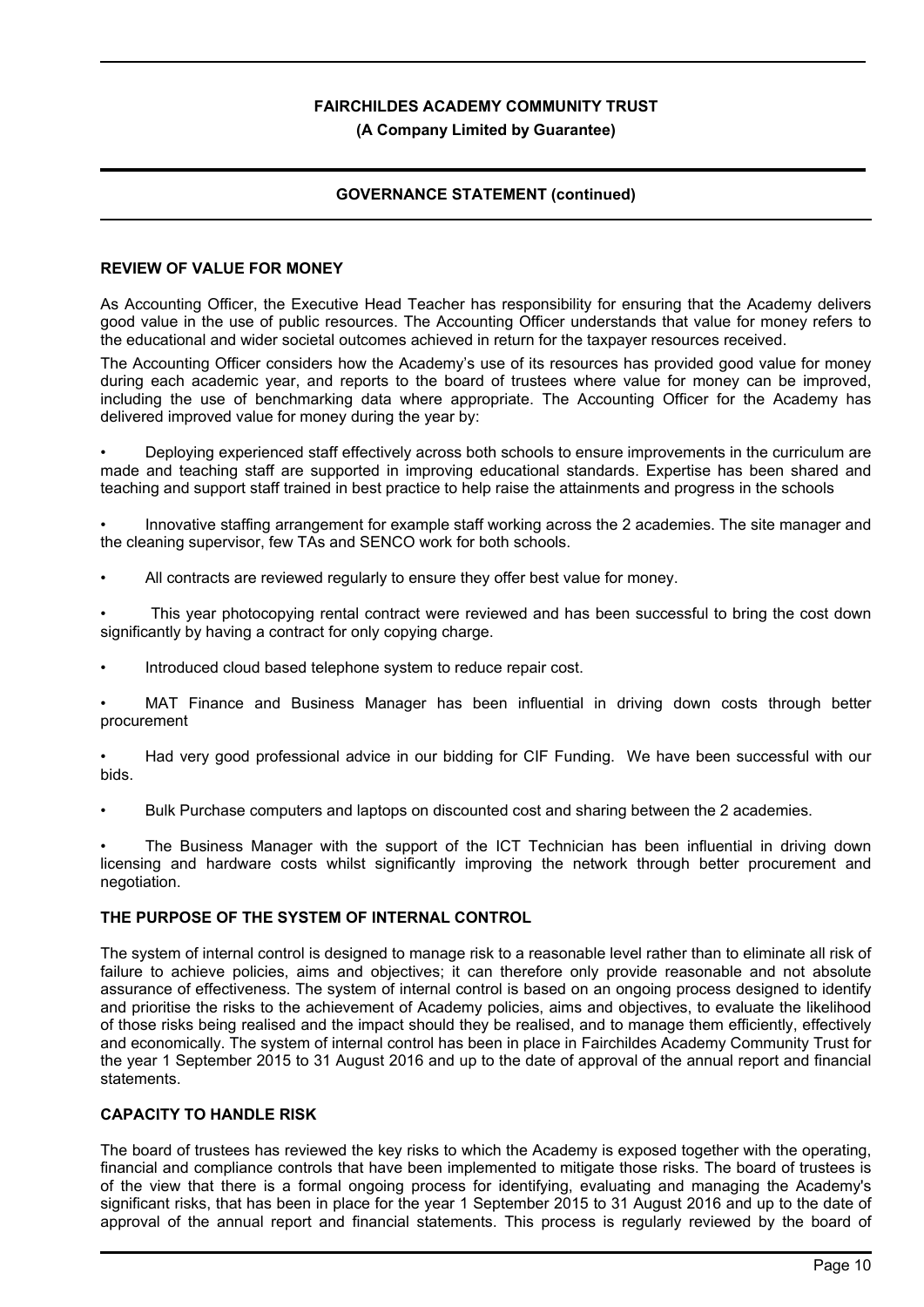### **(A Company Limited by Guarantee)**

## **GOVERNANCE STATEMENT (continued)**

trustees.

## **THE RISK AND CONTROL FRAMEWORK**

The Academy's system of internal financial control is based on a framework of regular management information and administrative procedures including the segregation of duties and a system of delegation and accountability. In particular, it includes:

- comprehensive budgeting and monitoring systems with an annual budget and periodic financial reports which are reviewed and agreed by the board of trustees;
- regular reviews by the Board of Trustees of reports which indicate financial performance against the forecasts and of major purchase plans, capital works and expenditure programmes;
- setting targets to measure financial and other performance:
- clearly defined purchasing (asset purchase or capital investment) guidelines.
- delegation of authority and segregation of duties;
- identification and management of risks.

The board of trustees has considered the need for a specific internal audit function and has decided not to appoint an internal auditor. However, the Trustees have appointed School Management Support, an independent financial consultancy , to perform additional checks.

The financial consultant' role includes giving advice on financial matters and performing a range of checks on the Academy's financial systems. On a quarterly basis, the financial consultant report to the board of trustees on the operation of the systems of control and on the discharge of the board of trustees' financial responsibilities.

The reports from School Management Support have indicated no material control weaknesses throughout the period.

## **REVIEW OF EFFECTIVENESS**

As Accounting Officer, the Executive Head Teacher has responsibility for reviewing the effectiveness of the system of internal control. During the year in question the review has been informed by:

- the work of the external auditors;
- the financial management and governance self-assessment process;
- the work of the executive managers within the Academy who have responsibility for the development and maintenance of the internal control framework.

The Accounting Officer has been advised of the implications of the result of their review of the system of internal control by the Finance, Personnel and Audit Committee and a plan to ensure continuous improvement of the system is in place.

Approved by order of the members of the board of trustees on 6 December 2016 and signed on their behalf, by:

**Mrs R Ellis Chair of Trustees**

**Miss R Sandell Accounting Officer**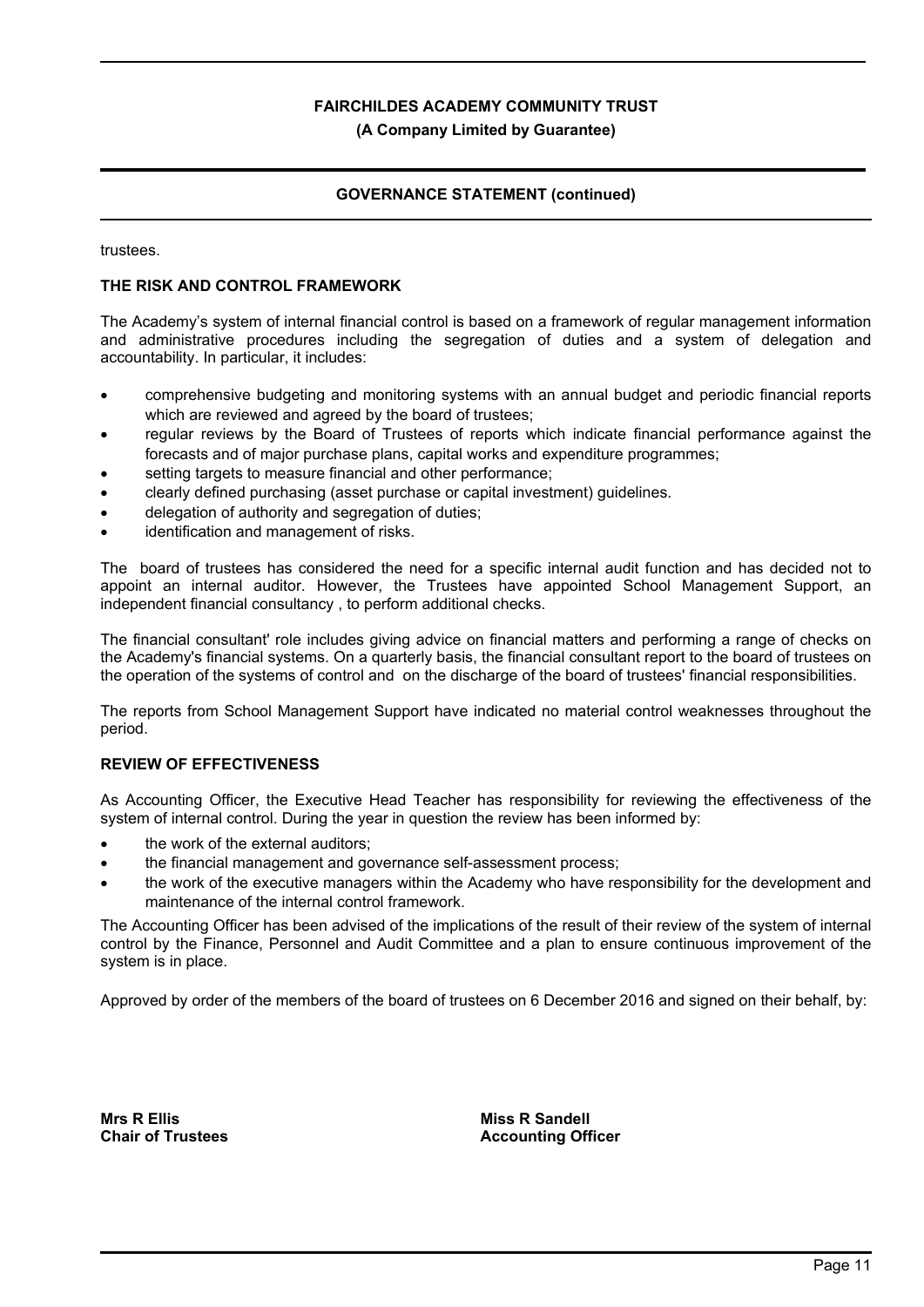## **FAIRCHILDES ACADEMY COMMUNITY TRUST (A Company Limited by Guarantee)**

## **STATEMENT ON REGULARITY, PROPRIETY AND COMPLIANCE**

As Accounting Officer of Fairchildes Academy Community Trust I have considered my responsibility to notify the academy trust board of trustees and the Education Funding Agency of material irregularity, impropriety and noncompliance with EFA terms and conditions of funding, under the funding agreement in place between the academy trust and the Secretary of State for Education. As part of my consideration I have had due regard to the requirements of the Academies Financial Handbook 2015.

I confirm that I and the academy trust board of trustees are able to identify any material irregular or improper use of funds by the academy trust, or material non-compliance with the terms and conditions of funding under the academy trust's funding agreement and the Academies Financial Handbook 2015.

I confirm that no instances of material irregularity, impropriety or funding non-compliance have been discovered to date. If any instances are identified after the date of this statement, these will be notified to the board of trustees and EFA.

**Miss R Sandell Accounting Officer**

Date: 6 December 2016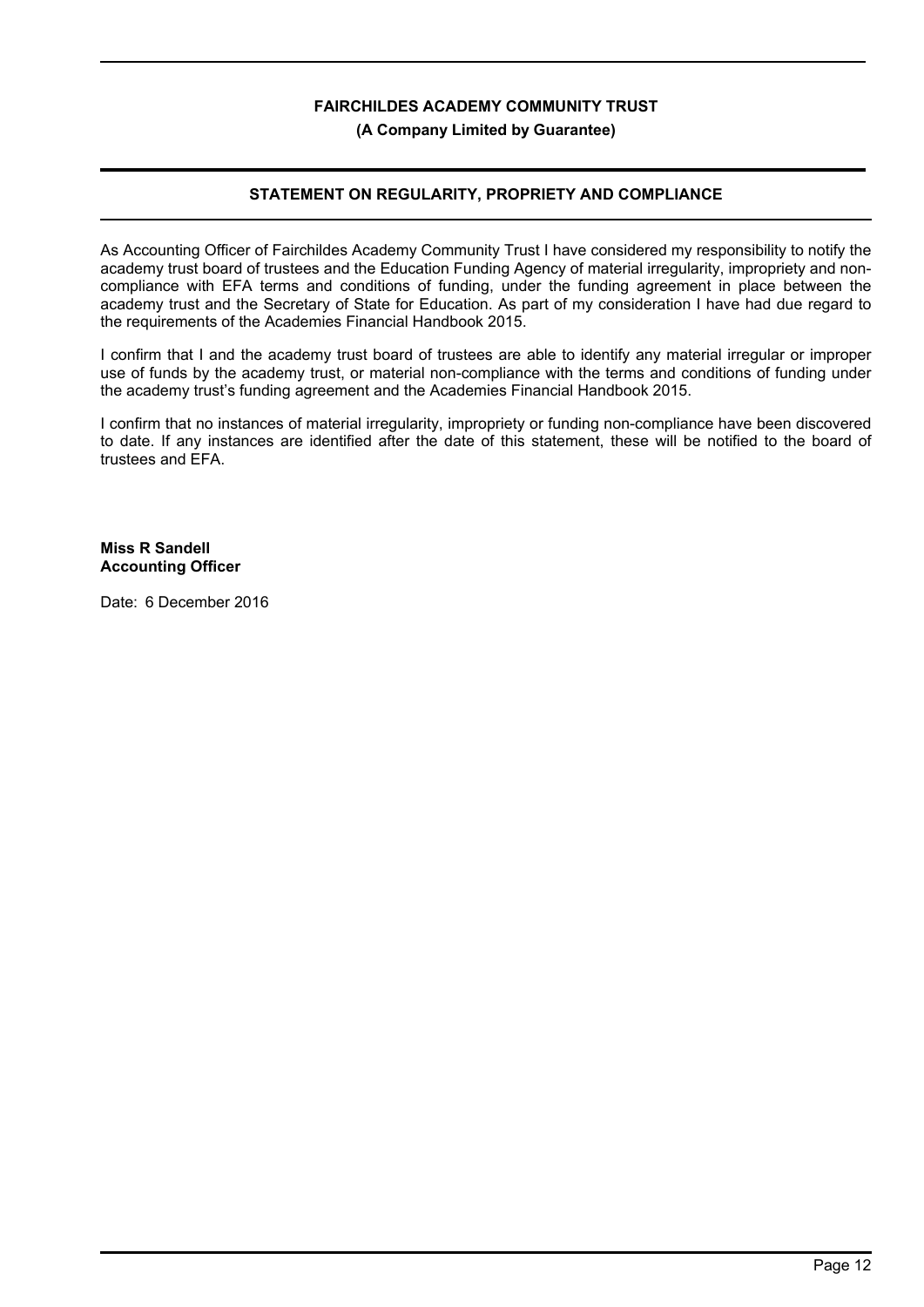#### **(A Company Limited by Guarantee)**

## **STATEMENT OF TRUSTEES' RESPONSIBILITIES FOR THE YEAR ENDED 31 AUGUST 2016**

The Trustees (who act as governors of Fairchildes Academy Community Trust and are also the directors of the charitable company for the purposes of company law) are responsible for preparing the Strategic Report, the Trustees' Report and the financial statements in accordance with the Annual Accounts Direction issued by the Education Funding Agency, United Kingdom Accounting Standards (United Kingdom Generally Accepted Accounting Practice) and applicable law and regulations.

Company law requires the Trustees to prepare financial statements for each financial year. Under company law the Trustees must not approve the financial statements unless they are satisfied that they give a true and fair view of the state of affairs of the charitable company and of its incoming resources and application of resources, including its income and expenditure, for that period. In preparing these financial statements, the Trustees are required to:

- select suitable accounting policies and then apply them consistently;
- observe the methods and principles of the Charities SORP 2015 and the Academies' Accounts Direction 2015 to 2016;
- make judgments and accounting estimates that are reasonable and prudent;
- prepare the financial statements on the going concern basis unless it is inappropriate to presume that the charitable company will continue in business.

The Trustees are responsible for keeping adequate accounting records that are sufficient to show and explain the charitable company's transactions and disclose with reasonable accuracy at any time the financial position of the charitable company and enable them to ensure that the financial statements comply with the Companies Act 2006. They are also responsible for safeguarding the assets of the charitable company and hence for taking reasonable steps for the prevention and detection of fraud and other irregularities.

The Trustees are responsible for ensuring that in its conduct and operation the charitable company applies financial and other controls, which conform with the requirements both of propriety and of good financial management. They are also responsible for ensuring grants received from the EFA/DfE have been applied for the purposes intended.

The Trustees are responsible for the maintenance and integrity of the corporate and financial information included on the charitable company's website. Legislation in the United Kingdom governing the preparation and dissemination of financial statements may differ from legislation in other jurisdictions.

Approved by order of the members of the board of trustees on 6 December 2016 and signed on its behalf by:

**Mrs R Ellis Chair of Trustees**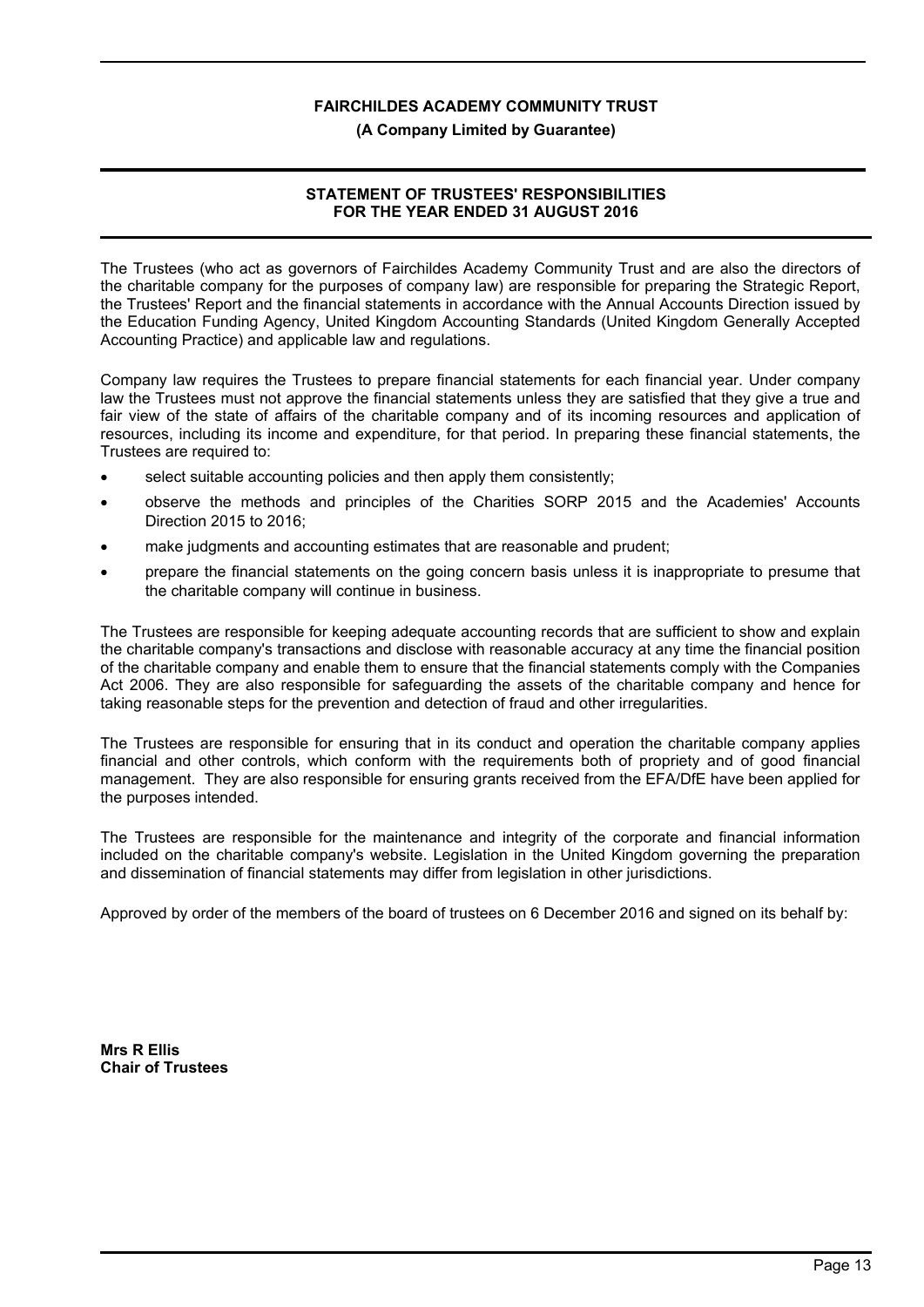#### **(A Company Limited by Guarantee)**

## **INDEPENDENT AUDITORS' REPORT ON THE FINANCIAL STATEMENTS TO THE MEMBERS OF FAIRCHILDES ACADEMY COMMUNITY TRUST**

We have audited the financial statements of Fairchildes Academy Community Trust for the year ended 31 August 2016 which comprise the Statement of Financial Activities Incorporating Income and Expenditure Account, the Balance Sheet, the Statement of Cash Flows and the related notes. The financial reporting framework that has been applied in their preparation is applicable law, United Kingdom Accounting Standards (United Kingdom Generally Accepted Accounting Practice) including FRS 102 "The Financial Reporting Standard applicable in the UK and Republic of Ireland" and the Academies Accounts Direction 2015 to 2016 issued by the Education Funding Agency.

This report is made solely to the charitable company's members, as a body, in accordance with Chapter 3 of Part 16 of the Companies Act 2006. Our audit work has been undertaken so that we might state to the charitable company's members those matters we are required to state to them in an Auditors' Report and for no other purpose. To the fullest extent permitted by law, we do not accept or assume responsibility to anyone other than the charitable company and its members, as a body, for our audit work, for this report, or for the opinion we have formed.

## **RESPECTIVE RESPONSIBILITIES OF TRUSTEES AND AUDITORS**

As explained more fully in the Statement of Trustees' Responsibilities, the Trustees (who are also the directors of the Academy for the purposes of company law) are responsible for the preparation of the financial statements and for being satisfied that they give a true and fair view.

Our responsibility is to audit and express an opinion on the financial statements in accordance with applicable law and International Standards on Auditing (UK and Ireland). Those standards require us to comply with the Auditing Practices Board's Ethical Standards for Auditors.

## **SCOPE OF THE AUDIT OF THE FINANCIAL STATEMENTS**

An audit involves obtaining evidence about the amounts and disclosures in the financial statements sufficient to give reasonable assurance that the financial statements are free from material misstatement, whether caused by fraud or error. This includes an assessment of: whether the accounting policies are appropriate to the Academy's circumstances and have been consistently applied and adequately disclosed; the reasonableness of significant accounting estimates made by the Trustees; and the overall presentation of the financial statements. In addition, we read all the financial and non-financial information in the Trustees' Report to identify material inconsistencies with the audited financial statements and to identify any information that is apparently materially incorrect based on, or materially inconsistent with, the knowledge acquired by us in the course of performing the audit. If we become aware of any apparent material misstatements or inconsistencies we consider the implications for our report.

## **OPINION ON FINANCIAL STATEMENTS**

In our opinion the financial statements:

- give a true and fair view of the state of the charitable company's affairs as at 31 August 2016 and of its incoming resources and application of resources, including its income and expenditure, for the year then ended;
- have been properly prepared in accordance with United Kingdom Generally Accepted Accounting Practice; and
- have been prepared in accordance with the requirements of the Companies Act 2006, the Charities SORP 2015 and the Academies Accounts Direction 2015 to 2016 issued by the Education Funding Agency.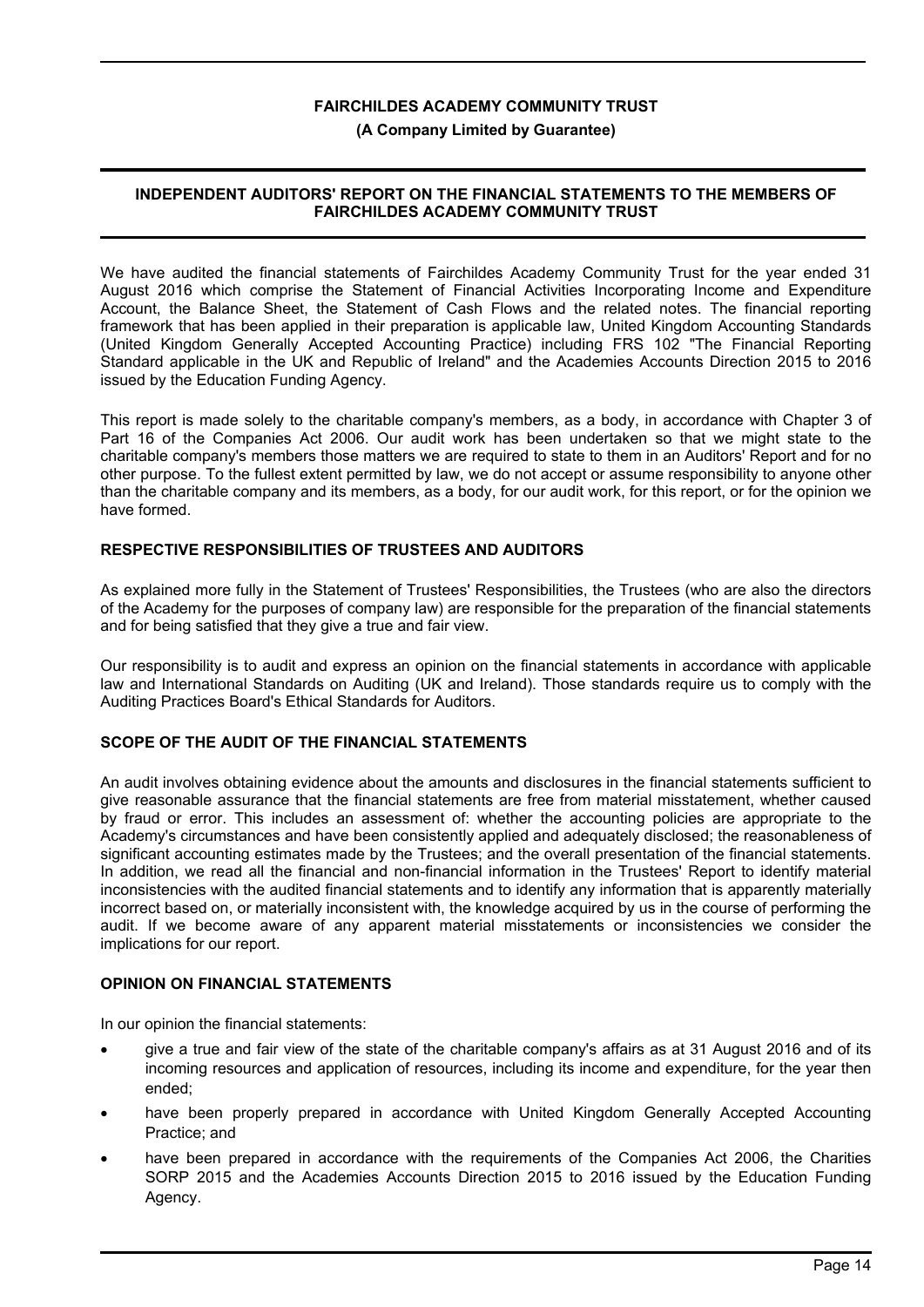#### **(A Company Limited by Guarantee)**

## **INDEPENDENT AUDITORS' REPORT ON THE FINANCIAL STATEMENTS TO THE MEMBERS OF FAIRCHILDES ACADEMY COMMUNITY TRUST**

### **OPINION ON OTHER MATTER PRESCRIBED BY THE COMPANIES ACT 2006**

In our opinion the information given in the Trustees' Report, incorporating the Strategic Report, for the financial year for which the financial statements are prepared is consistent with the financial statements.

## **MATTERS ON WHICH WE ARE REQUIRED TO REPORT BY EXCEPTION**

We have nothing to report in respect of the following matters where the Companies Act 2006 requires us to report to you if, in our opinion:

- adequate accounting records have not been kept, or returns adequate for our audit have not been received from branches not visited by us; or
- the financial statements are not in agreement with the accounting records and returns; or
- certain disclosures of Trustees' remuneration specified by law are not made; or Ī
- we have not received all the information and explanations we require for our audit.

Michael Durst (Senior Statutory Auditor)

 for and on behalf of

#### **Landau Baker Limited**

Chartered Accountants Statutory Auditors

Mountcliff House 154 Brent Street London NW4 2DR 6 December 2016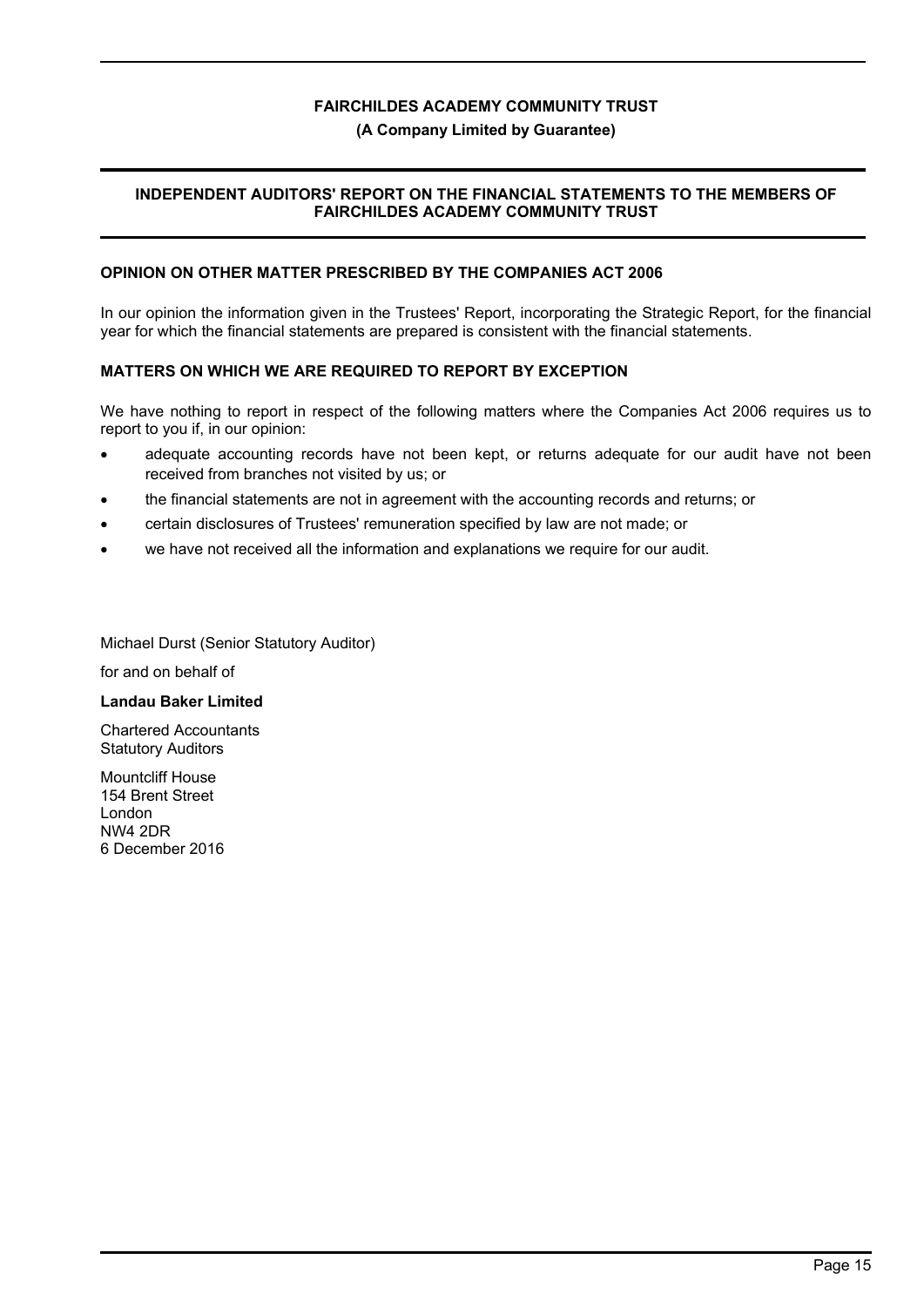#### **(A Company Limited by Guarantee)**

## **INDEPENDENT REPORTING ACCOUNTANTS' ASSURANCE REPORT ON REGULARITY TO FAIRCHILDES ACADEMY COMMUNITY TRUST AND THE EDUCATION FUNDING AGENCY**

In accordance with the terms of our engagement letter dated 15 July 2014 and further to the requirements of the Education Funding Agency (EFA) as included in the Academies Accounts Direction 2015 to 2016, we have carried out an engagement to obtain limited assurance about whether the expenditure disbursed and income received by Fairchildes Academy Community Trust during the year 1 September 2015 to 31 August 2016 have been applied to the purposes identified by Parliament and the financial transactions conform to the authorities which govern them.

This report is made solely to Fairchildes Academy Community Trust and the EFA in accordance with the terms of our engagement letter. Our work has been undertaken so that we might state to Fairchildes Academy Community Trust and the EFA those matters we are required to state in a report and for no other purpose. To the fullest extent permitted by law, we do not accept or assume responsibility to anyone other than Fairchildes Academy Community Trust and the EFA, for our work, for this report, or for the conclusion we have formed.

#### **RESPECTIVE RESPONSIBILITIES OF FAIRCHILDES ACADEMY COMMUNITY TRUST'S ACCOUNTING OFFICER AND THE REPORTING ACCOUNTANT**

The accounting officer is responsible, under the requirements of Fairchildes Academy Community Trust's funding agreement with the Secretary of State for Education dated 15 July 2014, and the Academies Financial Handbook extant from 1 September 2015, for ensuring that expenditure disbursed and income received is applied for the purposes intended by Parliament and the financial transactions conform to the authorities which govern them.

Our responsibilities for this engagement are established in the United Kingdom by our profession's ethical guidance and are to obtain limited assurance and report in accordance with our engagement letter and the requirements of the Academies Accounts Direction 2015 to 2016. We report to you whether anything has come to our attention in carrying out our work which suggests that in all material respects, expenditure disbursed and income received during the year 1 September 2015 to 31 August 2016 have not been applied to purposes intended by Parliament or that the financial transactions do not conform to the authorities which govern them.

## **APPROACH**

We conducted our engagement in accordance with the Academies Accounts Direction 2015 to 2016 issued by the EFA. We performed a limited assurance engagement as defined in our engagement letter.

The objective of a limited assurance engagement is to perform such procedures as to obtain information and explanations in order to provide us with sufficient appropriate evidence to express a negative conclusion on regularity.

A limited assurance engagement is more limited in scope than a reasonable assurance engagement and consequently does not enable us to obtain assurance that we would become aware of all significant matters that might be identified in a reasonable assurance engagement. Accordingly, we do not express a positive opinion.

Our engagement includes examination, on a test basis, of evidence relevant to the regularity and propriety of the Academy's income and expenditure.

The work undertaken to draw to our conclusion includes:

- review of management reporting documents.
- review of Trustees/Governors meeting minutes.
- confirming compliance with the Academy Trust's Scheme of Delegation.
- compliance with delegated authorities.
- consideration of whether any personal benefit has been derived from the Academy Trust's transactionsby staff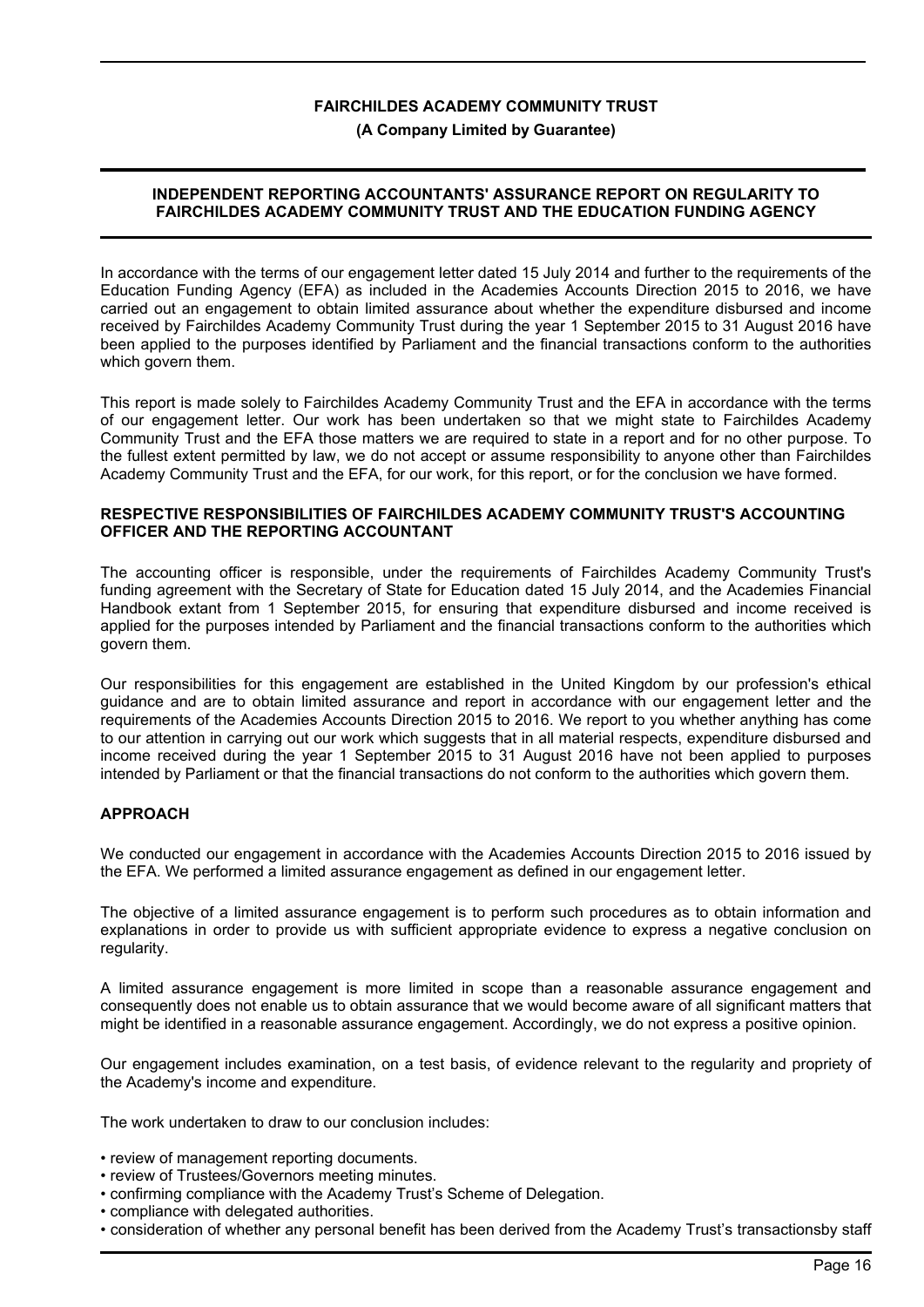or related parties.

• adherence to tendering policies.

#### **CONCLUSION**

In the course of our work, nothing has come to our attention which suggests that in all material respects the expenditure disbursed and income received during the year 1 September 2015 to 31 August 2016 have not been applied to purposes intended by Parliament and the financial transactions do not conform to the authorities which govern them.

Reporting Accountant

**Landau Baker Limited**

Chartered Accountants Statutory Auditors

Mountcliff House 154 Brent Street London NW4 2DR

6 December 2016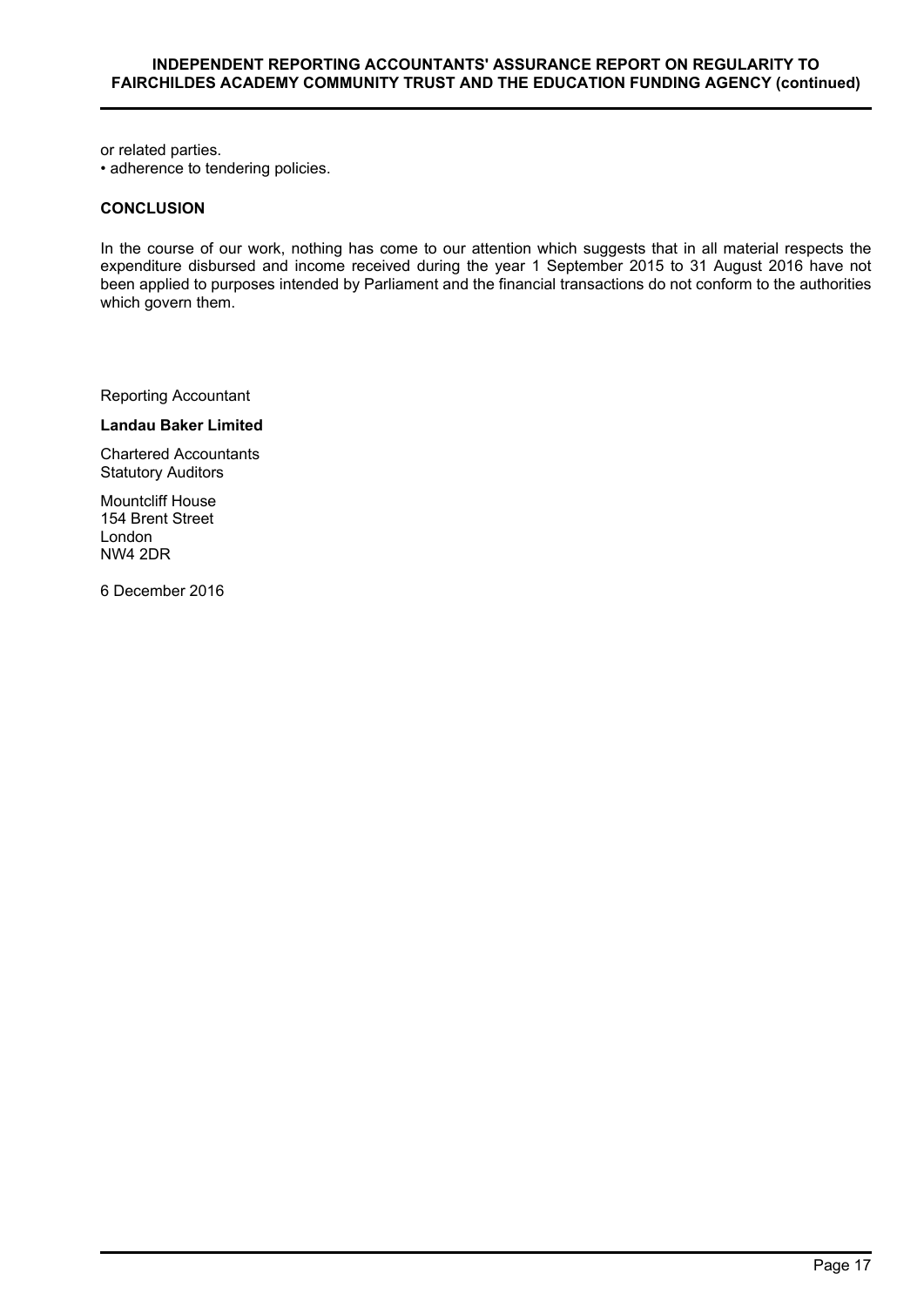**(A Company Limited by Guarantee)**

## **STATEMENT OF FINANCIAL ACTIVITIES INCORPORATING INCOME AND EXPENDITURE ACCOUNT FOR THE YEAR ENDED 31 AUGUST 2016**

|                                                                                                    | <b>Note</b>    | <b>Unrestricted</b><br>funds<br>2016<br>£ | <b>Restricted</b><br>funds<br>2016<br>£ | <b>Restricted</b><br>fixed asset<br>funds<br>2016<br>£ | <b>Total</b><br>funds<br>2016<br>£ | Total<br>funds (as<br>restated)<br>2015<br>£ |
|----------------------------------------------------------------------------------------------------|----------------|-------------------------------------------|-----------------------------------------|--------------------------------------------------------|------------------------------------|----------------------------------------------|
| <b>INCOME FROM:</b>                                                                                |                |                                           |                                         |                                                        |                                    |                                              |
| Donations and capital grants<br>Charitable activities<br>Investments                               | 2<br>3<br>4    | 716                                       | 5,251,671<br>137,000                    | 239,745                                                | 239,745<br>5,251,671<br>137,716    | 5,397,382<br>7,313,731<br>978                |
| <b>TOTAL INCOME</b>                                                                                |                | 716                                       | 5,388,671                               | 239,745                                                | 5,629,132                          | 12,712,091                                   |
| <b>EXPENDITURE ON:</b>                                                                             |                |                                           |                                         |                                                        |                                    |                                              |
| Charitable activities                                                                              |                |                                           | 5,479,660                               | 130,064                                                | 5,609,724                          | 7,484,914                                    |
| <b>TOTAL EXPENDITURE</b>                                                                           | $\overline{7}$ |                                           | 5,479,660                               | 130,064                                                | 5,609,724                          | 7,484,914                                    |
| <b>NET INCOME /</b><br>(EXPENDITURE) BEFORE<br><b>EXCEPTIONAL ITEM</b><br>Pension exceptional item | 31             | 716                                       | (90, 989)<br>(886,000)                  | 109,681                                                | 19,408<br>(886,000)                | 5,227,177                                    |
| <b>NET INCOME /</b><br>(EXPENDITURE) BEFORE<br><b>TRANSFERS</b>                                    |                | 716                                       | (976, 989)                              | 109,681                                                | (866, 592)                         | 5,227,177                                    |
| <b>Transfers between Funds</b>                                                                     | 21             |                                           | (48, 296)                               | 48,296                                                 |                                    |                                              |
| <b>NET INCOME /</b><br>(EXPENDITURE) BEFORE<br><b>OTHER RECOGNISED</b><br><b>GAINS AND LOSSES</b>  |                | 716                                       | (1,025,285)                             | 157,977                                                | (866, 592)                         | 5,227,177                                    |
| <b>NET MOVEMENT IN FUNDS</b>                                                                       |                | 716                                       | (1,025,285)                             | 157,977                                                | (866, 592)                         | 5,227,177                                    |
|                                                                                                    |                |                                           |                                         |                                                        |                                    |                                              |
| <b>RECONCILIATION OF FUNDS:</b><br>Total funds brought forward                                     |                | 979                                       | (1,592,683)                             | 6,818,881                                              | 5,227,177                          |                                              |
| <b>TOTAL FUNDS CARRIED</b>                                                                         |                | 1,695                                     | (2,617,968)                             | 6,976,858                                              | 4,360,585                          | 5,227,177                                    |
| <b>FORWARD</b>                                                                                     |                |                                           |                                         |                                                        |                                    |                                              |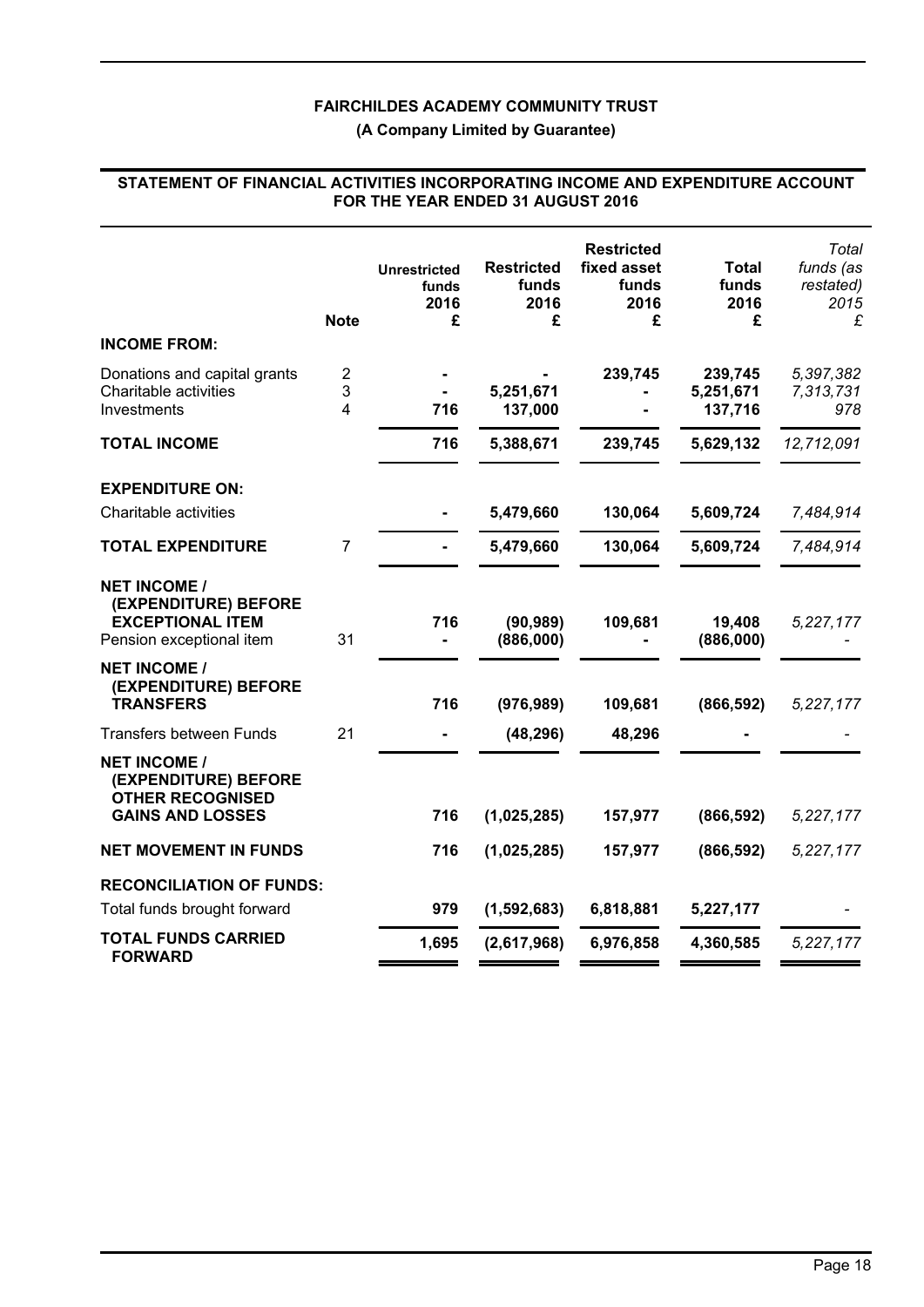#### **(A Company Limited by Guarantee) REGISTERED NUMBER: 08934482**

| <b>BALANCE SHEET</b><br>AS AT 31 AUGUST 2016                      |             |             |             |             |             |  |  |
|-------------------------------------------------------------------|-------------|-------------|-------------|-------------|-------------|--|--|
|                                                                   | <b>Note</b> | £           | 2016<br>£   | £           | 2015<br>£   |  |  |
| <b>FIXED ASSETS</b>                                               |             |             |             |             |             |  |  |
| Intangible assets                                                 | 15          |             | 12,343      |             |             |  |  |
| Tangible assets                                                   | 16          |             | 6,908,962   |             | 6,645,253   |  |  |
|                                                                   |             |             | 6,921,305   |             | 6,645,253   |  |  |
| <b>CURRENT ASSETS</b>                                             |             |             |             |             |             |  |  |
| <b>Stocks</b>                                                     | 17          | 5,994       |             | 7,420       |             |  |  |
| Debtors                                                           | 18          | 205,267     |             | 209,317     |             |  |  |
| Cash at bank and in hand                                          |             | 686,816     |             | 730,582     |             |  |  |
|                                                                   |             | 898,077     |             | 947,319     |             |  |  |
| <b>CREDITORS: amounts falling due within</b><br>one year          | 19          | (679, 822)  |             | (458, 395)  |             |  |  |
| <b>NET CURRENT ASSETS</b>                                         |             |             | 218,255     |             | 488,924     |  |  |
| TOTAL ASSETS LESS CURRENT LIABILITIES                             |             |             | 7,139,560   |             | 7,134,177   |  |  |
| <b>CREDITORS: amounts falling due after</b><br>more than one year | 20          |             | (975)       |             |             |  |  |
| <b>NET ASSETS EXCLUDING PENSION</b><br><b>SCHEME LIABILITIES</b>  |             |             | 7,138,585   |             | 7,134,177   |  |  |
| Defined benefit pension scheme liability                          | 26          |             | (2,778,000) |             | (1,907,000) |  |  |
| <b>NET ASSETS INCLUDING PENSION</b><br><b>SCHEME LIABILITIES</b>  |             |             | 4,360,585   |             | 5,227,177   |  |  |
| <b>FUNDS OF THE ACADEMY</b>                                       |             |             |             |             |             |  |  |
| Restricted income funds:                                          |             |             |             |             |             |  |  |
| Restricted income funds                                           | 21          | 160,032     |             | 314,317     |             |  |  |
| Restricted fixed asset funds                                      | 21          | 6,976,858   |             | 6,818,881   |             |  |  |
| Restricted income funds excluding<br>pension liability            |             | 7,136,890   |             | 7,133,198   |             |  |  |
| Pension reserve                                                   |             | (2,778,000) |             | (1,907,000) |             |  |  |
| Total restricted income funds                                     |             |             | 4,358,890   |             | 5,226,198   |  |  |
| Unrestricted income funds                                         | 21          |             | 1,695       |             | 979         |  |  |
| <b>TOTAL FUNDS</b>                                                |             |             | 4,360,585   |             | 5,227,177   |  |  |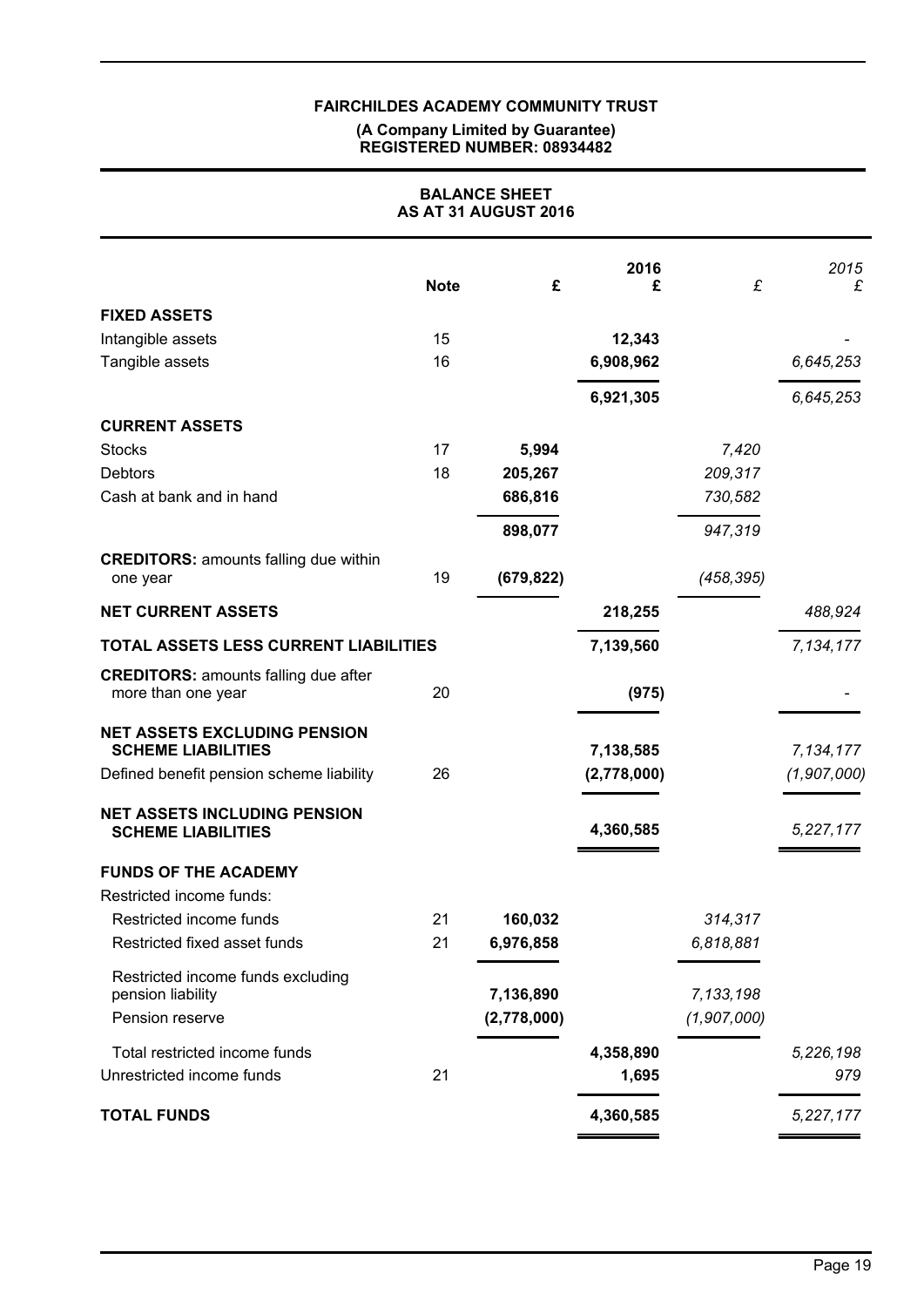**(A Company Limited by Guarantee)**

## **BALANCE SHEET (continued) AS AT 31 AUGUST 2016**

The financial statements were approved by the Trustees, and authorised for issue, on 6 December 2016 and are signed on their behalf, by:

**Mrs R Ellis Chair of Trustees**

The notes on pages 22 to 45 form part of these financial statements.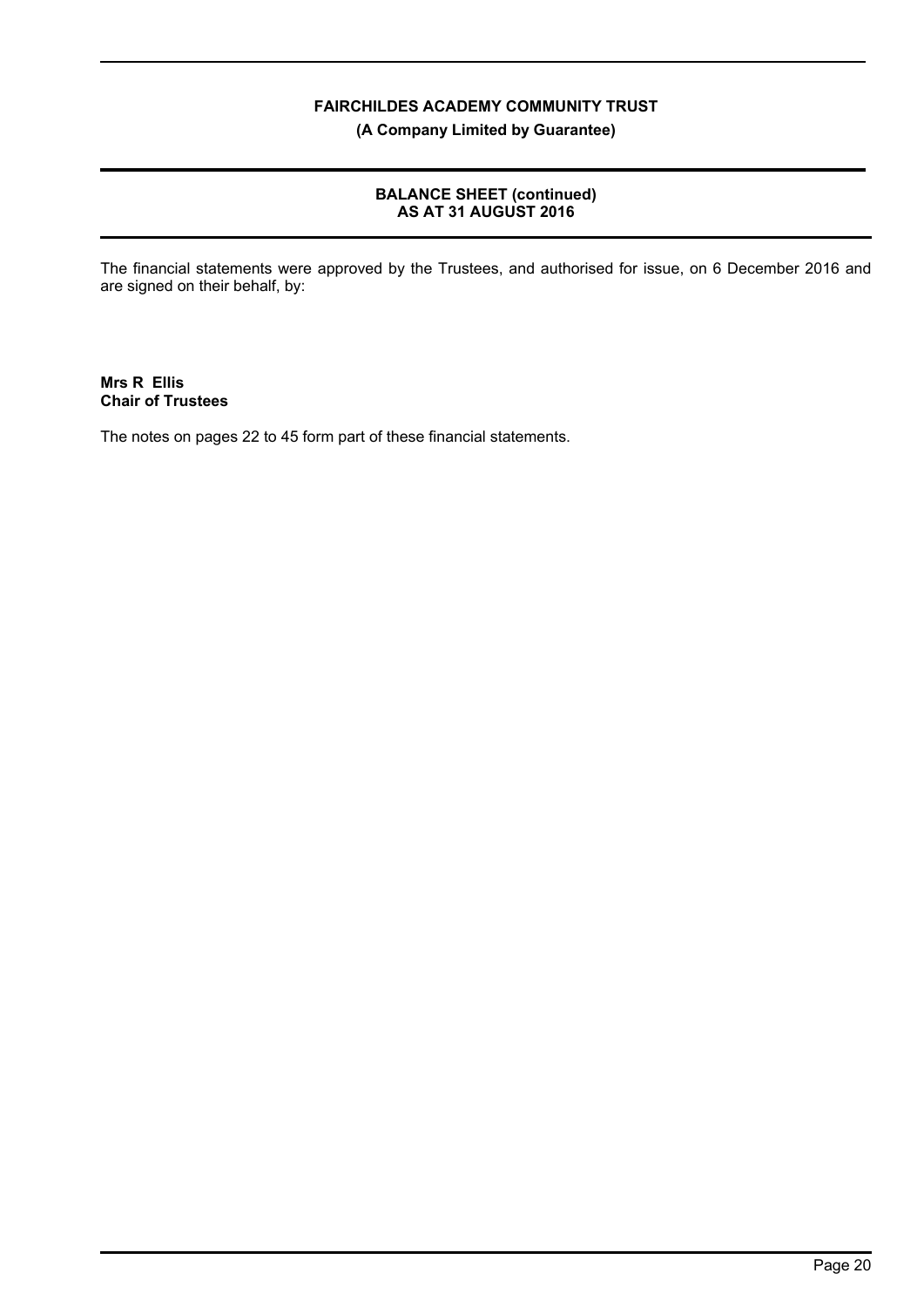**(A Company Limited by Guarantee)**

|                                                                                                                                                                        | <b>Note</b> | 31 August<br>2016<br>£           | Period ended<br>31 August<br>2015<br>£  |
|------------------------------------------------------------------------------------------------------------------------------------------------------------------------|-------------|----------------------------------|-----------------------------------------|
| Cash flows from operating activities                                                                                                                                   |             |                                  |                                         |
| Net cash (used in)/provided by operating activities                                                                                                                    | 23          | (16, 236)                        | 451,226                                 |
| Cash flows from investing activities:                                                                                                                                  |             |                                  |                                         |
| Dividends, interest and rents from investments<br>Purchase of tangible fixed assets<br>Capital grants from DfE/EFA<br>Cash transferred on conversion to academy status |             | 137,716<br>(406, 116)<br>239,745 | 978<br>(646, 432)<br>735,798<br>189,012 |
| Net cash (used in)/provided by investing activities                                                                                                                    |             | (28, 655)                        | 279,356                                 |
| Cash flows from financing activities:                                                                                                                                  |             |                                  |                                         |
| Repayments of borrowings<br>Cash inflows from new borrowing                                                                                                            |             | (75)<br>1,200                    |                                         |
| Net cash provided by financing activities                                                                                                                              |             | 1,125                            |                                         |
| Change in cash and cash equivalents in the year                                                                                                                        |             | (43, 766)                        | 730,582                                 |
| Cash and cash equivalents brought forward                                                                                                                              |             | 730,582                          |                                         |
| Cash and cash equivalents carried forward                                                                                                                              |             | 686,816                          | 730,582                                 |

## **STATEMENT OF CASH FLOWS FOR THE YEAR ENDED 31 AUGUST 2016**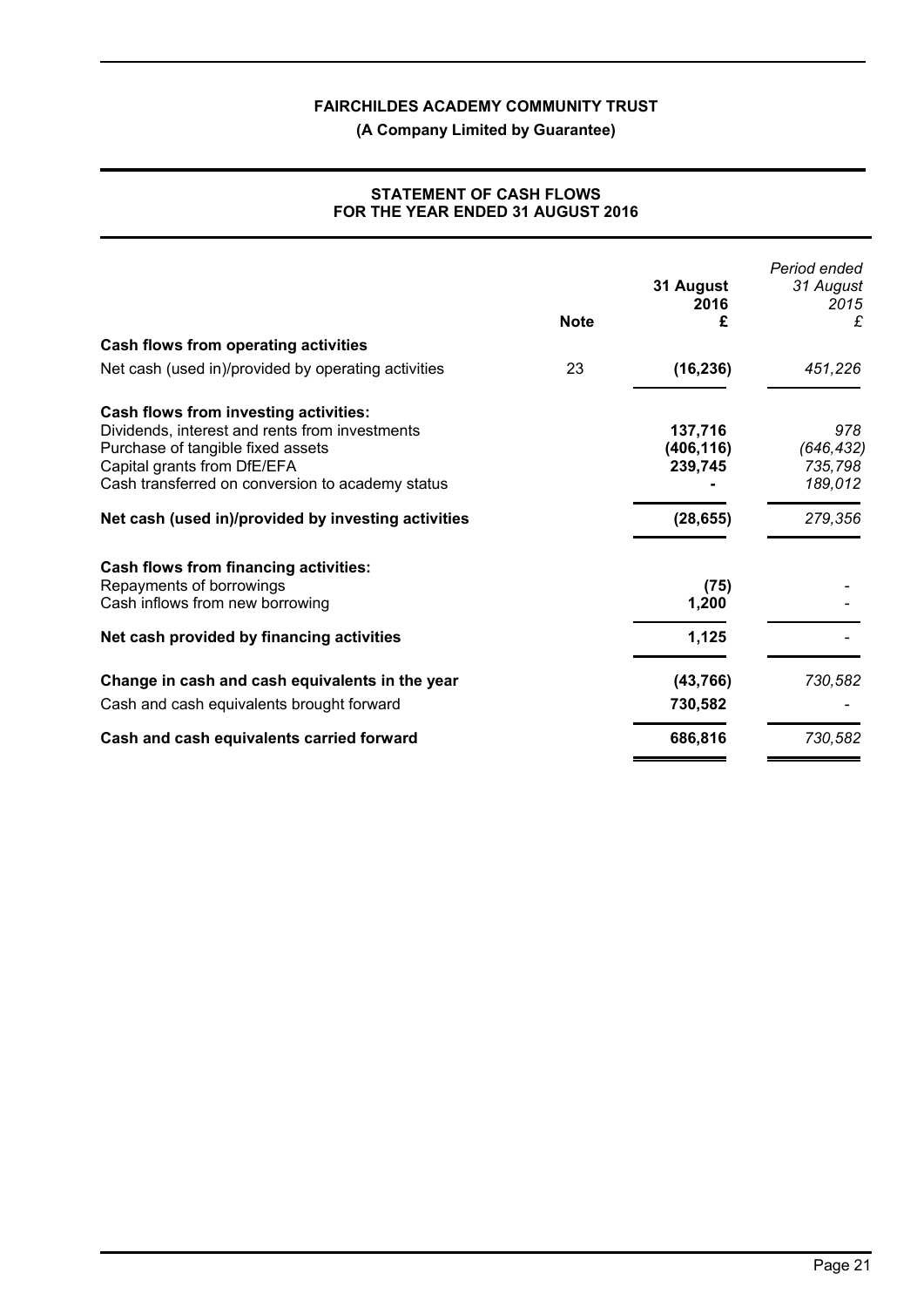**(A Company Limited by Guarantee)**

## **NOTES TO THE FINANCIAL STATEMENTS FOR THE YEAR ENDED 31 AUGUST 2016**

## **1. ACCOUNTING POLICIES**

A summary of the principal accounting policies adopted (which have been applied consistently, except where noted), judgements and key sources of estimation uncertainty, is set out below.

#### **1.1 Basis of preparation of financial statements**

The financial statements of the academy trust, which is a public benefit entity under FRS 102, have been prepared under the historical cost convention in accordance with the Financial Reporting Standard Applicable in the UK and Republic of Ireland (FRS 102), the Accounting and Reporting by Charities: Statement of Recommended Practice applicable to charities preparing their accounts in accordance with the Financial Reporting Standard applicable in the UK and Republic of Ireland (FRS 102) (Charities SORP (FRS 102)), the Academies Accounts Direction 2015 to 2016 issued by EFA, the Charities Act 2011 and the Companies Act 2006.

Fairchildes Academy Community Trust constitutes a public benefit entity as defined by FRS 102.

#### **First time adoption of FRS 102**

These financial statements are the first financial statements of Fairchildes Academy Community Trust prepared in accordance with Financial Reporting Standard 102 'The Financial Reporting Standard applicable in the UK and Republic of Ireland' (FRS 102) and the Charities SORP 2015 (SORP 2015). The financial statements of Fairchildes Academy Community Trust for the year ended 31 August 2015 were prepared in accordance with previous Generally Accepted Accounting Practice ('UK GAAP') and SORP 2005.

Some of the FRS 102 recognition, measurement, presentation and disclosure requirements and accounting policy choices differ from previous UK GAAP. Consequently, the Trustees have amended certain accounting policies to comply with FRS 102 and SORP 2015. [The Trustees have also taken advantage of certain exemptions from the requirements of FRS 102 permitted by FRS 102 Chapter 35 'Transition to this FRS']

Reconciliations to previous UK GAAP for the comparative figures are included in note 30.

#### **1.2 Fund accounting**

Unrestricted income funds represent those resources which may be used towards meeting any of the charitable objects of the Academy at the discretion of the Trustees.

Restricted fixed asset funds are resources which are to be applied to specific capital purposes imposed by the Department for Education where the asset acquired or created is held for a specific purpose.

Restricted general funds comprise all other restricted funds received with restrictions imposed by the funder and include grants from the Department for Education.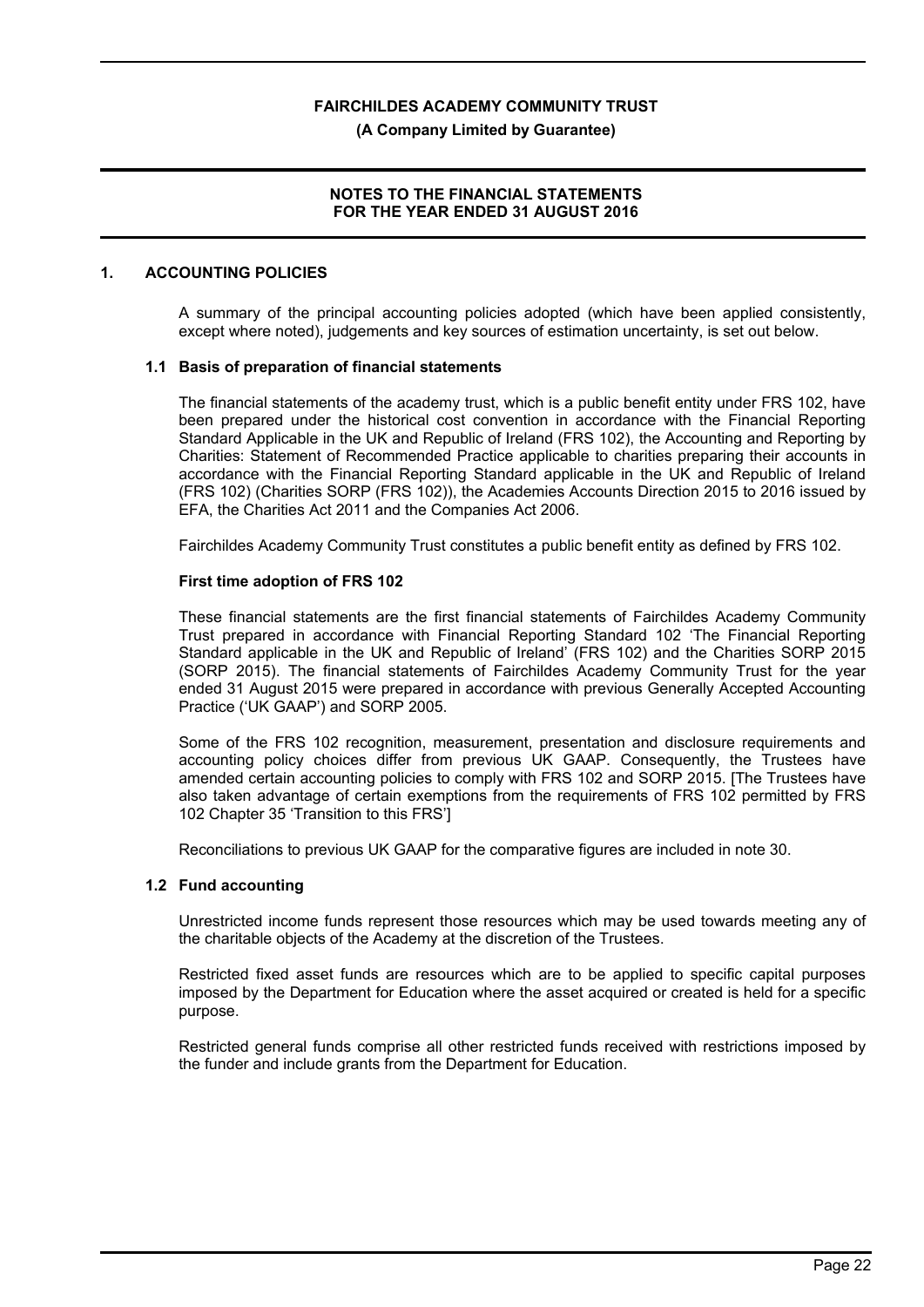**(A Company Limited by Guarantee)**

## **NOTES TO THE FINANCIAL STATEMENTS FOR THE YEAR ENDED 31 AUGUST 2016**

## **1. ACCOUNTING POLICIES (continued)**

#### **1.3 Income**

All income is recognised once the Academy has entitlement to the income, it is probable that the income will be received and the amount of income receivable can be measured reliably.

Grants are included in the Statement of Financial Activities Incorporating Income and Expenditure Account on a receivable basis. The balance of income received for specific purposes but not expended during the period is shown in the relevant funds on the Balance Sheet. Where income is received in advance of entitlement of receipt, its recognition is deferred and included in creditors as deferred income. Where entitlement occurs before income is received, the income is accrued.

General Annual Grant is recognised in full in the Statement of Financial Activities Incorporating Income and Expenditure Account in the year for which it is receivable and any abatement in respect of the period is deducted from income and recognised as a liability. Capital grants are recognised when there is entitlement and are not deferred over the life of the asset on which they are expended. Unspent amounts of capital grant are reflected in the balance in the restricted fixed asset fund.

Sponsorship income provided to the Academy which amounts to a donation is recognised in the Statement of Financial Activities Incorporating Income and Expenditure Account in the period in which it is receivable, where there is certainty of receipt and it is measurable.

Donations are recognised on a receivable basis where there is certainty of receipt and the amount can be reliably measured.

Other income, including the hire of facilities, is recognised in the period in which it is receivable and to the extent the goods have been provided or on completion of the service.

## **1.4 Expenditure**

Expenditure is recognised once there is a legal or constructive obligation to transfer economic benefit to a third party, it is probable that a transfer of economic benefits will be required in settlement and the amount of the obligation can be measured reliably. Expenditure is classified by activity. The costs of each activity are made up of the total of direct costs and shared costs, including support costs involved in undertaking each activity. Direct costs attributable to a single activity are allocated directly to that activity. Shared costs which contribute to more than one activity and support costs which are not attributable to a single activity are apportioned between those activities on a basis consistent with the use of resources. Central staff costs are allocated on the basis of time spent, and depreciation charges allocated on the portion of the asset's use.

Charitable activities and Governance costs are costs incurred on the Academy's educational operations, including support costs and costs relating to the governance of the Academy apportioned to charitable activities.

All resources expended are inclusive of irrecoverable VAT.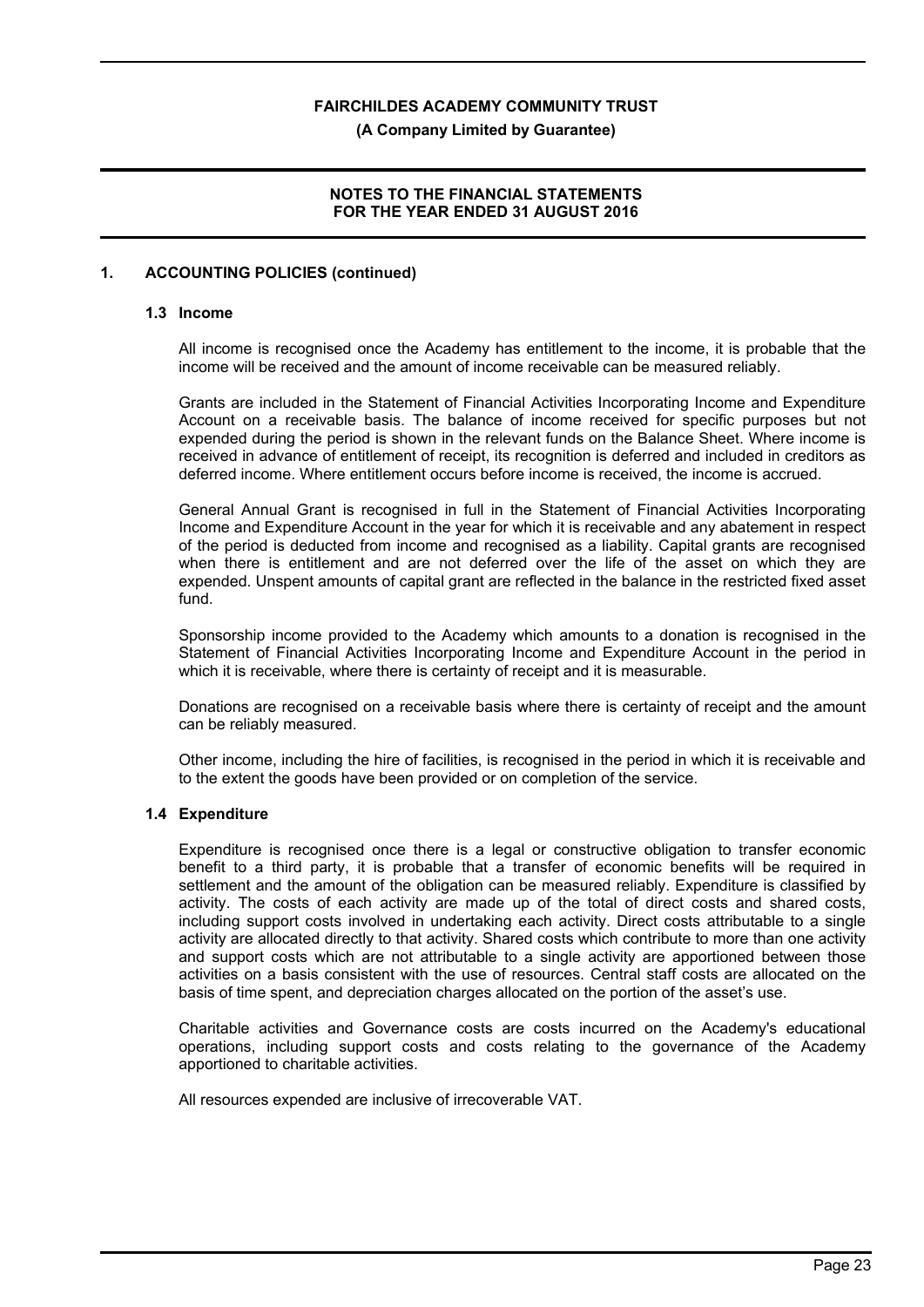**(A Company Limited by Guarantee)**

## **NOTES TO THE FINANCIAL STATEMENTS FOR THE YEAR ENDED 31 AUGUST 2016**

## **1. ACCOUNTING POLICIES (continued)**

#### **1.5 Going concern**

The Trustees assess whether the use of going concern is appropriate, i.e. whether there are any material uncertainties related to events or conditions that may cast significant doubt on the ability of the Academy to continue as a going concern. The Trustees make this assessment in respect of a period of at least one year from the date of authorisation for issue of the financial statements and have concluded that the academy trust has adequate resources to continue in operational existence for the foreseeable future and there are no material uncertainties about the academy trust's ability to continue as a going concern, thus they continue to adopt the going concern basis of accounting in preparing the financial statements..

#### **1.6 Tangible fixed assets and depreciation**

All assets costing more than £2,500 are capitalised.

Where tangible fixed assets have been acquired with the aid of specific grants, either from the government or from the private sector, they are included in the Balance Sheet at cost and depreciated over their expected useful economic life. Where there are specific conditions attached to the funding requiring the continued use of the asset, the related grants are credited to a restricted fixed asset fund in the Statement of Financial Activities Incorporating Income and Expenditure Account and carried forward in the Balance Sheet. Depreciation on the relevant assets is charged directly to the restricted fixed asset fund in the Statement of Financial Activities Incorporating Income and Expenditure Account. Where tangible fixed assets have been acquired with unrestricted funds, depreciation on such assets is charged to the unrestricted fund.

A review for impairment of a fixed asset is carried out if events or changes in circumstances indicate that the carrying value of any fixed asset may not be recoverable. Shortfalls between the carrying value of fixed assets and their recoverable amounts are recognised as impairments. Impairment losses are recognised in the Statement of Financial Activities Incorporating Income and Expenditure Account.

Assets in the course of construction are included at cost. Depreciation on these assets is not charged until they are brought into use.

Tangible fixed assets are carried at cost, net of depreciation and any provision for impairment. Depreciation is provided at rates calculated to write off the cost of fixed assets, less their estimated residual value, over their expected useful lives on the following bases:

| Long-term leasehold property | $\frac{1}{2}$ and $\frac{1}{2}$             | 125 years                                    |
|------------------------------|---------------------------------------------|----------------------------------------------|
| Leasehold improvements       | $\Delta \sim 100$                           | 10 - 50 years                                |
| Plant and machinery          |                                             | 10 years                                     |
| <b>Fixtures and fittings</b> | $\mathbf{m} = \mathbf{m} \times \mathbf{m}$ | 7 years                                      |
| Computer equipment           | $\sim 100$                                  | 3 years                                      |
| Assets under construction    | $\sim$                                      | No depreciation until first brought into use |

#### **1.7 Interest receivable**

Interest on funds held on deposit is included when receivable and the amount can be measured reliably by the Academy; this is normally upon notification of the interest paid or payable by the Bank.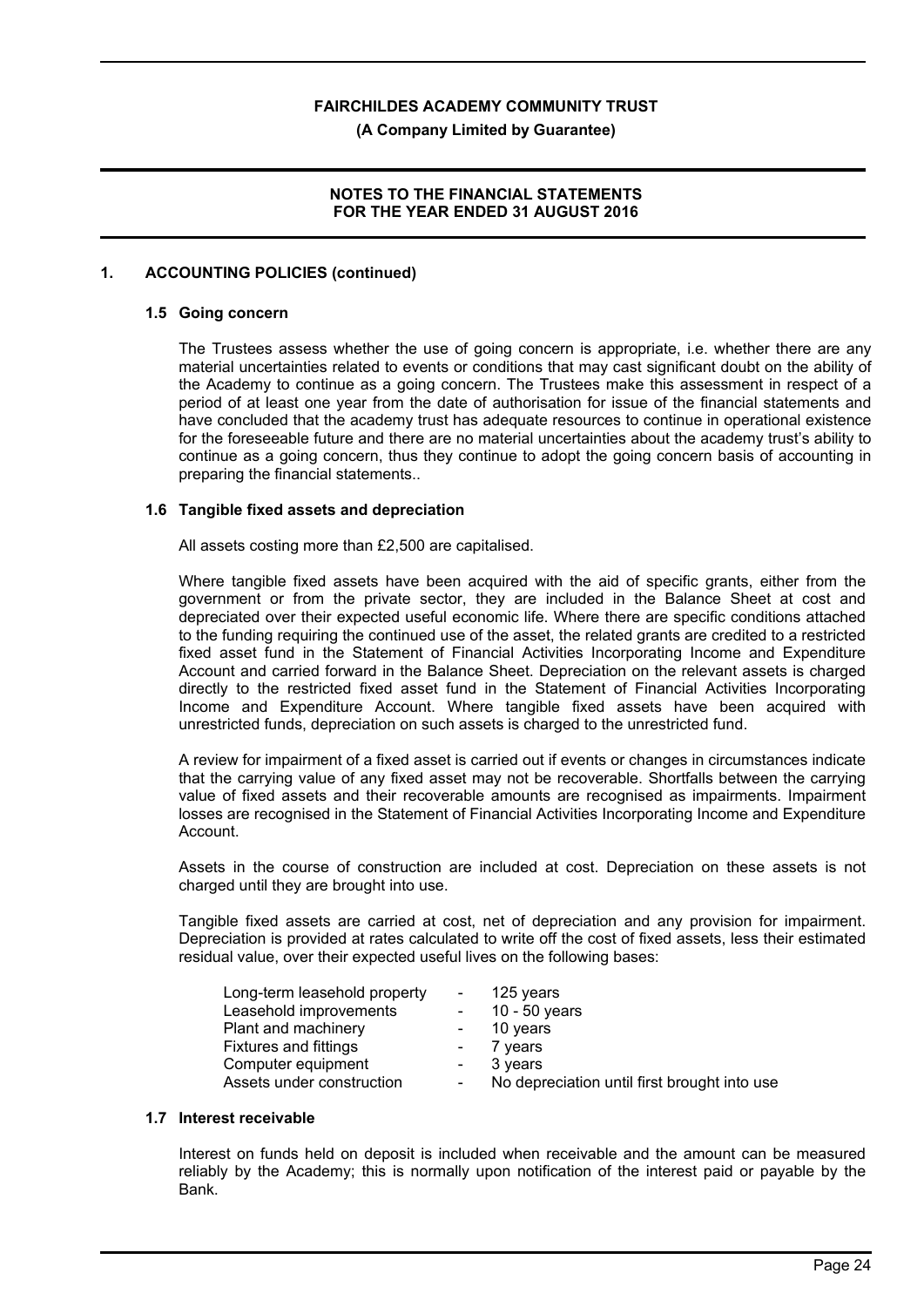#### **(A Company Limited by Guarantee)**

## **NOTES TO THE FINANCIAL STATEMENTS FOR THE YEAR ENDED 31 AUGUST 2016**

#### **1. ACCOUNTING POLICIES (continued)**

#### **1.8 Stocks**

Stocks are valued at the lower of cost and net realisable value after making due allowance for obsolete and slow-moving stocks. Cost includes all direct costs and an appropriate proportion of fixed and variable overheads.

#### **1.9 Debtors**

Trade and other debtors are recognised at the settlement amount after any trade discount offered. Prepayments are valued at the amount prepaid net of any trade discounts due.

#### **1.10 Cash at Bank and in hand**

Cash at bank and in hand includes cash and short term highly liquid investments with a short maturity of three months or less from the date of acquisition or opening of the deposit or similar account.

#### **1.11 Liabilities and provisions**

Liabilities are recognised when there is an obligation at the Balance Sheet date as a result of a past event, it is probable that a transfer of economic benefit will be required in settlement, and the amount of the settlement can be estimated reliably. Liabilities are recognised at the amount that the Academy anticipates it will pay to settle the debt or the amount it has received as advanced payments for the goods or services it must provide. Provisions are measured at the best estimate of the amounts required to settle the obligation. Where the effect of the time value of money is material, the provision is based on the present value of those amounts, discounted at the pre-tax discount rate that reflects the risks specific to the liability. The unwinding of the discount is recognised within interest payable and similar charges.

#### **1.12 Financial instruments**

The Academy only has financial assets and financial liabilities of a kind that qualify as basic financial instruments. Basic financial instruments are initially recognised at transaction value and subsequently measured at their settlement value with the exception of bank loans which are subsequently measured at amortised cost using the effective interest method.

#### **1.13 Taxation**

The Academy is considered to pass the tests set out in Paragraph 1 Schedule 6 of the Finance Act 2010 and therefore it meets the definition of a charitable company for UK corporation tax purposes. Accordingly, the Academy is potentially exempt from taxation in respect of income or capital gains received within categories covered by Chapter 3 Part 11 of the Corporation Tax Act 2010 or Section 256 of the Taxation of Chargeable Gains Act 1992, to the extent that such income or gains are applied exclusively to charitable purposes.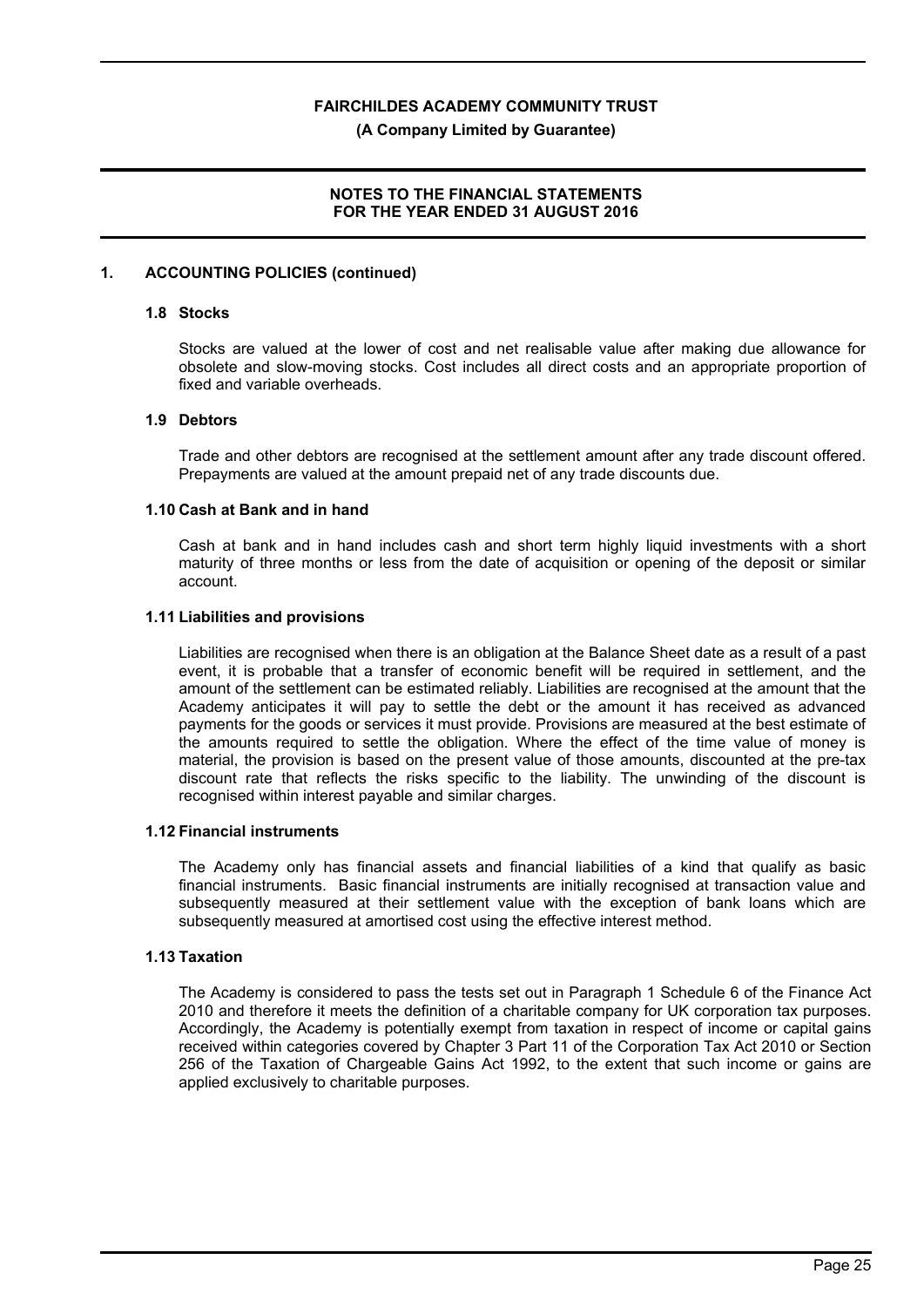**(A Company Limited by Guarantee)**

## **NOTES TO THE FINANCIAL STATEMENTS FOR THE YEAR ENDED 31 AUGUST 2016**

## **1. ACCOUNTING POLICIES (continued)**

#### **1.14 Pensions**

Retirement benefits to employees of the Academy are provided by the Teachers' Pension Scheme ("TPS") and the Local Government Pension Scheme ("LGPS"). These are defined benefit schemes and the assets are held separately from those of the Academy.

The TPS is an unfunded scheme and contributions are calculated so as to spread the cost of pensions over employees' working lives with the Academy in such a way that the pension cost is a substantially level percentage of current and future pensionable payroll. The contributions are determined by the Government Actuary on the basis of quadrennial valuations using a prospective unit credit method. As stated in note 26, the TPS is a multi-employer scheme and there is insufficient information available to use defined benefit accounting. The TPS is therefore treated as a defined contribution scheme for accounting purposes and the contributions recognised in the period to which they relate.

The LGPS is a funded scheme and the assets are held separately from those of the academy trust in separate trustee administered funds. Pension scheme assets are measured at fair value and liabilities are measured on an actuarial basis using the projected unit credit method and discounted at a rate equivalent to the current rate of return on a high quality corporate bond of equivalent term and currency to the liabilities. The actuarial valuations are obtained at least triennially and are updated at each Balance Sheet date. The amounts charged to operating surplus are the current service costs and the costs of scheme introductions, benefit changes, settlements and curtailments. They are included as part of staff costs as incurred. Net interest on the net defined benefit liability/asset is also recognised in the Statement of Financial Activities Incorporating Income and Expenditure Account and comprises the interest cost on the defined benefit obligation and interest income on the scheme assets, calculated by multiplying the fair value of the scheme assets at the beginning of the period by the rate used to discount the benefit obligations. The difference between the interest income on the scheme assets and the actual return on the scheme assets is recognised in other recognised gains and losses.

Actuarial gains and losses are recognised immediately in other recognised gains and losses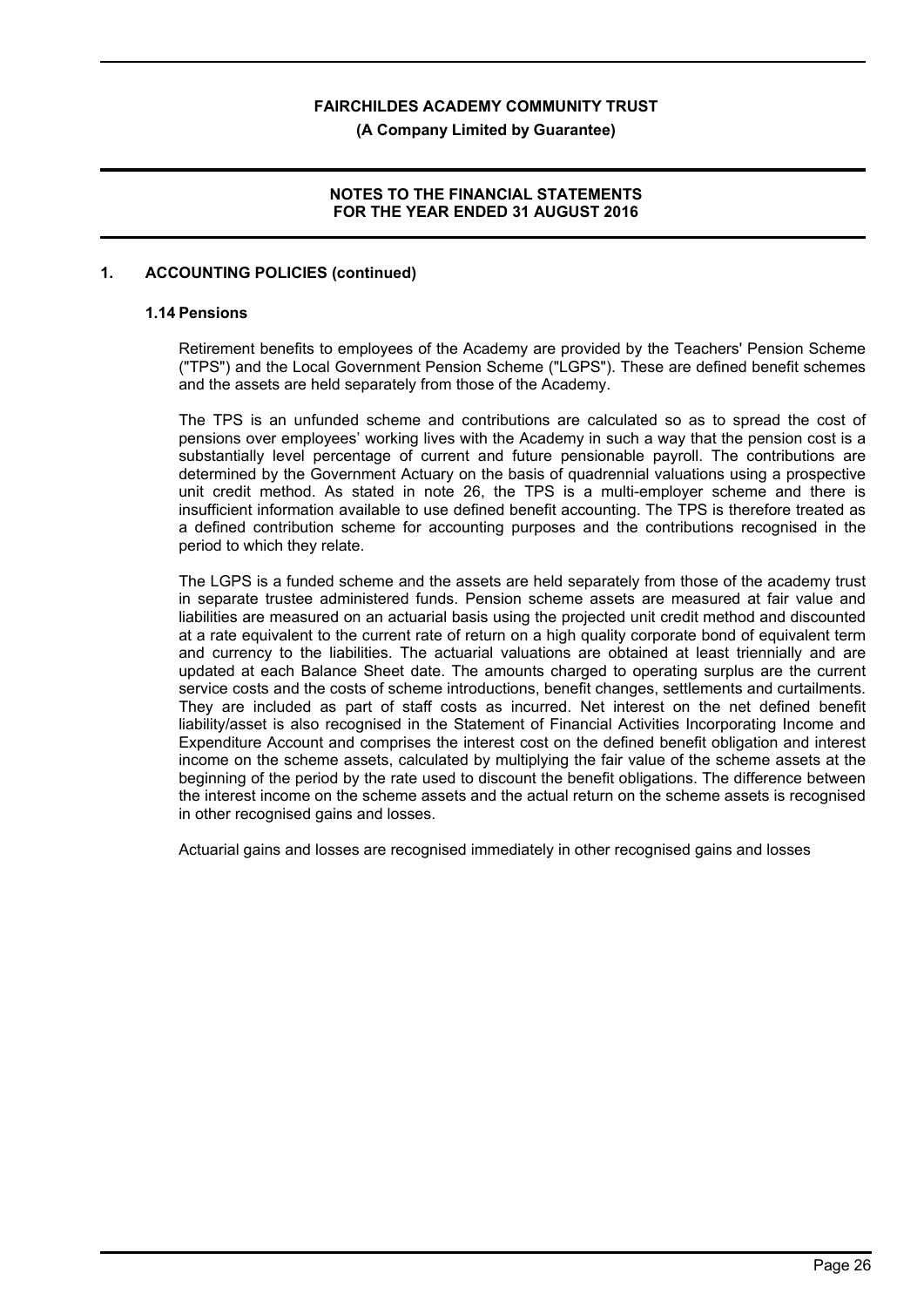**(A Company Limited by Guarantee)**

## **NOTES TO THE FINANCIAL STATEMENTS FOR THE YEAR ENDED 31 AUGUST 2016**

## **1. ACCOUNTING POLICIES (continued)**

#### **1.15 Critical accounting estimates and areas of judgement**

Estimates and judgements are continually evaluated and are based on historical experience and other factors, including expectations of future events that are believed to be reasonable under the circumstances.

Critical accounting estimates and assumptions:

The Academy trust makes estimates and assumptions concerning the future. The resulting accounting estimates and assumptions will, by definition, seldom equal the related actual results. The estimates and assumptions that have a significant risk of causing a material adjustment to the carrying amounts of assets and liabilities within the next financial year are discussed below.

The present value of the Local Government Pension Scheme defined benefit liability depends on a number of factors that are determined on an actuarial basis using a variety of assumptions. The assumptions used in determining the net cost (income) for pensions include the discount rate. Any changes in these assumptions, which are disclosed in note 26, will impact the carrying amount of the pension liability. Furthermore a roll forward approach which projects results from the latest full actuarial valuation performed at 31 March 2013 has been used by the actuary in valuing the pensions liability at 31 August 2016. Any differences between the figures derived from the roll forward approach and a full actuarial valuation would impact on the carrying amount of the pension liability.

Critical areas of judgement:

During the period no estimates or judgements have been applied to the financial statements.

## **2. INCOME FROM DONATIONS AND CAPITAL GRANTS**

| <b>Unrestricted</b><br>funds<br>2016<br>£ | <b>Restricted</b><br>funds<br>2016<br>£ | <b>Restricted</b><br>fixed asset<br>funds<br>2016<br>£ | <b>Total</b><br>funds<br>2016<br>£ | Total<br>funds (as<br>restated)<br>2015<br>£ |
|-------------------------------------------|-----------------------------------------|--------------------------------------------------------|------------------------------------|----------------------------------------------|
|                                           |                                         |                                                        |                                    | 4,661,584                                    |
|                                           | ۰                                       | 239,745                                                | 239,745                            | 735,798                                      |
|                                           |                                         |                                                        |                                    |                                              |
|                                           |                                         | 239,745                                                | 239,745                            | 5,397,382                                    |
|                                           |                                         |                                                        |                                    | ۰                                            |

In 2015, of the total income from donations and capital grants, *£ NIL* was to unrestricted funds and *£5,397,382* was to restricted funds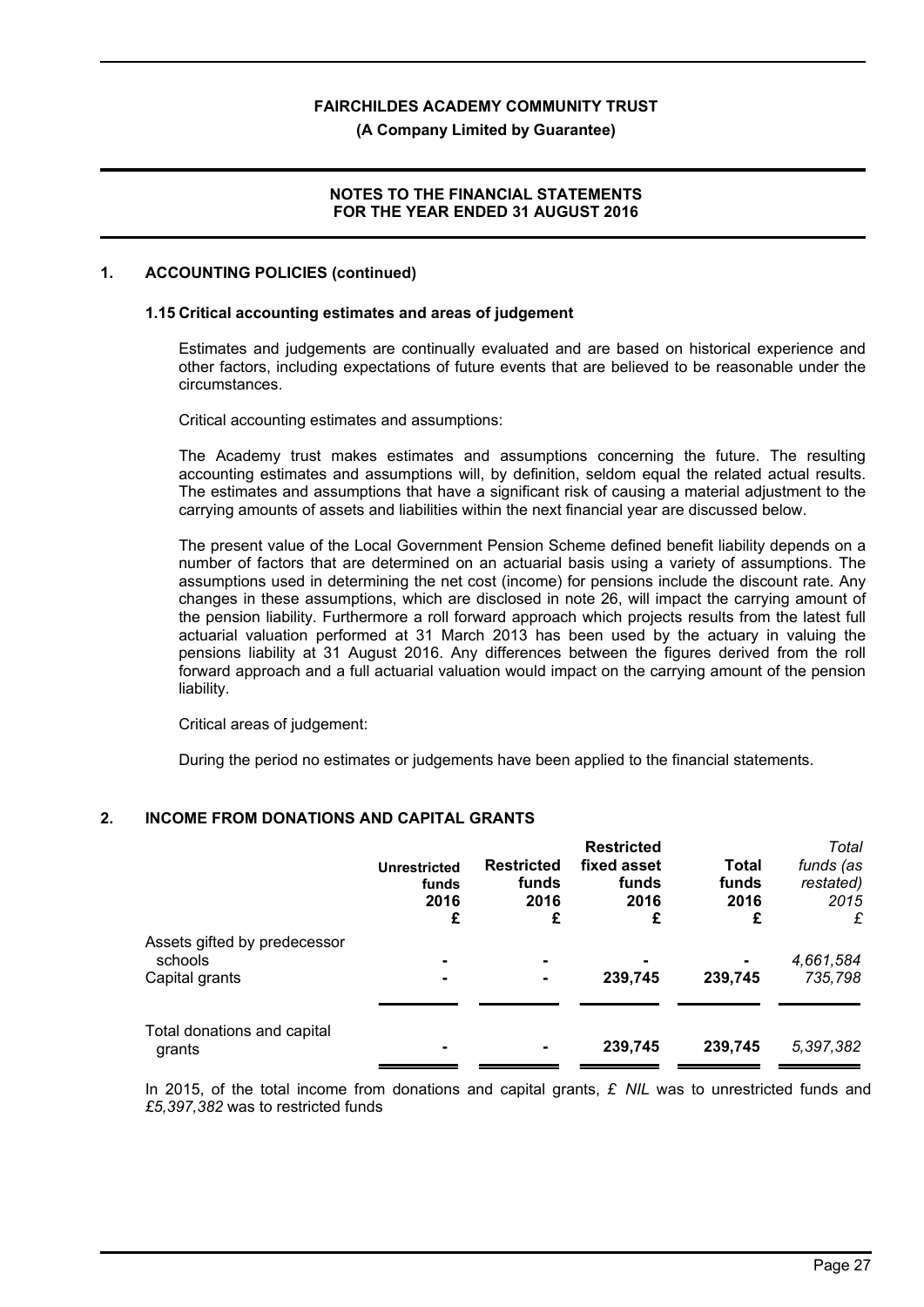## **(A Company Limited by Guarantee)**

## **NOTES TO THE FINANCIAL STATEMENTS FOR THE YEAR ENDED 31 AUGUST 2016**

#### **3. INCOME FROM CHARITABLE ACTIVITIES**

|                                                              | <b>Unrestricted</b><br>funds<br>2016<br>£ | <b>Restricted</b><br>funds<br>2016<br>£ | Total<br>funds<br>2016<br>£ | Total<br>funds (as<br>restated)<br>2015<br>£ |
|--------------------------------------------------------------|-------------------------------------------|-----------------------------------------|-----------------------------|----------------------------------------------|
| <b>Educational operations</b><br>Other charitable activities | ۰<br>٠                                    | 5,034,578<br>217.093                    | 5,034,578<br>217,093        | 7,068,487<br>245,244                         |
|                                                              |                                           | 5,251,671                               | 5,251,671                   | 7,313,731                                    |

In 2015, of the total income from charitable activities, *£ NIL* was to unrestricted funds and *£7,313,731* was to restricted funds.

## **FUNDING FOR ACADEMY'S EDUCATIONAL OPERATIONS**

| DfE/EFA grants                                                    | <b>Unrestricted</b><br>funds<br>2016<br>£ | <b>Restricted</b><br>funds<br>2016<br>£ | Total<br>funds<br>2016<br>£     | Total<br>funds (as<br>restated)<br>2015<br>£ |
|-------------------------------------------------------------------|-------------------------------------------|-----------------------------------------|---------------------------------|----------------------------------------------|
| <b>GAG</b><br>Other EFA funding<br>LA and other government grants | ۰<br>۰.<br>۰                              | 3,782,095<br>622,478<br>630,005         | 3,782,095<br>622,478<br>630,005 | 5,193,940<br>886,968<br>987,579              |
|                                                                   |                                           | 5,034,578                               | 5,034,578                       | 7,068,487                                    |

In 2015, of the total income from charitable activities, *£ NIL* was to unrestricted funds and *£7,068,487* was to restricted funds.

## **4. INVESTMENT INCOME**

|                                                         | <b>Unrestricted</b><br>funds<br>2016<br>£ | <b>Restricted</b><br>funds<br>2016<br>£ | <b>Total</b><br>funds<br>2016<br>£ | Total<br>funds (as<br>restated)<br>2015<br>£ |
|---------------------------------------------------------|-------------------------------------------|-----------------------------------------|------------------------------------|----------------------------------------------|
| <b>Bank interest</b><br>Pension scheme return on assets | 716<br>۰                                  | 137,000                                 | 716<br>137,000                     | 978                                          |
|                                                         | 716                                       | 137,000                                 | 137,716                            | 978                                          |

In 2015, of the total investment income, *£ 978* was to unrestricted funds and *£ NIL* was to restricted funds.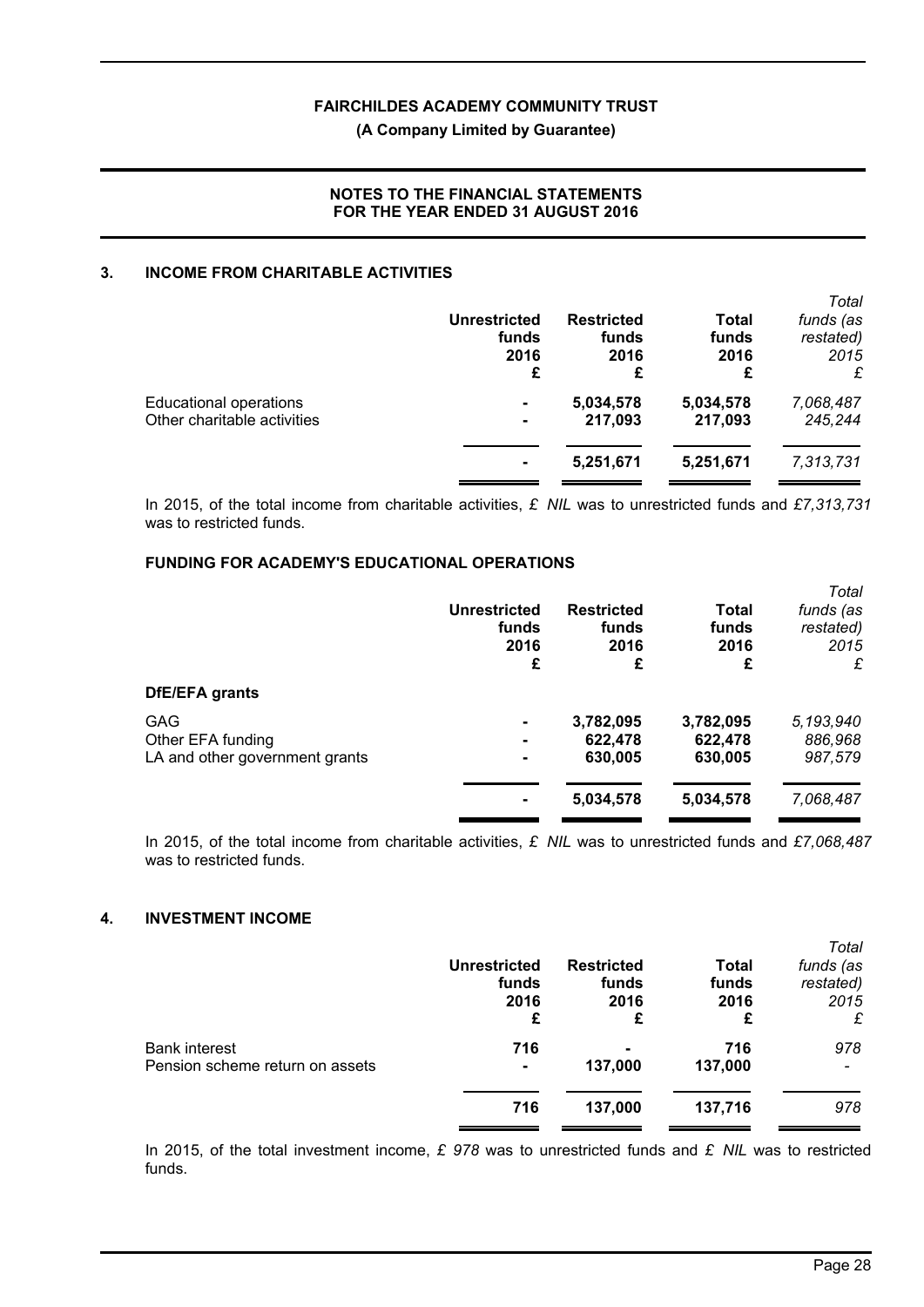## **(A Company Limited by Guarantee)**

## **NOTES TO THE FINANCIAL STATEMENTS FOR THE YEAR ENDED 31 AUGUST 2016**

## **5. DIRECT COSTS**

|                                 | <b>Educational</b><br>operations | <b>Total</b><br>2016 | Total<br>2015 |
|---------------------------------|----------------------------------|----------------------|---------------|
|                                 | £                                | £                    | £             |
| Educational non-ICT expenditure | 250,934                          | 250,934              | 285,270       |
| Educational ICT expenditure     | 21,358                           | 21,358               | 88,988        |
| Staff development and training  | 35,059                           | 35,059               | 26,682        |
| Supply teaching costs           | 4,720                            | 4,720                | 17,744        |
| Educational consultancy         | 137,023                          | 137,023              | 145,360       |
| Other supplies and services     | 13,179                           | 13,179               | 11.791        |
| Insurance                       | 9,859                            | 9,859                | 24,457        |
| Wages and salaries              | 3,049,650                        | 3,049,650            | 3,913,337     |
| National insurance              | 290,561                          | 290.561              | 370,310       |
| Pension cost                    | 424,719                          | 424.719              | 519,193       |
| Depreciation                    | 130,064                          | 130.064              | 102,751       |
|                                 | 4,367,126                        | 4,367,126            | 5,505,883     |

In 2015, the Academy incurred the following Direct costs:

*£5,505,883* in respect of Educational operations

## **6. SUPPORT COSTS**

|                                    | <b>Educational</b><br>operations | Total<br>2016 | Total<br>2015 |
|------------------------------------|----------------------------------|---------------|---------------|
|                                    | £                                | £             | £             |
| Building maintenance               | 79,397                           | 79,397        | 195,485       |
| Maintenance of plant and equipment | 30,421                           | 30,421        | 30,644        |
| Grounds maintenance                | 23,294                           | 23,294        | 101,622       |
| Energy costs                       | 84,529                           | 84,529        | 98,734        |
| Rent and rates                     | 10,411                           | 10,411        | 15,063        |
| Insurance                          | 12,781                           | 12,781        | 35,609        |
| Other occupancy costs              | 45.279                           | 45.279        | 56,535        |
| Catering                           | 158,822                          | 158,822       | 192,250       |
| Other support costs                | 53,637                           | 53,637        | 54,640        |
| Governance costs                   | 30,106                           | 30,106        | 117,989       |
| Wages and salaries                 | 469,445                          | 469,445       | 644,415       |
| National insurance                 | 26,761                           | 26,761        | 34,787        |
| Pension cost                       | 217,715                          | 217,715       | 401,258       |
|                                    | 1,242,598                        | 1,242,598     | 1,979,031     |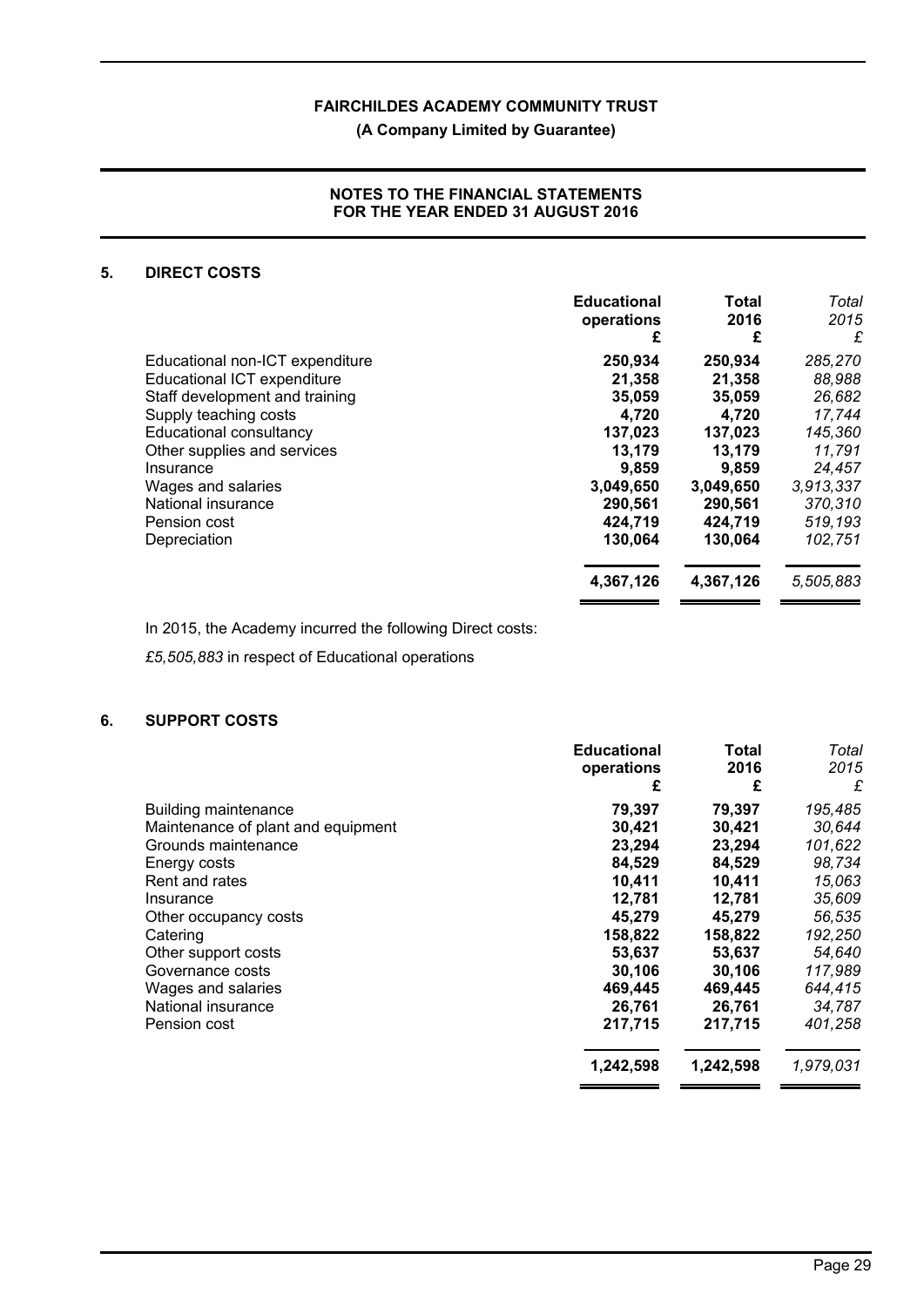**(A Company Limited by Guarantee)**

## **NOTES TO THE FINANCIAL STATEMENTS FOR THE YEAR ENDED 31 AUGUST 2016**

## **6. SUPPORT COSTS (continued)**

During the year ended 31 August 2016, the Academy incurred the following Governance costs: *£*30,106 *(2015 - £117,989)* included within the table above in respect of Educational operations.

In 2015, the Academy incurred the following Support costs:

*£1,979,031* in respect of Educational operations

## **7. EXPENDITURE**

|                         | <b>Staff costs</b> | <b>Premises</b> | <b>Other costs</b> | Total     | Total     |
|-------------------------|--------------------|-----------------|--------------------|-----------|-----------|
|                         | 2016               | 2016            | 2016               | 2016      | 2015      |
|                         | £                  | £               | £                  | £         | £         |
| Educational operations: |                    |                 |                    |           |           |
| Direct costs            | 3,776,750          | 86,291          | 504,085            | 4,367,126 | 5,505,883 |
| Support costs           | 713,921            | 255,691         | 272,986            | 1,242,598 | 1,979,031 |
|                         | 4,490,671          | 341,982         | 777.071            | 5,609,724 | 7,484,914 |

In 2016, of the total expenditure, £5,609,724 (2015 (£7,484,914) was to restricted funds.

## **8. EXPENDITURE - ANALYSIS OF SPECIFIC EXPENSES**

Included within expenditure are the following transactions:

|                       | Individual items above £5,000 |        |                                               |
|-----------------------|-------------------------------|--------|-----------------------------------------------|
|                       | Total                         | Amount | Reason                                        |
| Compensation payments | 7.100                         | 7.100  | Compensation for termination of<br>employment |

## **9. NET INCOMING RESOURCES/(RESOURCES EXPENDED)**

This is stated after charging:

| 31 August<br>2016 | Period ended<br>31 August<br>2015 |
|-------------------|-----------------------------------|
|                   | £                                 |
|                   |                                   |
| 130.064           | 102,751                           |
| 1,100             | 1,100                             |
| 15,656            | 19,916                            |
|                   |                                   |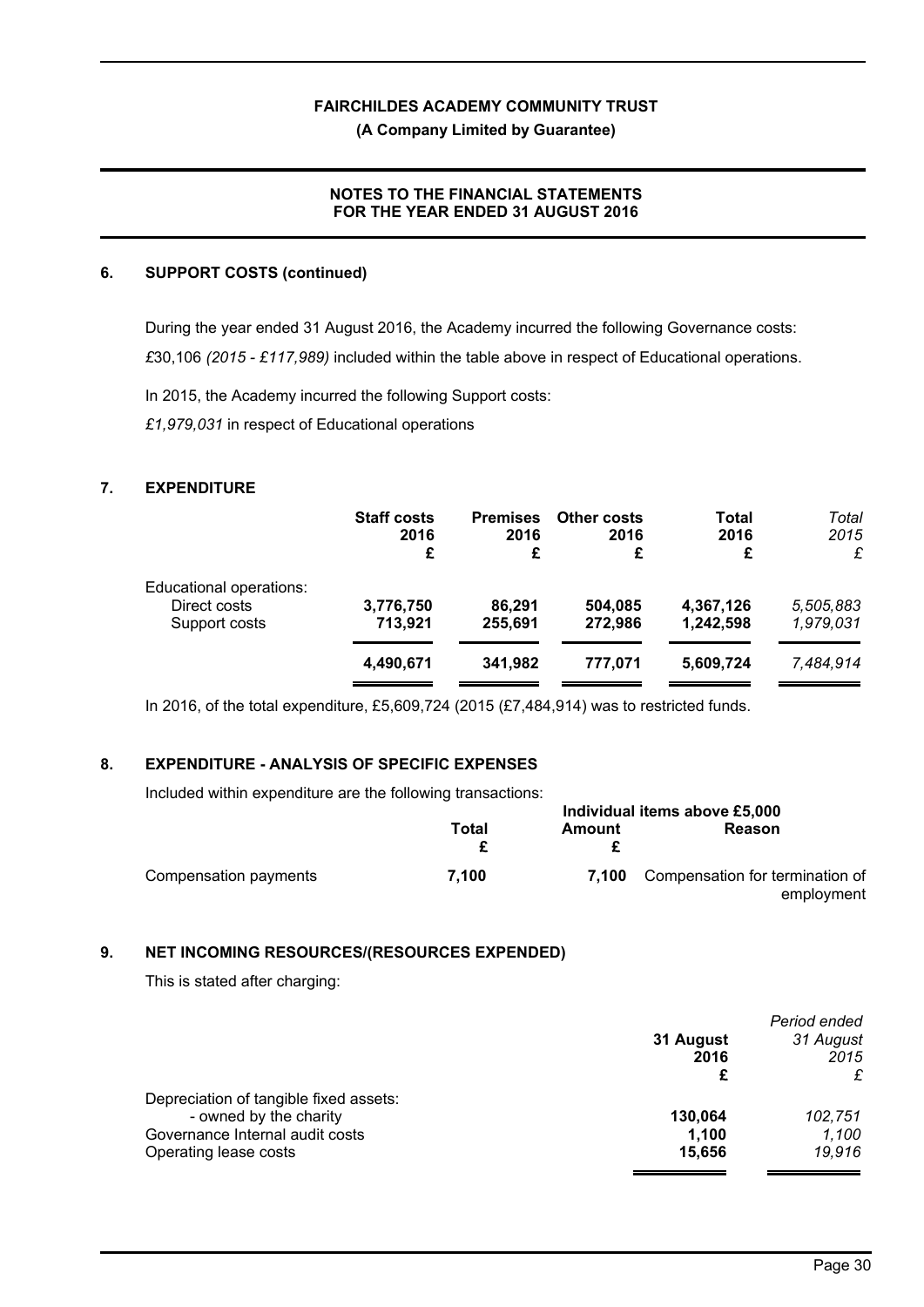## **(A Company Limited by Guarantee)**

## **NOTES TO THE FINANCIAL STATEMENTS FOR THE YEAR ENDED 31 AUGUST 2016**

## **10. AUDITORS' REMUNERATION**

|           | Period ended |
|-----------|--------------|
| 31 August | 31 August    |
| 2016      | 2015         |
|           | £            |
|           |              |
| 8.000     | 8.000        |
| 2.050     | 5.200        |
|           |              |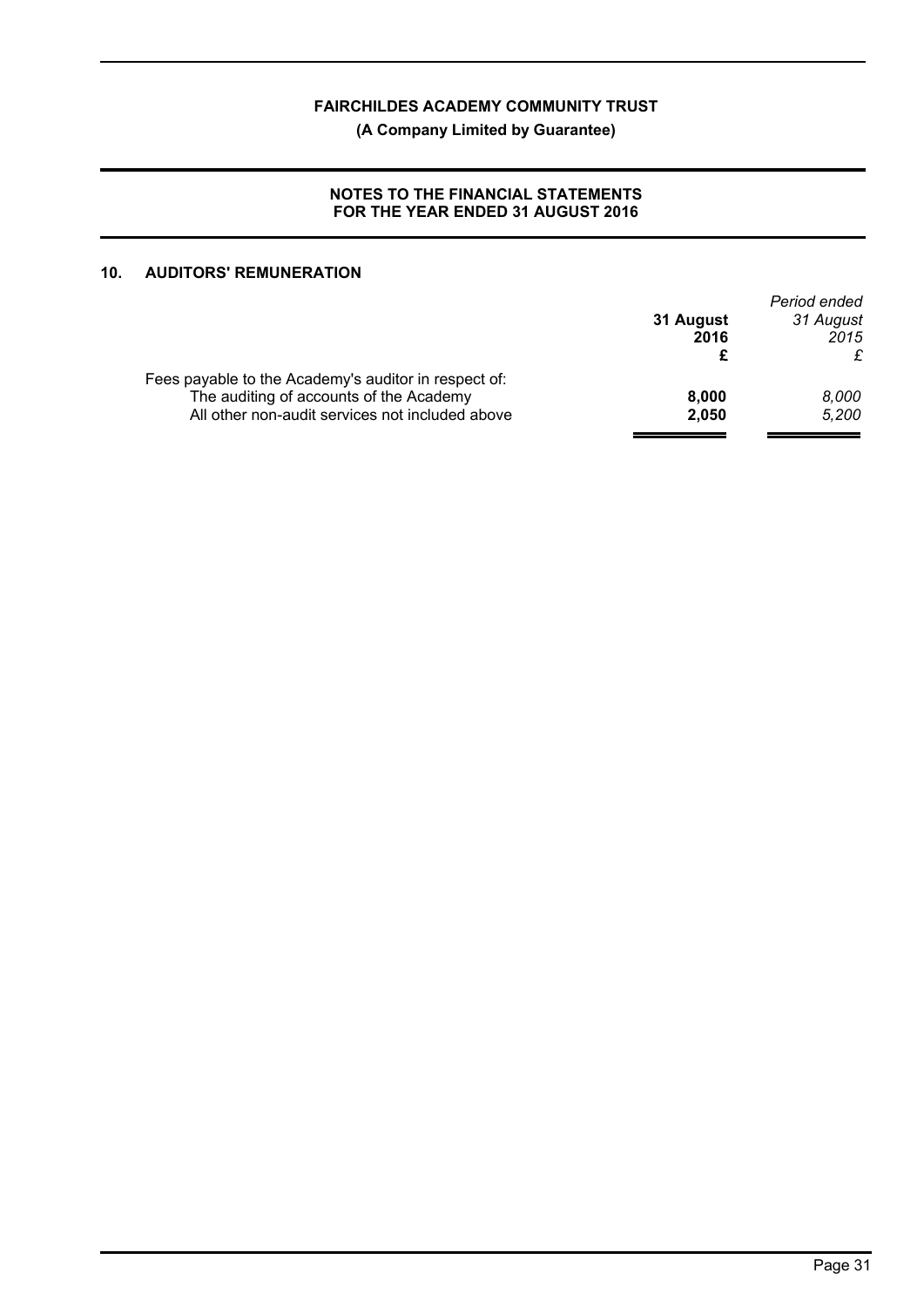#### **(A Company Limited by Guarantee)**

## **NOTES TO THE FINANCIAL STATEMENTS FOR THE YEAR ENDED 31 AUGUST 2016**

#### **11. STAFF COSTS**

Staff costs were as follows:

|                                                    |           | Period ended |
|----------------------------------------------------|-----------|--------------|
|                                                    | 31 August | 31 August    |
|                                                    | 2016      | 2015         |
|                                                    | £         | £            |
| Wages and salaries                                 | 3,519,095 | 4,557,752    |
| Social security costs                              | 317,322   | 405,098      |
| Operating costs of defined benefit pension schemes | 642,434   | 920,451      |
|                                                    | 4,478,851 | 5,883,301    |
| Supply teacher costs                               | 4.720     | 17,744       |
| Compensation payment                               | 7,100     |              |
|                                                    | 4,490,671 | 5,901,045    |
|                                                    |           |              |

The average number of persons employed by the Academy during the year was as follows:

|                            |           | Period ended |
|----------------------------|-----------|--------------|
|                            | 31 August | 31 August    |
|                            | 2016      | 2015         |
|                            | No.       | No.          |
| <b>Teachers</b>            | 46        | 46           |
| Administration and support | 107       | 100          |
| Management                 | 3         | 3            |
|                            | 156       | 149          |

The number of employees whose employee benefits (excluding employer pension costs) exceeded £60,000 was:

|                                 |                        | Period ended |
|---------------------------------|------------------------|--------------|
|                                 | 31 August<br>31 August |              |
|                                 | 2016                   | 2015         |
|                                 | No.                    | No.          |
| In the band £60,001 - £70,000   |                        | 6            |
| In the band £70,001 - £80,000   | 0                      |              |
| In the band £80,001 - £90,000   |                        |              |
| In the band £90,001 - £100,000  | 0                      |              |
| In the band £110,001 - £120,000 | 0                      |              |

Three (2015 - 9) of the above staff participated in the Teachers' Pension Scheme and employer contributions amounting to £54,471 (2015 - £94,401) were paid by the academy in the period.

The key management personnel of the Academy Trust comprise the Trustees and the senior management team as listed on page 1. The total amount of employee benefits (including employer pension contributions) received by key management personnel for their services to the academy trust was £323,062 (2015: £312,451).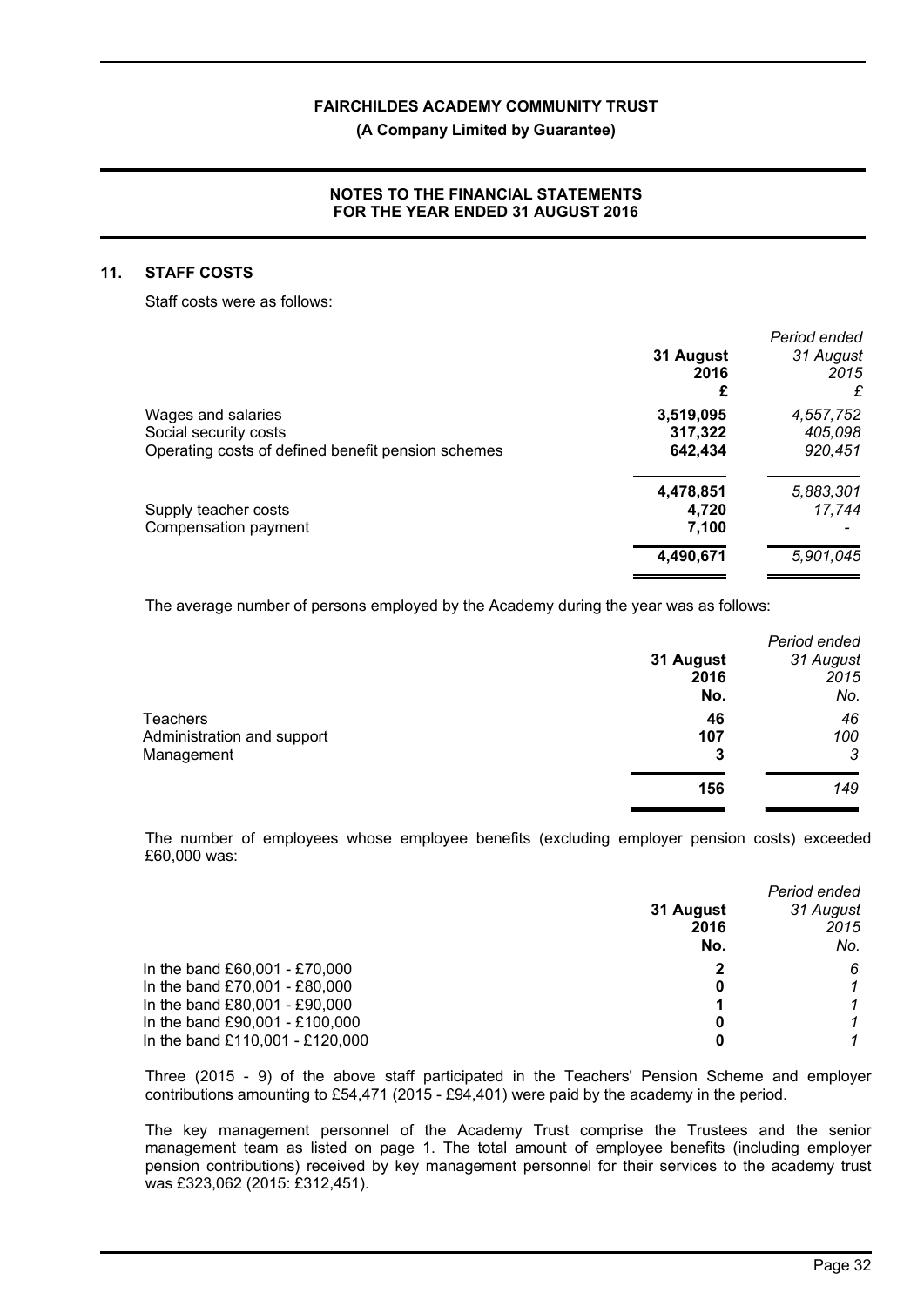**(A Company Limited by Guarantee)**

## **NOTES TO THE FINANCIAL STATEMENTS FOR THE YEAR ENDED 31 AUGUST 2016**

#### **12. CENTRAL SERVICES**

The Academy has provided the following central services to its academies during the year:

- Leadership and management support
- Finance management
- Audit and control services

The Academy charges for these services on the following basis:

The charge for central services is based on a percentage of the GAG income (excluding pre 16 high needs block funding) as follows:

Fairchildes Primary School: 6% Rowdown Primary School: 4%

The actual amounts charged during the year were as follows:

|                                   |           | Period ended |
|-----------------------------------|-----------|--------------|
|                                   | 31 August | 31 August    |
|                                   | 2016      | 2015         |
|                                   |           |              |
| <b>Fairchildes Primary School</b> | 129,070   | 129,520      |
| Rowdown Primary School            | 61,011    | 60,990       |
|                                   | 190,081   | 190,510      |
| Total                             |           |              |

## **13. TRUSTEES' REMUNERATION AND EXPENSES**

During the year retirement benefits were accruing to 1 Trustee *(2015 - 1)* in respect of defined benefit pension schemes.

One or more Trustees has been paid remuneration or has received other benefits from an employment with the academy trust. The Principal and other staff Trustees only receive remuneration in respect of services they provide undertaking the roles of principal and other staff members under their contracts of employment, and not in respect of their role as Trustees, The value of Trustees' remuneration and other benefits was as follows:

|                               |                            |           | Period ended |
|-------------------------------|----------------------------|-----------|--------------|
|                               |                            | 31 August | 31 August    |
|                               |                            | 2016      | 2015         |
|                               |                            | £'000     | £'000        |
| Miss R Sandell - remuneration | Remuneration               | 80-85     | 110-115      |
|                               | Pension contributions paid | $10 - 15$ | 15-20        |

During the year ended 31 August 2016, expenses totalling £250 (2015 - £72) were reimbursed to 1 Trustee (2015 - 1).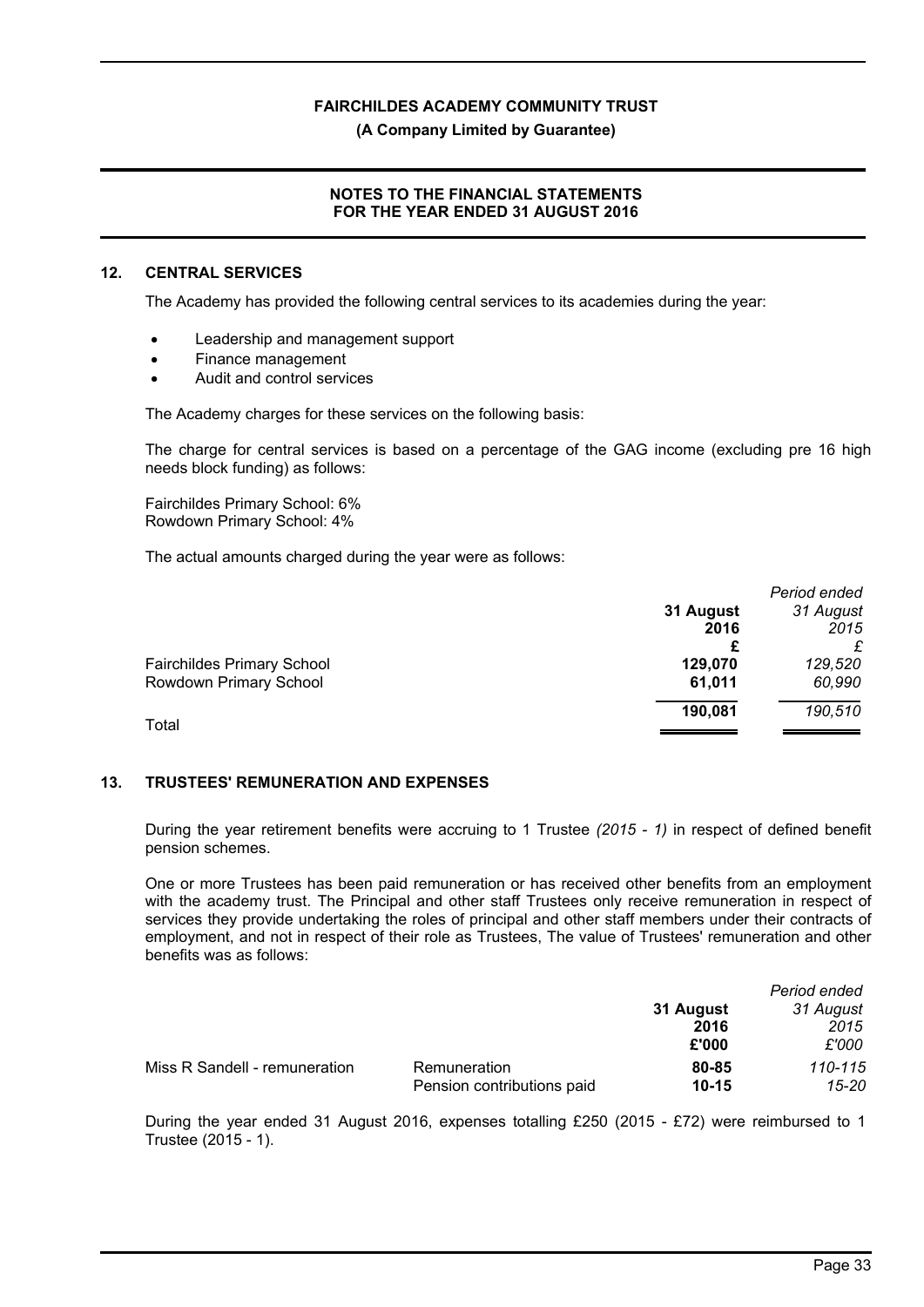#### **(A Company Limited by Guarantee)**

#### **NOTES TO THE FINANCIAL STATEMENTS FOR THE YEAR ENDED 31 AUGUST 2016**

## **14. TRUSTEES' AND OFFICERS' INSURANCE**

The academy trust has opted into the Department for Education's risk protection arrangement (RPA), an alternative to insurance where UK government funds cover losses that arise. This scheme protects trustees and officers from claims arising from negligent acts, errors or omissions occurring whilst on academy business, and provides cover up to £10,000,000. It is not possible to quantify the Trustees and officers indemnity element from the overall cost of the RPA scheme.

## **15. INTANGIBLE FIXED ASSETS**

|                        | <b>Software</b><br>licences<br>£ |
|------------------------|----------------------------------|
| Cost                   |                                  |
| Additions              | 16,085                           |
| At 31 August 2016      | 16,085                           |
| <b>Amortisation</b>    |                                  |
| Charge for the year    | 3,742                            |
| At 31 August 2016      | 3,742                            |
| <b>Carrying amount</b> |                                  |
| At 31 August 2016      | 12,343                           |
| At 31 August 2015      |                                  |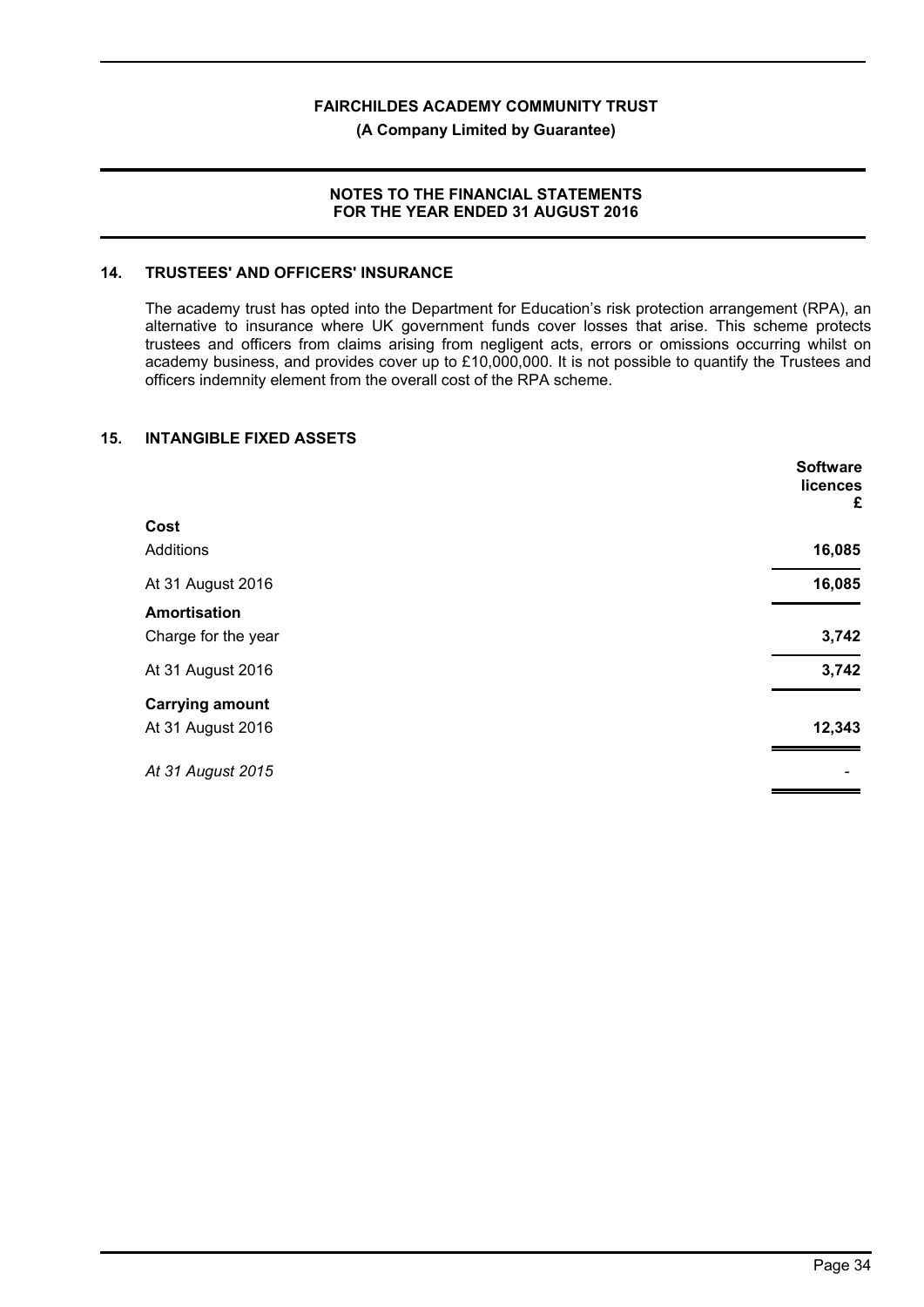**(A Company Limited by Guarantee)**

## **NOTES TO THE FINANCIAL STATEMENTS FOR THE YEAR ENDED 31 AUGUST 2016**

#### **16. TANGIBLE FIXED ASSETS**

|                                            | Long-term<br>leasehold<br>property<br>£ | Improvement<br>to leasehold<br>property<br>£ | machinery<br>£   | <b>Plant and Fixtures and</b><br>fittings<br>£ | Computer<br>equipment<br>£ |
|--------------------------------------------|-----------------------------------------|----------------------------------------------|------------------|------------------------------------------------|----------------------------|
| Cost                                       |                                         |                                              |                  |                                                |                            |
| At 1 September 2015<br>Additions           | 5,951,000                               | 595,740<br>261,072                           | 132,412          | 20,000                                         | 48,852<br>30,288           |
| At 31 August 2016                          | 5,951,000                               | 856,812                                      | 132,412          | 20,000                                         | 79,140                     |
| <b>Depreciation</b>                        |                                         |                                              |                  |                                                |                            |
| At 1 September 2015<br>Charge for the year | 71,428<br>47,608                        | 38,683                                       | 15,063<br>13,241 | 4,047<br>2,857                                 | 12,213<br>23,933           |
| At 31 August 2016                          | 119,036                                 | 38,683                                       | 28,304           | 6,904                                          | 36,146                     |
| Net book value                             |                                         |                                              |                  |                                                |                            |
| At 31 August 2016                          | 5,831,964                               | 818,129                                      | 104,108          | 13,096                                         | 42,994                     |
| At 31 August 2015                          | 5,879,572                               | 595,740                                      | 117,349          | 15,953                                         | 36,639                     |
|                                            |                                         |                                              |                  | <b>Assets</b><br>under<br>construction<br>£    | <b>Total</b><br>£          |
| Cost                                       |                                         |                                              |                  |                                                |                            |
| At 1 September 2015<br>Additions           |                                         |                                              |                  | 98,671                                         | 6,748,004<br>390,031       |
| At 31 August 2016                          |                                         |                                              |                  | 98,671                                         | 7,138,035                  |
| <b>Depreciation</b>                        |                                         |                                              |                  |                                                |                            |
| At 1 September 2015<br>Charge for the year |                                         |                                              |                  |                                                | 102,751<br>126,322         |
| At 31 August 2016                          |                                         |                                              |                  |                                                | 229,073                    |
| Net book value                             |                                         |                                              |                  |                                                |                            |
| At 31 August 2016                          |                                         |                                              |                  | 98,671                                         | 6,908,962                  |
| At 31 August 2015                          |                                         |                                              |                  |                                                | 6,645,253                  |
|                                            |                                         |                                              |                  |                                                |                            |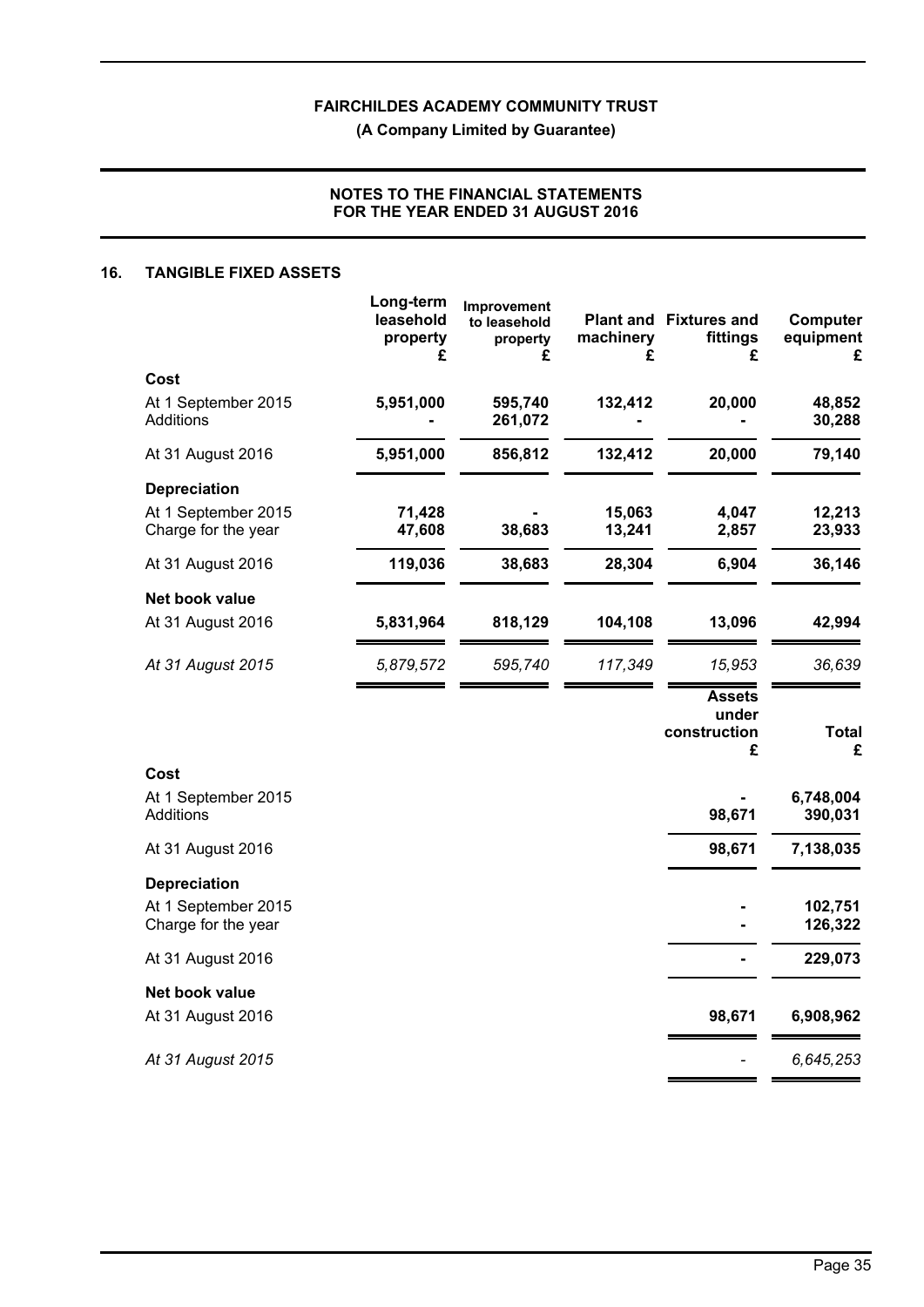## **(A Company Limited by Guarantee)**

## **NOTES TO THE FINANCIAL STATEMENTS FOR THE YEAR ENDED 31 AUGUST 2016**

# **17. STOCKS 2016** *2015*  **£** *£* Educational supplies **5,994** *7,420* **18. DEBTORS 2016** *2015*  **£** *£* Trade debtors **18,149 18,149 18,149 1,193 1,193 1,193 1,193 1,193 1,193 1,193 1,193 1,193 1,193 1,193 1,193 1,193 1,193 1,193 1,193 1,193 1,193 1,193 1,199 1,199 1,199 1,19** Prepayments and accrued income Tax recoverable **43,072** *55,382* Grants Receivable **102,337** *94,018* **205,267** *209,317* **19. CREDITORS Amounts falling due within one year 2016** *2015*  **£** *£* Other loans **150** *-* Trade creditors **276,079 237,192**<br>
Other taxation and social security **276,079 237,192**<br> **21.134** 66.989 Other taxation and social security **71,134** 66,989<br>Accruals and deferred income **154,214** 66,989 **71,134** 66,989 Accruals and deferred income **332,459** *154,214* **679,822** *458,395*  **2016** *2015*  **£** *£* **Deferred income** Deferred income at 1 September 2015 **39,895** *39,895* Resources deferred during the year **239,845** *-* Amounts released from previous years **(39,895)** *-* Deferred income at 31 August 2016 **239,845** *39,895*

## **20. CREDITORS:**

**Amounts falling due after more than one year**

|             | 2016   | 2015   |
|-------------|--------|--------|
|             | r<br>~ | c<br>ᅐ |
| Other loans | 975    | -      |
|             |        |        |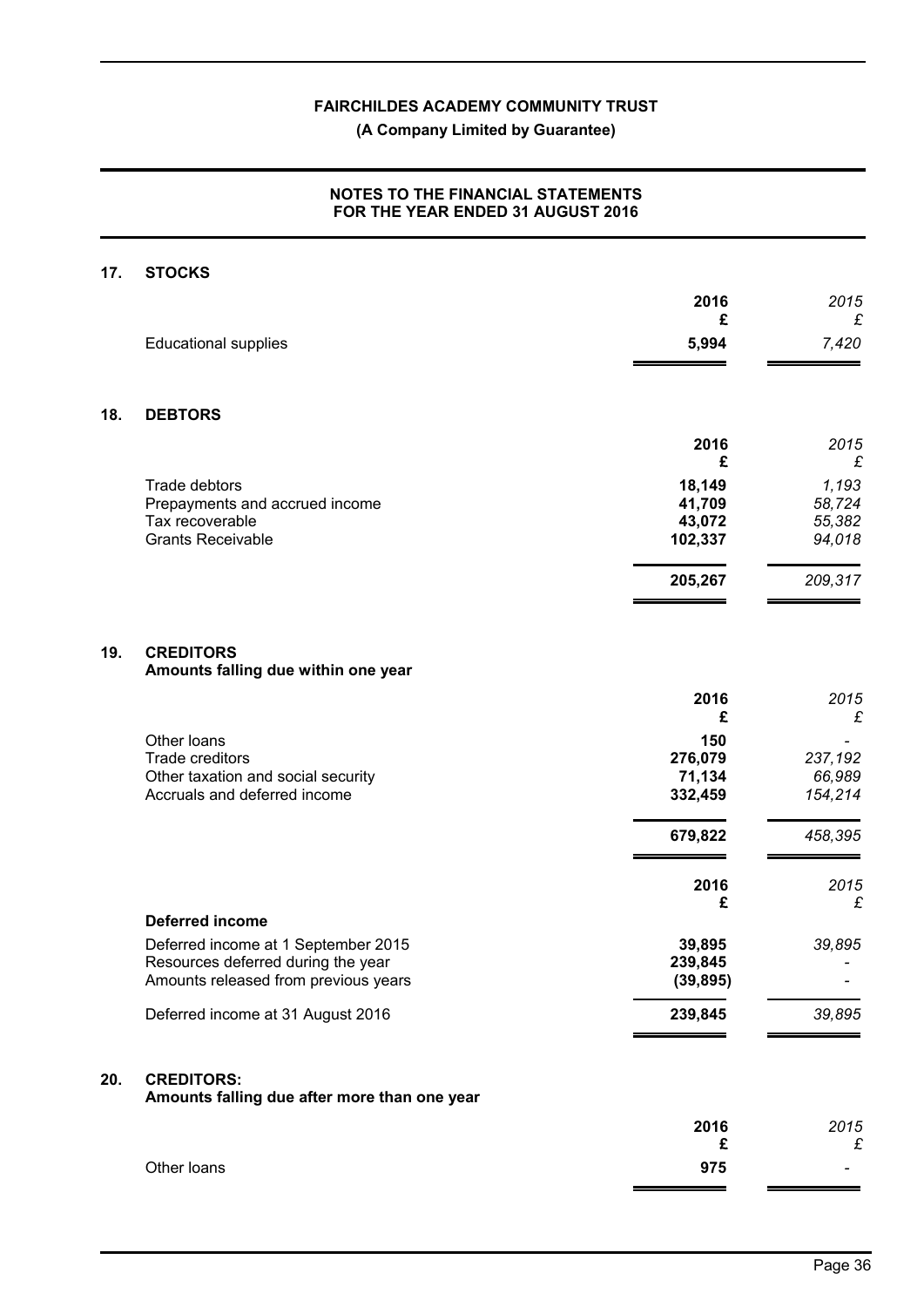## **(A Company Limited by Guarantee)**

## **NOTES TO THE FINANCIAL STATEMENTS FOR THE YEAR ENDED 31 AUGUST 2016**

## **20. CREDITORS: Amounts falling due after more than one year (continued)**

Creditors include amounts not wholly repayable within 5 years as follows:

|                          | 2016 | 2015                     |
|--------------------------|------|--------------------------|
|                          |      | £                        |
| Repayable by instalments | 525  | $\overline{\phantom{0}}$ |
|                          |      |                          |

The loan was granted by Salix Limited and is unsecured and interest free.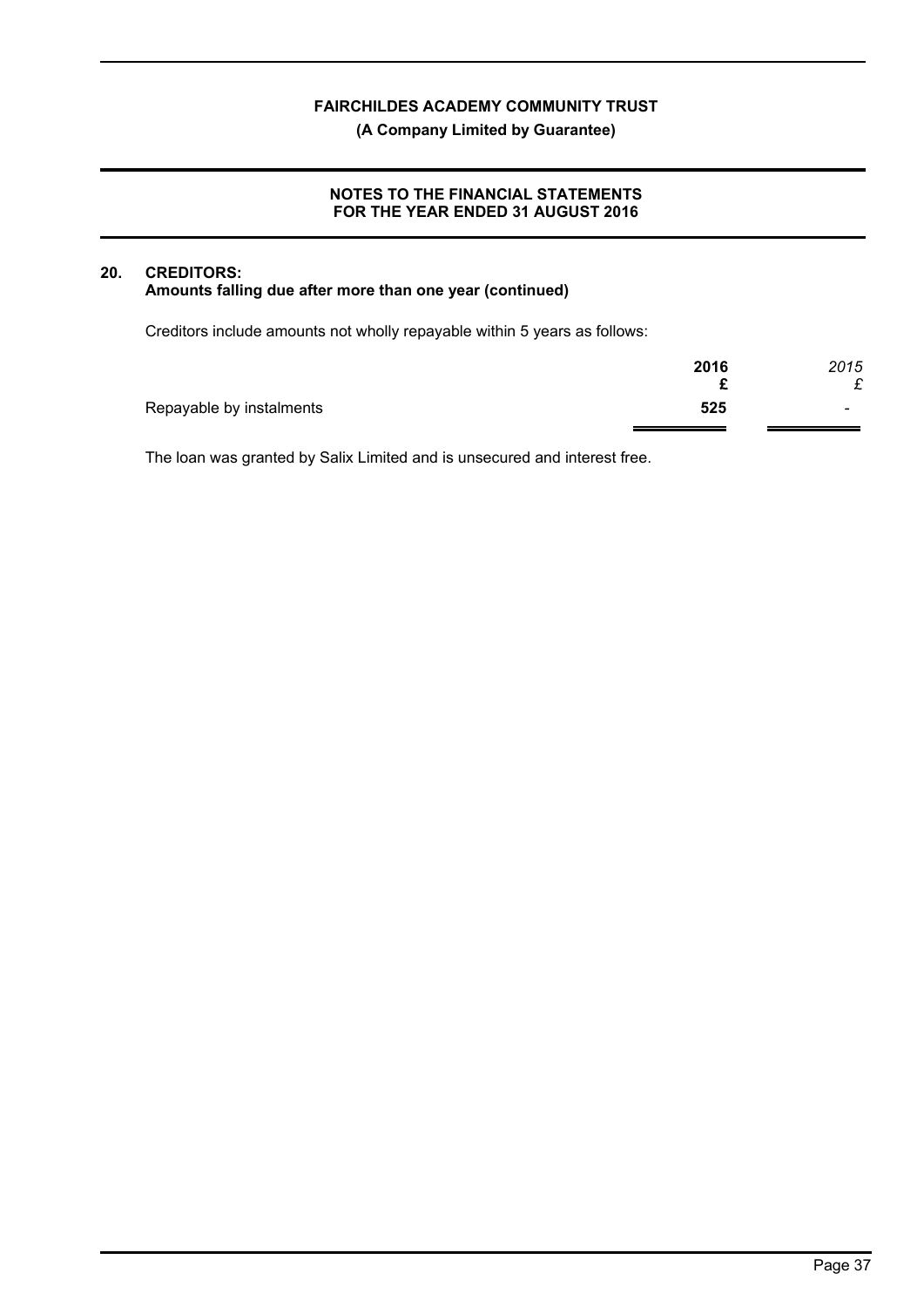**(A Company Limited by Guarantee)**

## **NOTES TO THE FINANCIAL STATEMENTS FOR THE YEAR ENDED 31 AUGUST 2016**

#### **21. STATEMENT OF FUNDS**

|                                                           | <b>Brought</b><br><b>Forward</b><br>£ | <b>Income</b><br>£                | <b>Expenditure</b><br>£                   | <b>Transfers</b><br>in/out<br>£ | Gains/<br>(Losses)<br>£ | <b>Carried</b><br><b>Forward</b><br>£ |
|-----------------------------------------------------------|---------------------------------------|-----------------------------------|-------------------------------------------|---------------------------------|-------------------------|---------------------------------------|
| <b>Unrestricted</b><br>funds                              |                                       |                                   |                                           |                                 |                         |                                       |
| General Funds - all<br>funds                              | 979                                   | 716                               |                                           |                                 |                         | 1,695                                 |
| <b>Restricted funds</b>                                   |                                       |                                   |                                           |                                 |                         |                                       |
| <b>Restricted Funds -</b><br>all funds<br>Pension reserve | 314,317<br>(1,907,000)<br>(1,592,683) | 5,251,671<br>137,000<br>5,388,671 | (5, 357, 660)<br>(122,000)<br>(5,479,660) | (48, 296)<br>(48, 296)          | (886,000)<br>(886,000)  | 160,032<br>(2,778,000)<br>(2,617,968) |
| <b>Restricted fixed asset funds</b>                       |                                       |                                   |                                           |                                 |                         |                                       |
| <b>Restricted Fixed</b><br>Asset Funds - all<br>funds     | 6,818,881                             | 239,745                           | (130, 064)                                | 48,296                          |                         | 6,976,858                             |
| <b>Total restricted</b><br>funds                          | 5,226,198                             | 5,628,416                         | (5,609,724)                               |                                 | (886,000)               | 4,358,890                             |

The specific purposes for which the funds are to be applied are as follows:

All funds originated from assets gifted by the predecessor school. In addition:

Restricted fixed asset funds have been increased by capital grants provided by the DfE and reduced by depreciation charges.

Total of funds **5,227,177 5,629,132 (5,609,724) - (886,000) 4,360,585**

Restricted general funds have been increased by revenue grants provided by the DfE and reduced by expenditure incurred in the operation of the academy.

The restricted funds can only be used in terms of limitations imposed the the Funding Agreement with the DfE and the terms of any specific grant.

Unrestricted funds have been increased by voluntary contributions by parents and reduced by expenditure incurred in the operation of the academy.

Under the funding agreement with the Secretary of State, the Academy was not subject to a limit on the amount of GAG that it could carry forward at 31 August 2016.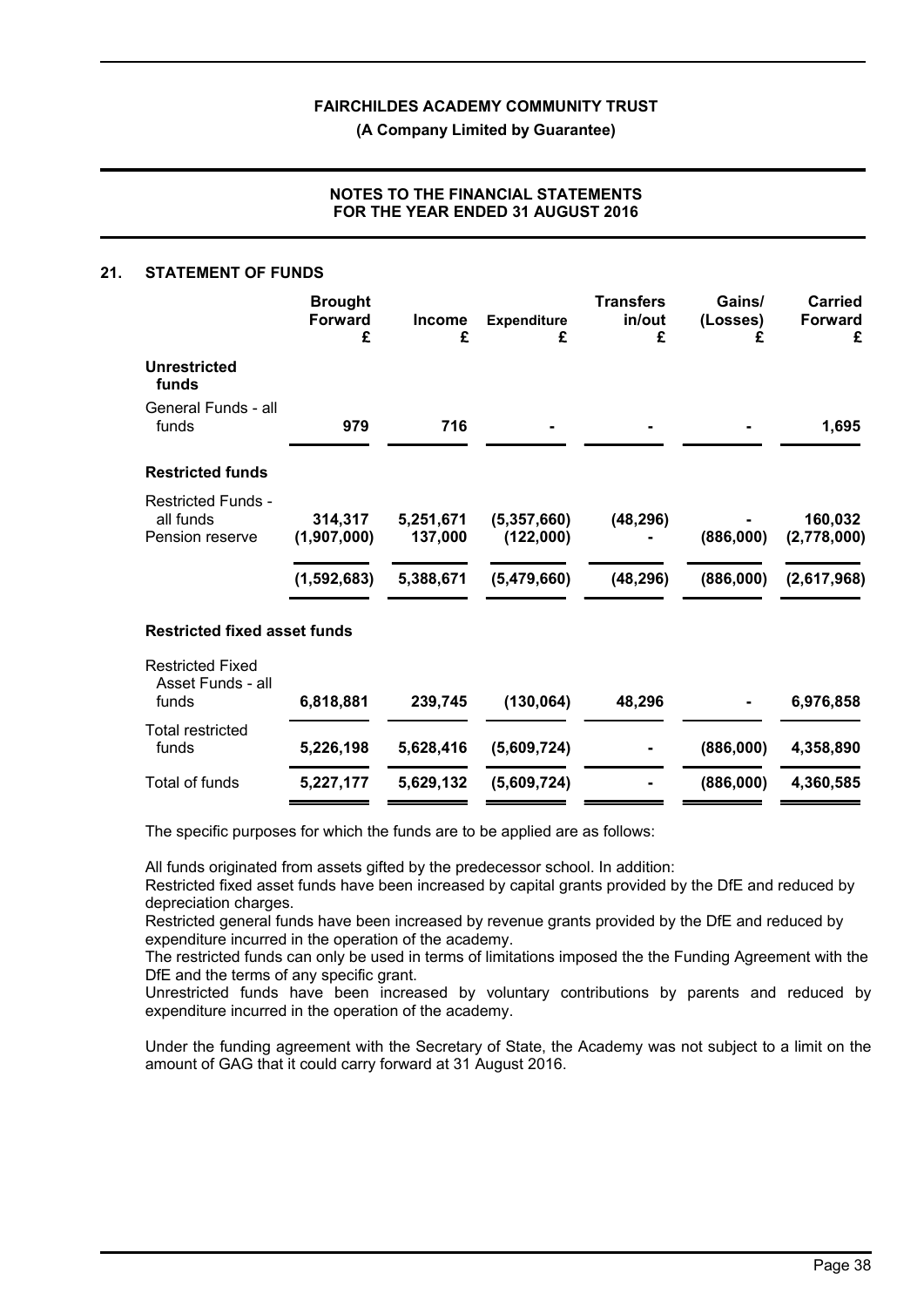## **(A Company Limited by Guarantee)**

## **NOTES TO THE FINANCIAL STATEMENTS FOR THE YEAR ENDED 31 AUGUST 2016**

## **21. STATEMENT OF FUNDS (continued)**

## **ANALYSIS OF ACADEMIES BY FUND BALANCE**

Fund balances at 31 August 2016 were allocated as follows:

|                                                   | <b>Total</b> | Total       |
|---------------------------------------------------|--------------|-------------|
|                                                   | 2016         | 2015        |
|                                                   | £            | £           |
| <b>Fairchildes Primary School</b>                 | 145,609      | 197,565     |
| Rowdown Primary School                            | 16,118       | 117,731     |
| Total before fixed asset fund and pension reserve | 161,727      | 315,296     |
| Restricted fixed asset fund                       | 6,976,858    | 6,818,881   |
| Pension reserve                                   | (2,778,000)  | (1,907,000) |
| Total                                             | 4,360,585    | 5,227,177   |

## **ANALYSIS OF ACADEMIES BY COST**

Expenditure incurred by each academy during the year was as follows:

|                                                         | <b>Teaching</b><br>and<br>educational<br>support<br>staff costs<br>£ | Other<br>support<br>staff costs<br>£ | <b>Educational</b><br>supplies<br>£ | Other costs<br>excluding<br>depreciat-<br>ion<br>£ | Total<br>2016<br>£ | Total<br>2015<br>£ |
|---------------------------------------------------------|----------------------------------------------------------------------|--------------------------------------|-------------------------------------|----------------------------------------------------|--------------------|--------------------|
| <b>Fairchildes Primary</b><br>School<br>Rowdown Primary | 2,453,724                                                            | 468,995                              | 293,637                             | 327.761                                            | 3,544,117          | 4.947.925          |
| School                                                  | 1,323,027                                                            | 244,925                              | 227,684                             | 200,917                                            | 1,996,553          | 2,360,229          |
|                                                         | 3,776,751                                                            | 713,920                              | 521,321                             | 528,678                                            | 5,540,670          | 7,308,154          |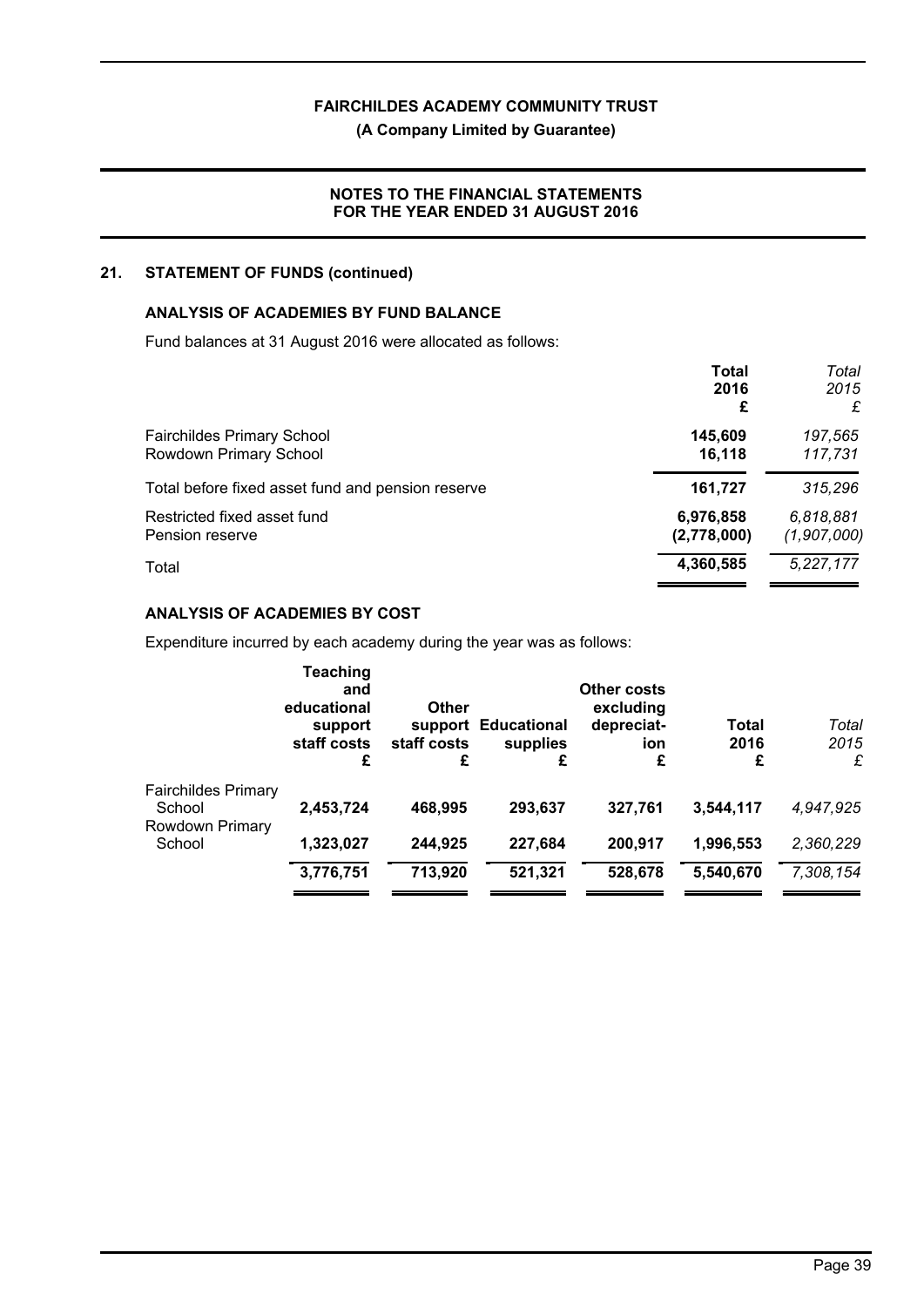## **(A Company Limited by Guarantee)**

## **NOTES TO THE FINANCIAL STATEMENTS FOR THE YEAR ENDED 31 AUGUST 2016**

## **22. ANALYSIS OF NET ASSETS BETWEEN FUNDS**

|                                                                 | <b>Unrestricted</b><br>funds<br>2016<br>£ | <b>Restricted</b><br>funds<br>2016<br>£ | <b>Restricted</b><br>fixed asset<br>funds<br>2016<br>£ | <b>Total</b><br>funds<br>2016<br>£ | Total<br>funds (as<br>restated)<br>2015<br>£ |
|-----------------------------------------------------------------|-------------------------------------------|-----------------------------------------|--------------------------------------------------------|------------------------------------|----------------------------------------------|
| Intangible fixed assets                                         |                                           |                                         | 12,343                                                 | 12,343                             | 6,645,253                                    |
| Tangible fixed assets                                           |                                           |                                         | 6,908,962                                              | 6,908,962                          |                                              |
| <b>Current assets</b>                                           | 1,695                                     | 840,829                                 | 55,553                                                 | 898,077                            | 947,319                                      |
| Creditors due within one year<br>Creditors due in more than one |                                           | (679, 822)                              |                                                        | (679, 822)                         | (458,395)                                    |
| year<br>Provisions for liabilities and                          |                                           | (975)                                   |                                                        | (975)                              |                                              |
| charges                                                         | ۰                                         | (2,778,000)                             |                                                        | (2,778,000)                        | (1,907,000)                                  |
|                                                                 | 1,695                                     | (2,617,968)                             | 6,976,858                                              | 4,360,585                          | 5,227,177                                    |

## **23. RECONCILIATION OF NET MOVEMENT IN FUNDS TO NET CASH FLOW FROM OPERATING ACTIVITIES**

|                                                                |            | Period ended |
|----------------------------------------------------------------|------------|--------------|
|                                                                | 31 August  | 31 August    |
|                                                                | 2016       | 2015         |
|                                                                | £          | £            |
| Net (expenditure)/income for the year (as per Statement of     |            |              |
| financial activities)                                          | (866, 592) | 5,227,177    |
| <b>Adjustment for:</b>                                         |            |              |
| Depreciation charges                                           | 130,064    | 102,751      |
| Assets gifted by predecessor schools                           |            | (4,661,584)  |
| Dividends, interest and rents from investments                 | (137, 716) | (978)        |
| Decrease/(increase) in stocks                                  | 1,426      | (7, 420)     |
| Decrease/(increase) in debtors                                 | 4,050      | (209, 317)   |
| Increase in creditors                                          | 221,277    | 458,395      |
| Capital grants from DfE and other capital income               | (239, 745) | (735, 798)   |
| Defined benefit pension scheme cost less contributions payable | 50,000     | 56,000       |
| Defined benefit pension scheme finance cost                    | 72,000     | 234,000      |
| Defined benefit pension scheme changes in financial            |            |              |
| assumptions                                                    | 886,000    | (14,000)     |
| Defined benefit pension scheme return on assets                | (137,000)  | 2,000        |
| Net cash (used in)/provided by operating activities            | (16, 236)  | 451,226      |
|                                                                |            |              |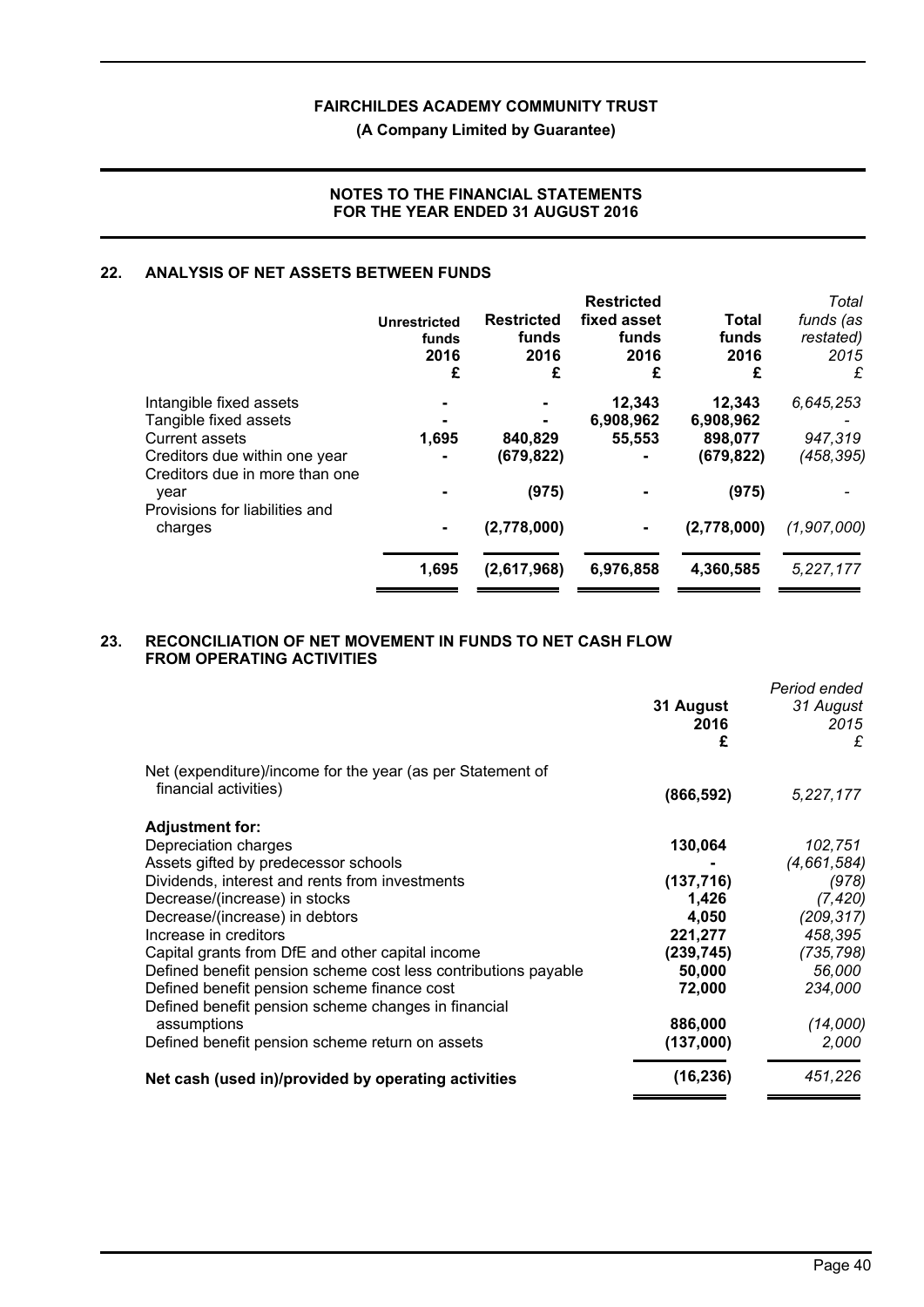#### **(A Company Limited by Guarantee)**

## **NOTES TO THE FINANCIAL STATEMENTS FOR THE YEAR ENDED 31 AUGUST 2016**

## **24. ANALYSIS OF CASH AND CASH EQUIVALENTS**

|     |                                                                   | 31 August<br>2016<br>£ | Period ended<br>31 August<br>2015<br>£ |
|-----|-------------------------------------------------------------------|------------------------|----------------------------------------|
|     | Cash in hand                                                      | 686,816                | 730,582                                |
|     | Total                                                             | 686,816                | 730,582                                |
| 25. | <b>CAPITAL COMMITMENTS</b>                                        |                        |                                        |
|     | At 31 August 2016 the Academy had capital commitments as follows: | 2016<br>£              | 2015<br>£                              |
|     | Contracted for but not provided in these financial statements     | 56,000                 | 190,000                                |

#### **26. PENSION COMMITMENTS**

The Academy's employees belong to two principal pension schemes: the Teacher's Pension Scheme for England and Wales (TPS) for academic and related staff; and the Local Government Pension Scheme (LGPS) for non-teaching staff, which is managed by London Borough of Croydon Pension Scheme. Both are Multi-Employer Defined Benefit Pension Schemes.

The latest actuarial valuation of the TPS related to the period ended 31 March 2012 and of the LGPS 31 March 2013.

There were no outstanding or prepaid contributions at either the beginning or the end of the financial year.

#### **Teachers' Pension Scheme**

#### **Introduction**

The Teachers' Pension Scheme (TPS) is a statutory, contributory, defined benefit scheme, governed by the Teachers' Pensions Regulations (2010) and, from 1 April 2014, by the Teachers' Pension Scheme Regulations 2014. Membership is automatic for full-time teachers in academies and, from 1 January 2007, automatic for teachers in part-time employment following appointment or a change of contract, although they are able to opt out.

The TPS is an unfunded scheme and members contribute on a 'pay as you go' basis – these contributions along with those made by employers are credited to the Exchequer. Retirement and other pension benefits are paid by public funds provided by Parliament.

#### **Valuation of the Teachers' Pension Scheme**

Not less than every four years the Government Actuary, using normal actuarial principles, conducts a formal actuarial review of the TPS in accordance with the Public Service Pensions (Valuations and Employer Cost Cap) Directions 2014 published by HM Treasury. The aim of the review is to specify the level of future contributions. Actuarial scheme valuations are dependent on assumptions about the value of future costs, design of benefits and many other factors. The latest actuarial valuation of the TPS was carried out as at 31 March 2012 and in accordance with the Public Service Pensions (Valuations and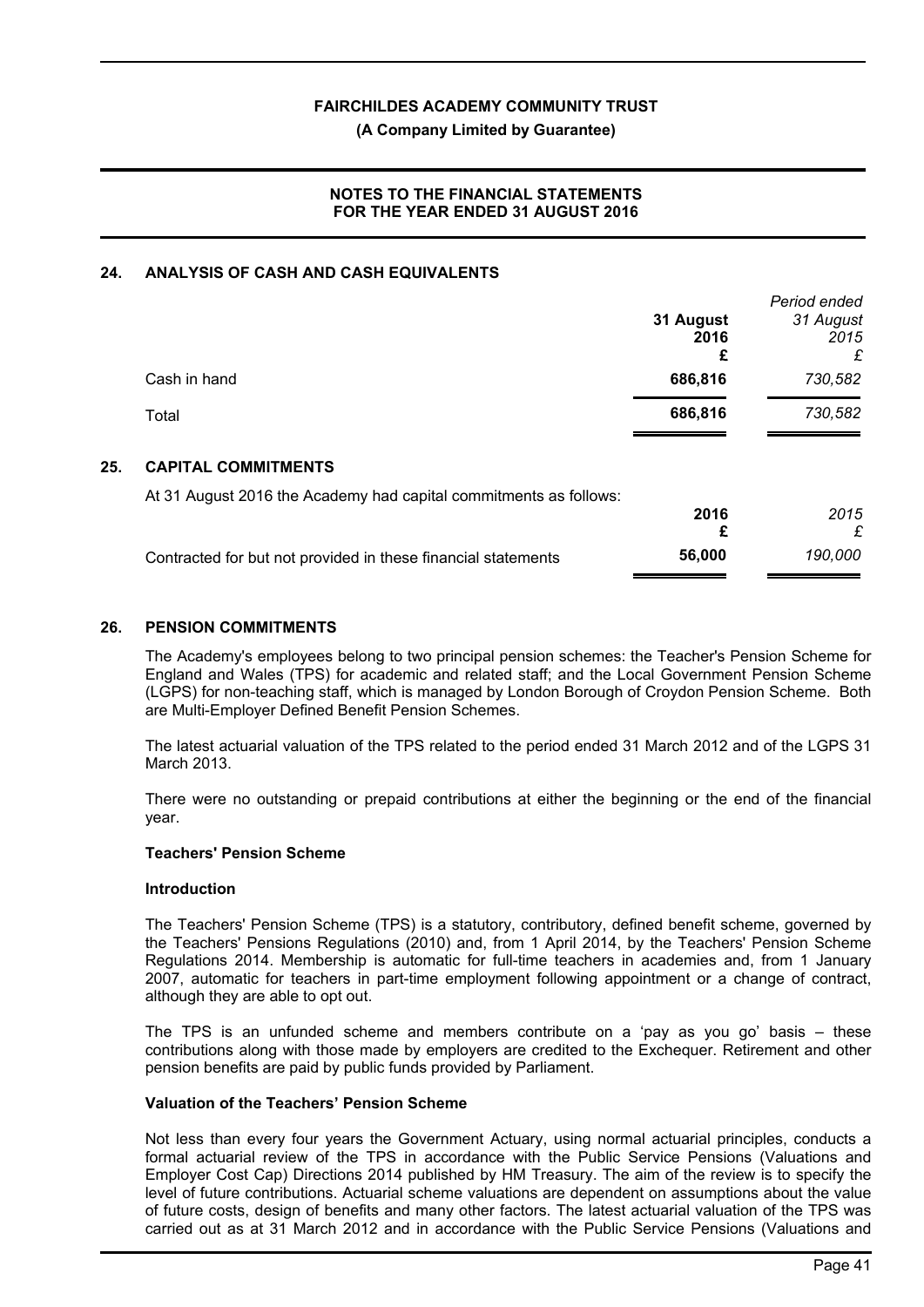**(A Company Limited by Guarantee)**

## **NOTES TO THE FINANCIAL STATEMENTS FOR THE YEAR ENDED 31 AUGUST 2016**

#### **26. PENSION COMMITMENTS (continued)**

Employer Cost Cap) Directions 2014. The valuation report was published by the Department for Education on 9 June 2014. The key elements of the valuation and subsequent consultation are:

- employer contribution rates set at 16.48% of pensionable pay, including a 0.08% employer administration charge (currently 14.1%)
- total scheme liabilities (pensions currently in payment and the estimated cost of future benefits) for service to the effective date of £191,500 million, and notional assets (estimated future contributions together with the notional investments held at the valuation date) of £176,600 million giving a notional past service deficit of £14,900 million
- an employer cost cap of 10.9% of pensionable pay will be applied to future valuations
- the assumed real rate of return is 3.0% in excess of prices and 2% in excess of earnings. The rate of real earnings growth is assumed to be 2.75%. The assumed nominal rate of return is 5.06%.

During the previous year the employer contribution rate was 14.1%. The TPS valuation for 2012 determined an employer rate of 16.4%, which was payable from September 2015. The next valuation of the TPS will be as at March 2016, whereupon the employer contribution rate is expected to be reassessed and will be payable from 1 April 2019.

The employer's pension costs paid to TPS in the period amounted to £267,273 *(2015 - £289,245).*

A copy of the valuation report and supporting documentation is on the Teachers' Pensions website (www.teacherspensions.co.uk/news/employers/2014/06/publication-of-the-valuation-report.aspx).

Under the definitions set out in FRS 102, the TPS is a multi-employer pension scheme. The trust has accounted for its contributions to the scheme as if it were a defined contribution scheme. The trust has set out above the information available on the scheme.

## **Local Government Pension Scheme**

The LGPS is a funded defined benefit scheme, with assets held in separate trustee-administered funds. The total contribution made for the year ended 31 August 2016 was £351,000 *(2015 - £500,000)*, of which employer's contributions totalled £277,000 *(2015 - £395,000)* and employees' contributions totalled £74,000 *(2015 - £105,000)*. The agreed contribution rates for future years are between 15.7% and 24.6% for employers and between 5.5% and 8.5% for employees.

Parliament has agreed, at the request of the Secretary of State for Education, to a guarantee that, in the event of academy closure, outstanding Local Government Pension Scheme liabilities would be met by the Department for Education. The guarantee came into force on 18 July 2013.

The academy paid £58,003 (2015 - £132,041) during the year in respect of additional contributions over and above the normal funding level. A balance due in respect of the period 1 April 2016 to 31 August 2016 amounting to £43,075 has been included within accruals at the year end. The academy is considering the legal position with regard to the deficit reduction payments.

Principal actuarial assumptions:

|                                                      | 2016      | 2015  |
|------------------------------------------------------|-----------|-------|
| Discount rate for scheme liabilities                 | 2.00%     | 3.70% |
| Rate of increase in salaries                         | $3.10 \%$ | 3.50% |
| Rate of increase for pensions in payment / inflation | $2.10 \%$ | 2.60% |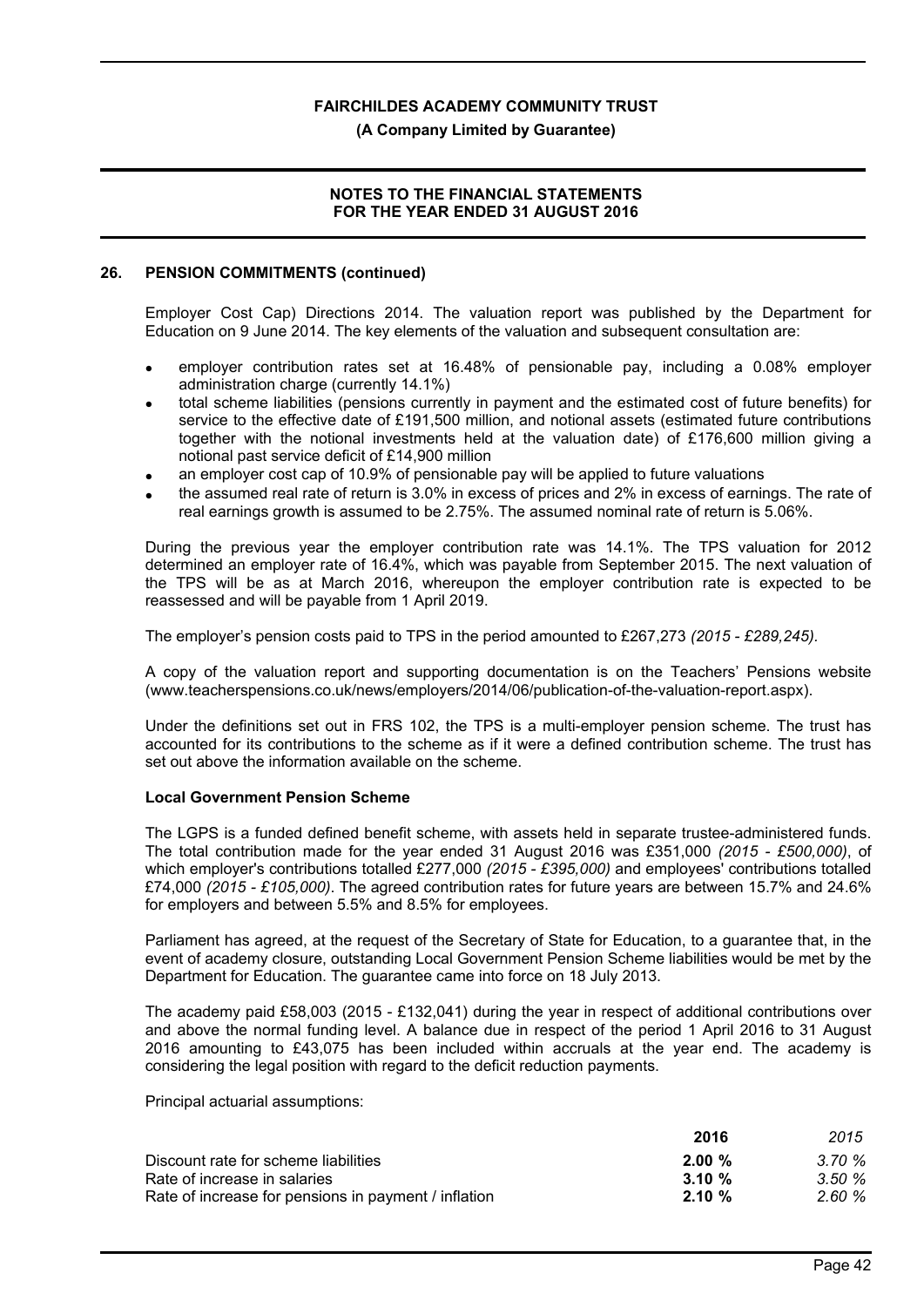#### **(A Company Limited by Guarantee)**

## **NOTES TO THE FINANCIAL STATEMENTS FOR THE YEAR ENDED 31 AUGUST 2016**

#### **26. PENSION COMMITMENTS (continued)**

The current mortality assumptions include sufficient allowance for future improvements in mortality rates. The assumed life expectations on retirement age 65 are:

|                      | 2016 | 2015 |
|----------------------|------|------|
| Retiring today       |      |      |
| Males                | 22.3 | 22.3 |
| Females              | 24.4 | 24.4 |
| Retiring in 20 years |      |      |
| Males                | 24.4 | 24.4 |
| Females              | 26.7 | 26.7 |

The Academy's share of the assets in the scheme was:

|                              | Fair value at | Fair value at |
|------------------------------|---------------|---------------|
|                              | 31 August     | 31 August     |
|                              | 2016          | 2015          |
|                              | £             | £             |
| Equities                     | 772,000       | 369,000       |
| <b>Bonds</b>                 | 231,000       | 129,000       |
| Property                     | 100,000       | 82,000        |
| Other                        |               | 7,000         |
| Total market value of assets | 1,103,000     | 587,000       |
|                              |               |               |

The actual return on scheme assets was £137,000 *(2015 - £(2,000)).*

The amounts recognised in the Statement of Financial Activities Incorporating Income and Expenditure Account are as follows:

|                                                      | Period ended<br>31 August<br>31 August<br>2015<br>2016 |           |
|------------------------------------------------------|--------------------------------------------------------|-----------|
| Current service cost (net of employee contributions) | (327,000)                                              | (451,000) |
| Actual return on scheme assets                       | 137,000                                                | (2,000)   |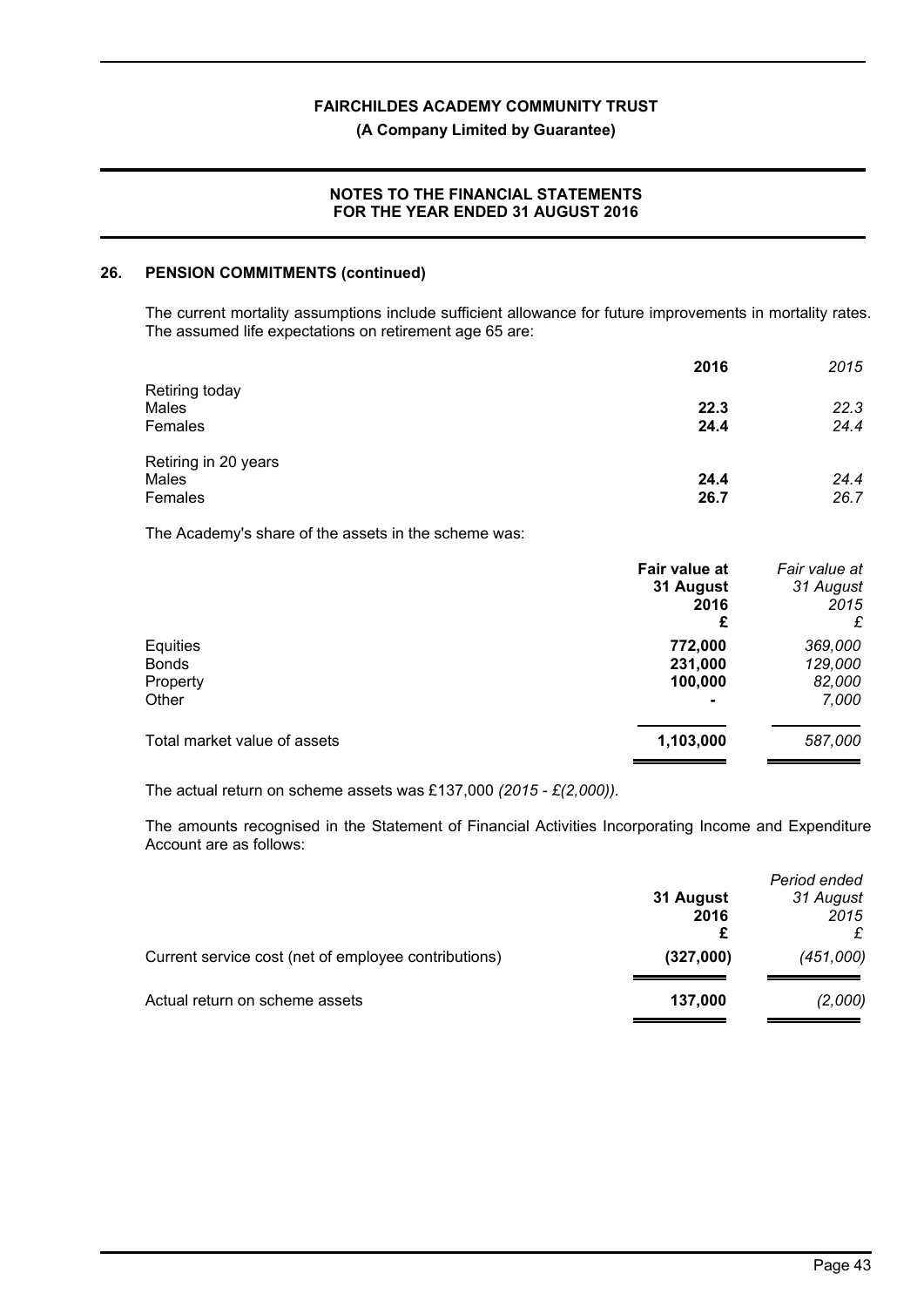## **(A Company Limited by Guarantee)**

## **NOTES TO THE FINANCIAL STATEMENTS FOR THE YEAR ENDED 31 AUGUST 2016**

### **26. PENSION COMMITMENTS (continued)**

Movements in the present value of the defined benefit obligation were as follows:

|                                                     | 31 August<br>2016 | Period ended<br>31 August<br>2015<br>£ |
|-----------------------------------------------------|-------------------|----------------------------------------|
| Opening defined benefit obligation                  | 2,494,000         |                                        |
| Current service cost                                | 327.000           | 451,000                                |
| Interest cost                                       | 100,000           | 254,000                                |
| Contributions by employees                          | 74,000            | 105,000                                |
| Liabilities assumed on conversion to academy status |                   | 1,698,000                              |
| Changes in financial assumptionis                   | 886,000           | (14,000)                               |
| Closing defined benefit obligation                  | 3,881,000         | 2,494,000                              |

Movements in the fair value of the Academy's share of scheme assets:

|                        | Period ended           |
|------------------------|------------------------|
| 31 August<br>2016<br>£ | 31 August<br>2015<br>£ |
| 587,000                |                        |
|                        |                        |
| 137,000                | (2,000)                |
| 28,000                 | 20,000                 |
| 277,000                | 395,000                |
| 74,000                 | 105,000                |
|                        | 69,000                 |
| 1,103,000              | 587,000                |
|                        |                        |

## **27. OPERATING LEASE COMMITMENTS**

At 31 August 2016 the total of the Academy Trust's future minimum lease payments under noncancellable operating leases was:

|                         | 2016<br>£ | 2015<br>£ |
|-------------------------|-----------|-----------|
| <b>Amounts payable:</b> |           |           |
| Within 1 year           | 4,800     | 9,507     |
| Between 1 and 5 years   | 8,140     | 9,462     |
| Total                   | 12,940    | 18,969    |